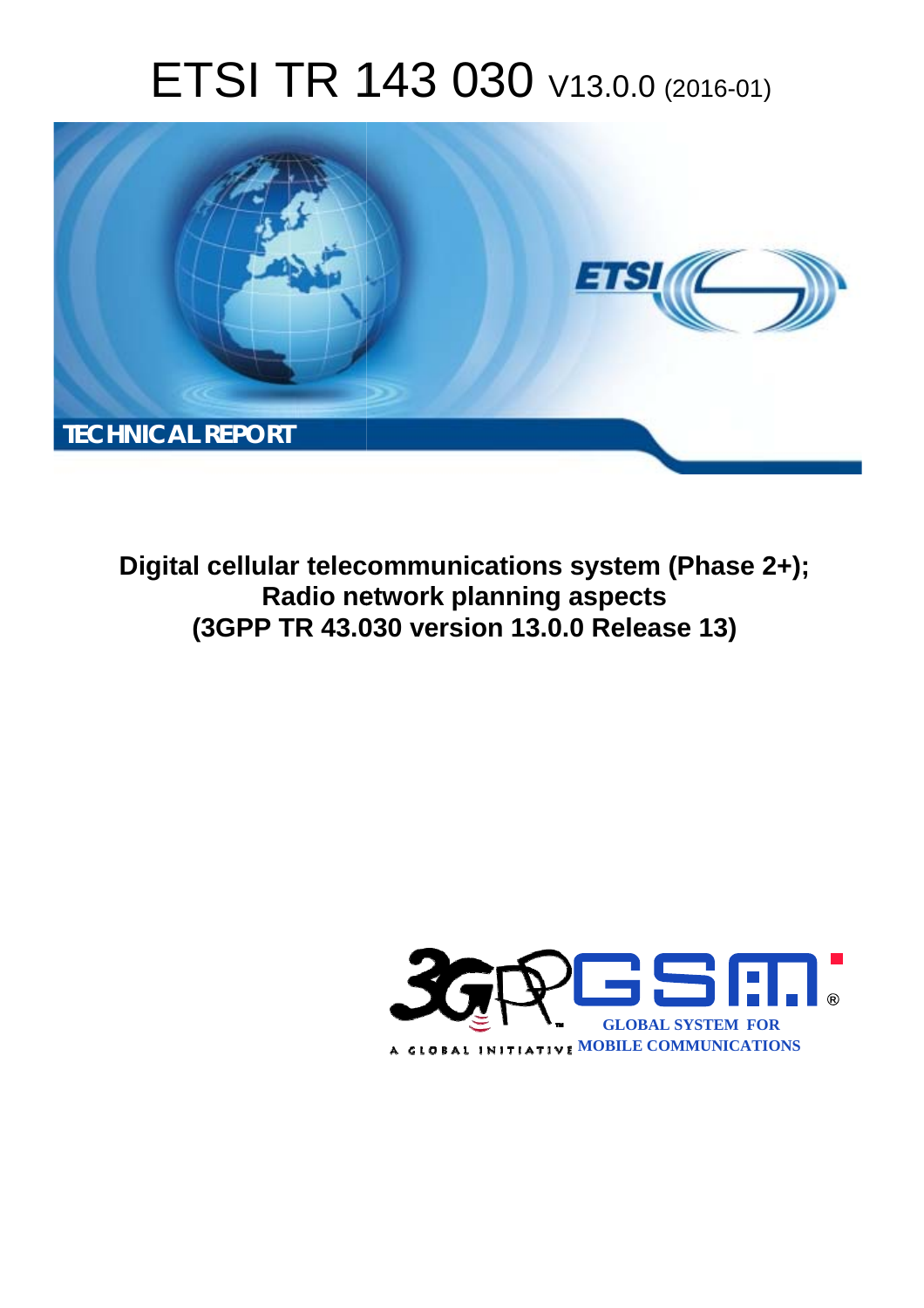Reference RTR/TSGG-0143030vd00

> Keywords **GSM**

#### *ETSI*

#### 650 Route des Lucioles F-06921 Sophia Antipolis Cedex - FRANCE

Tel.: +33 4 92 94 42 00 Fax: +33 4 93 65 47 16

Siret N° 348 623 562 00017 - NAF 742 C Association à but non lucratif enregistrée à la Sous-Préfecture de Grasse (06) N° 7803/88

#### *Important notice*

The present document can be downloaded from: <http://www.etsi.org/standards-search>

The present document may be made available in electronic versions and/or in print. The content of any electronic and/or print versions of the present document shall not be modified without the prior written authorization of ETSI. In case of any existing or perceived difference in contents between such versions and/or in print, the only prevailing document is the print of the Portable Document Format (PDF) version kept on a specific network drive within ETSI Secretariat.

Users of the present document should be aware that the document may be subject to revision or change of status. Information on the current status of this and other ETSI documents is available at <http://portal.etsi.org/tb/status/status.asp>

If you find errors in the present document, please send your comment to one of the following services: <https://portal.etsi.org/People/CommiteeSupportStaff.aspx>

#### *Copyright Notification*

No part may be reproduced or utilized in any form or by any means, electronic or mechanical, including photocopying and microfilm except as authorized by written permission of ETSI.

The content of the PDF version shall not be modified without the written authorization of ETSI. The copyright and the foregoing restriction extend to reproduction in all media.

> © European Telecommunications Standards Institute 2016. All rights reserved.

**DECT**TM, **PLUGTESTS**TM, **UMTS**TM and the ETSI logo are Trade Marks of ETSI registered for the benefit of its Members. **3GPP**TM and **LTE**™ are Trade Marks of ETSI registered for the benefit of its Members and of the 3GPP Organizational Partners.

**GSM**® and the GSM logo are Trade Marks registered and owned by the GSM Association.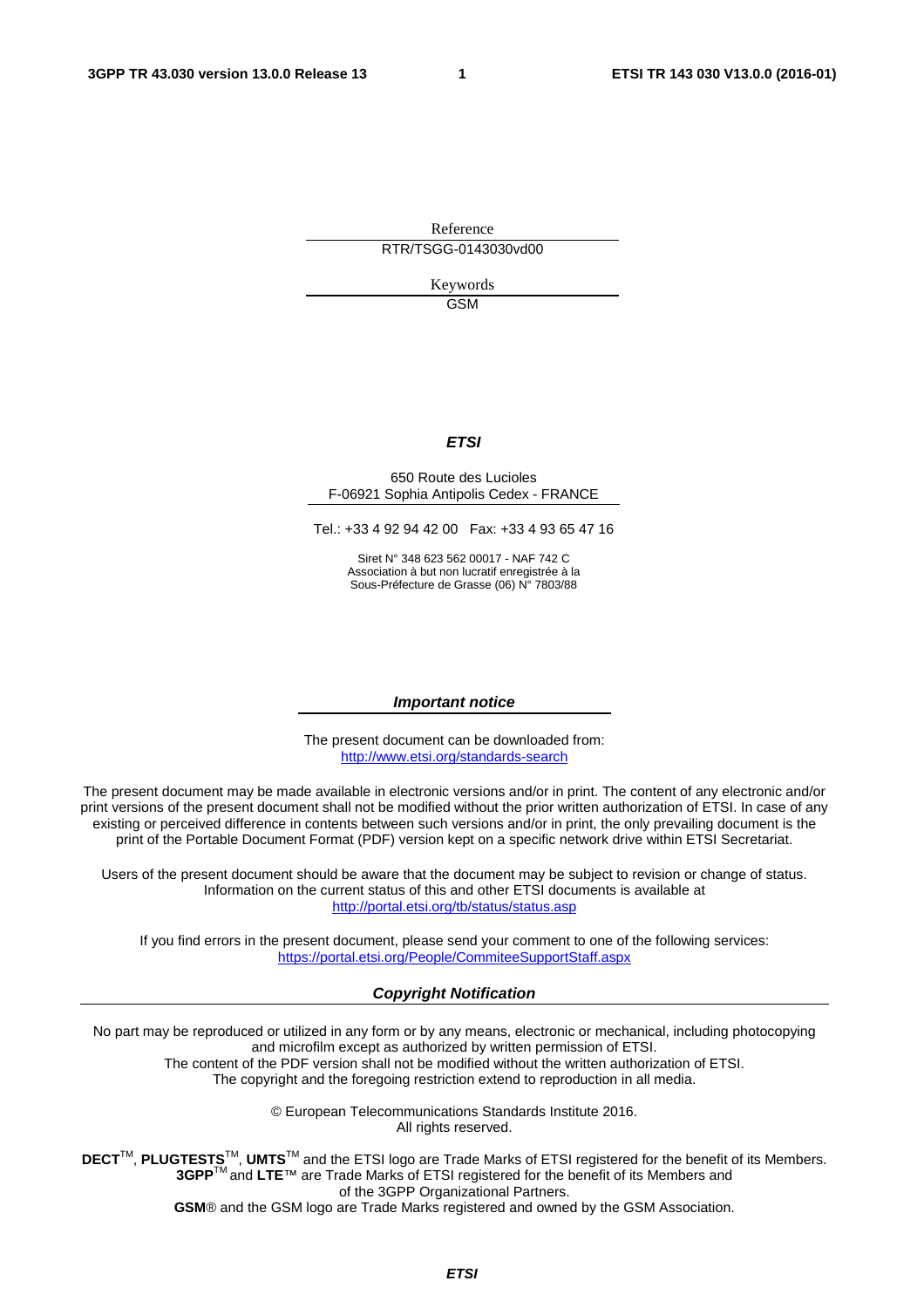### Intellectual Property Rights

IPRs essential or potentially essential to the present document may have been declared to ETSI. The information pertaining to these essential IPRs, if any, is publicly available for **ETSI members and non-members**, and can be found in ETSI SR 000 314: *"Intellectual Property Rights (IPRs); Essential, or potentially Essential, IPRs notified to ETSI in respect of ETSI standards"*, which is available from the ETSI Secretariat. Latest updates are available on the ETSI Web server [\(https://ipr.etsi.org/](https://ipr.etsi.org/)).

Pursuant to the ETSI IPR Policy, no investigation, including IPR searches, has been carried out by ETSI. No guarantee can be given as to the existence of other IPRs not referenced in ETSI SR 000 314 (or the updates on the ETSI Web server) which are, or may be, or may become, essential to the present document.

### Foreword

This Technical Report (TR) has been produced by ETSI 3rd Generation Partnership Project (3GPP).

The present document may refer to technical specifications or reports using their 3GPP identities, UMTS identities or GSM identities. These should be interpreted as being references to the corresponding ETSI deliverables.

The cross reference between GSM, UMTS, 3GPP and ETSI identities can be found under [http://webapp.etsi.org/key/queryform.asp.](http://webapp.etsi.org/key/queryform.asp)

### Modal verbs terminology

In the present document "**shall**", "**shall not**", "**should**", "**should not**", "**may**", "**need not**", "**will**", "**will not**", "**can**" and "**cannot**" are to be interpreted as described in clause 3.2 of the [ETSI Drafting Rules](http://portal.etsi.org/Help/editHelp!/Howtostart/ETSIDraftingRules.aspx) (Verbal forms for the expression of provisions).

"**must**" and "**must not**" are **NOT** allowed in ETSI deliverables except when used in direct citation.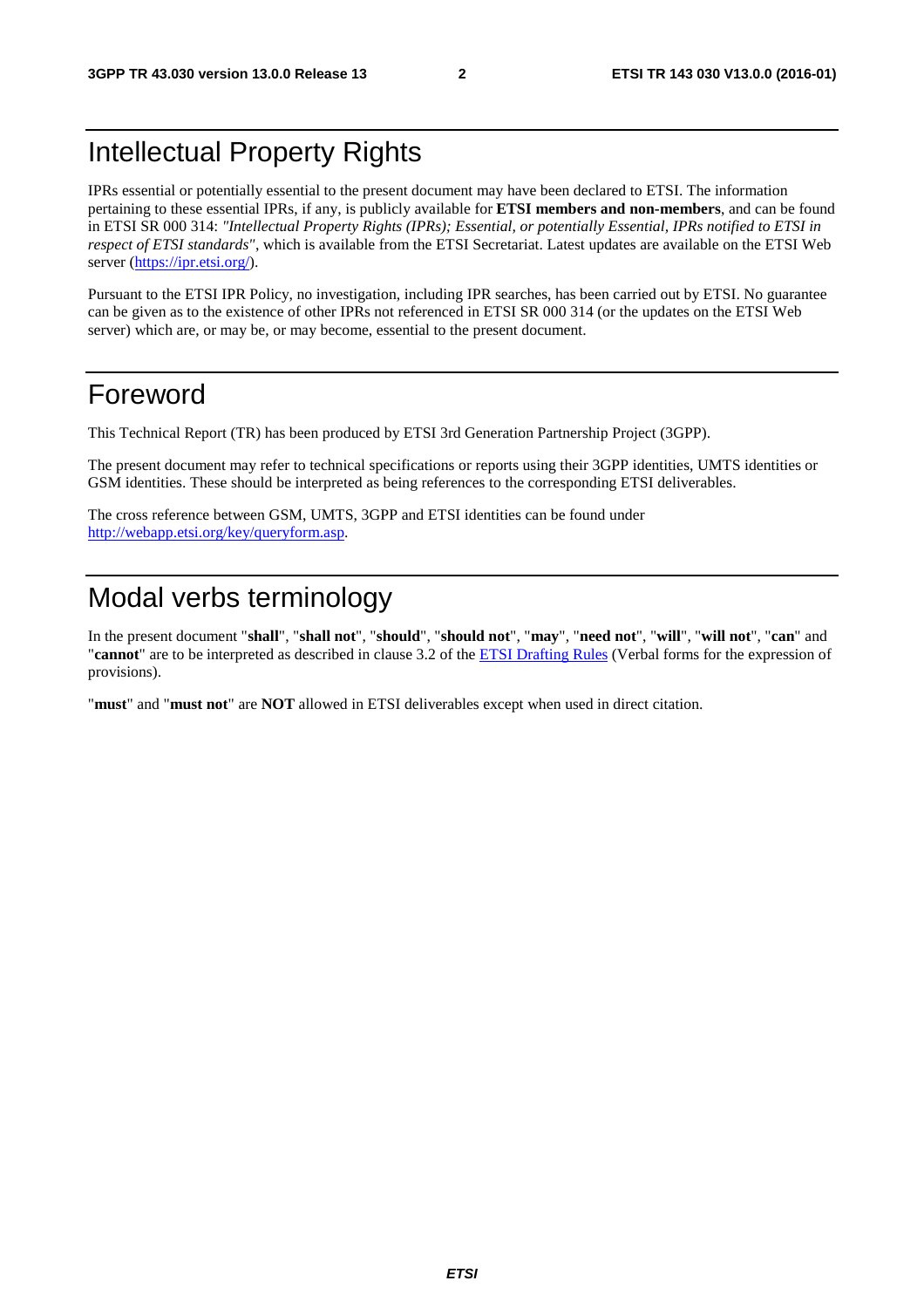$\mathbf{3}$ 

## Contents

| 1                                                                                      |  |                                                                               |  |  |  |
|----------------------------------------------------------------------------------------|--|-------------------------------------------------------------------------------|--|--|--|
| 1.1                                                                                    |  |                                                                               |  |  |  |
| 1.2                                                                                    |  |                                                                               |  |  |  |
| 2                                                                                      |  |                                                                               |  |  |  |
| 2.1                                                                                    |  |                                                                               |  |  |  |
| 2.2                                                                                    |  |                                                                               |  |  |  |
| 3                                                                                      |  |                                                                               |  |  |  |
| 3.1                                                                                    |  |                                                                               |  |  |  |
| 3.2                                                                                    |  |                                                                               |  |  |  |
| 3.3                                                                                    |  |                                                                               |  |  |  |
| 3.4<br>3.4.1                                                                           |  |                                                                               |  |  |  |
| 3.4.2                                                                                  |  |                                                                               |  |  |  |
| 3.4.3                                                                                  |  |                                                                               |  |  |  |
| 4                                                                                      |  |                                                                               |  |  |  |
| 4.1                                                                                    |  |                                                                               |  |  |  |
| 4.2                                                                                    |  |                                                                               |  |  |  |
| 4.3                                                                                    |  |                                                                               |  |  |  |
| 4.4                                                                                    |  |                                                                               |  |  |  |
| 4.5                                                                                    |  |                                                                               |  |  |  |
| 4.6<br>4.7                                                                             |  |                                                                               |  |  |  |
| 4.8                                                                                    |  |                                                                               |  |  |  |
| 4.9                                                                                    |  |                                                                               |  |  |  |
| 4.10                                                                                   |  |                                                                               |  |  |  |
| 5                                                                                      |  |                                                                               |  |  |  |
| 5.1                                                                                    |  |                                                                               |  |  |  |
| 5.2                                                                                    |  |                                                                               |  |  |  |
| 5.3                                                                                    |  |                                                                               |  |  |  |
| 5.4                                                                                    |  | Cell adjustments                                                              |  |  |  |
| 6                                                                                      |  |                                                                               |  |  |  |
| 7                                                                                      |  |                                                                               |  |  |  |
| Annex A.1:<br>(GSM 900 class 4) Example of RF-budget for GSM 900 MS handheld RF-output |  |                                                                               |  |  |  |
| Annex A.2:                                                                             |  | (class 2) Example of RF-budget for GSM MS RF-output peak power 8 W 17         |  |  |  |
| Annex A.3:                                                                             |  | (DCS1800 classes 1&2) Example of RF-budget for DCS 1800 MS RF-output peak     |  |  |  |
| Annex A.4:                                                                             |  | Example of RF-budget for GSM 900 Class4 (peak power 2 W) in a small cell19    |  |  |  |
| Annex A.5:                                                                             |  | Example of RF-budget for GSM 400 Class4 (peak power 2 W) in a (small) cell 20 |  |  |  |
| Annex A.6:                                                                             |  | Example of RF-budget for GSM 700 Class4 MS handheld (peak power 2 W)21        |  |  |  |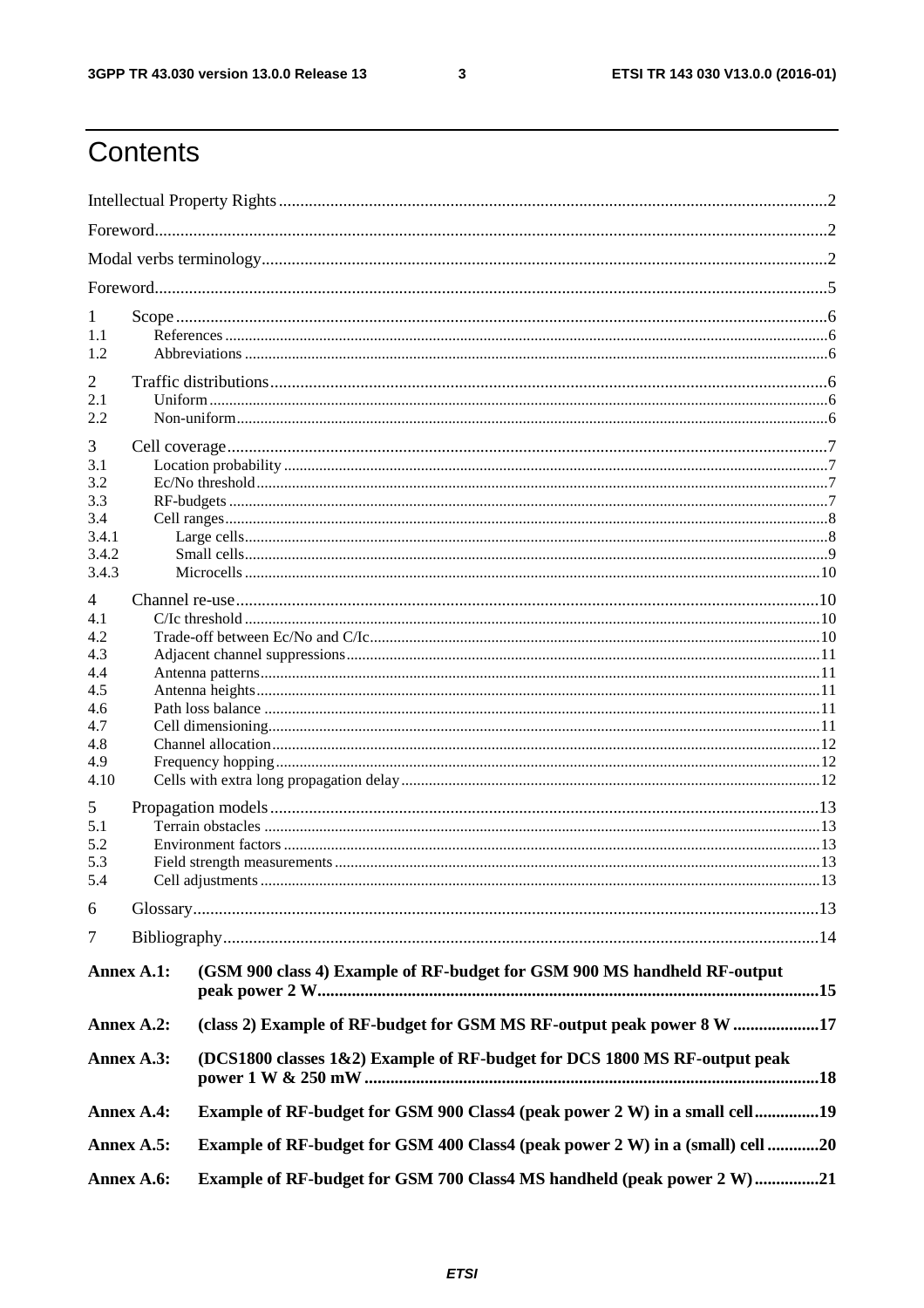| Annex A.7:                                                                  | (DCS1800 class 1) Example of RF link budget for DCS 1800 MS RF-output peak<br>power 1 W Handheld with External Low Noise Amplifier (LNA) connected to BTS 22 |  |
|-----------------------------------------------------------------------------|--------------------------------------------------------------------------------------------------------------------------------------------------------------|--|
| <b>Annex B:</b>                                                             |                                                                                                                                                              |  |
| B.1<br>B.1.1                                                                |                                                                                                                                                              |  |
| <b>B.1.2</b><br><b>B.1.3</b><br>B.1.4                                       |                                                                                                                                                              |  |
| B.2                                                                         |                                                                                                                                                              |  |
| B.3<br><b>B.3.1</b><br><b>B.3.1.1</b><br>B.3.1.2<br>B.3.1.3<br><b>B.3.2</b> |                                                                                                                                                              |  |
| <b>Annex C:</b>                                                             |                                                                                                                                                              |  |
| <b>Annex D:</b>                                                             |                                                                                                                                                              |  |
| D.1                                                                         |                                                                                                                                                              |  |
| D.2                                                                         |                                                                                                                                                              |  |
| D.3                                                                         |                                                                                                                                                              |  |
| D.4                                                                         |                                                                                                                                                              |  |
| D.5                                                                         |                                                                                                                                                              |  |
| D.6                                                                         |                                                                                                                                                              |  |
| D.7                                                                         |                                                                                                                                                              |  |
| D.8                                                                         |                                                                                                                                                              |  |
| D.9                                                                         |                                                                                                                                                              |  |
| D.9.1                                                                       |                                                                                                                                                              |  |
| D.9.1.1<br>D.9.1.2                                                          |                                                                                                                                                              |  |
|                                                                             |                                                                                                                                                              |  |
| D.10.1                                                                      |                                                                                                                                                              |  |
| D.10.1.1<br>D.10.1.2                                                        |                                                                                                                                                              |  |
|                                                                             |                                                                                                                                                              |  |
| D.11.1                                                                      |                                                                                                                                                              |  |
| D.11.1.1                                                                    |                                                                                                                                                              |  |
| D.11.1.2<br>D.11.1.3                                                        |                                                                                                                                                              |  |
|                                                                             |                                                                                                                                                              |  |
| D.12.1                                                                      |                                                                                                                                                              |  |
| D.12.2<br>D.12.3                                                            |                                                                                                                                                              |  |
|                                                                             |                                                                                                                                                              |  |
| <b>Annex E:</b>                                                             |                                                                                                                                                              |  |
|                                                                             |                                                                                                                                                              |  |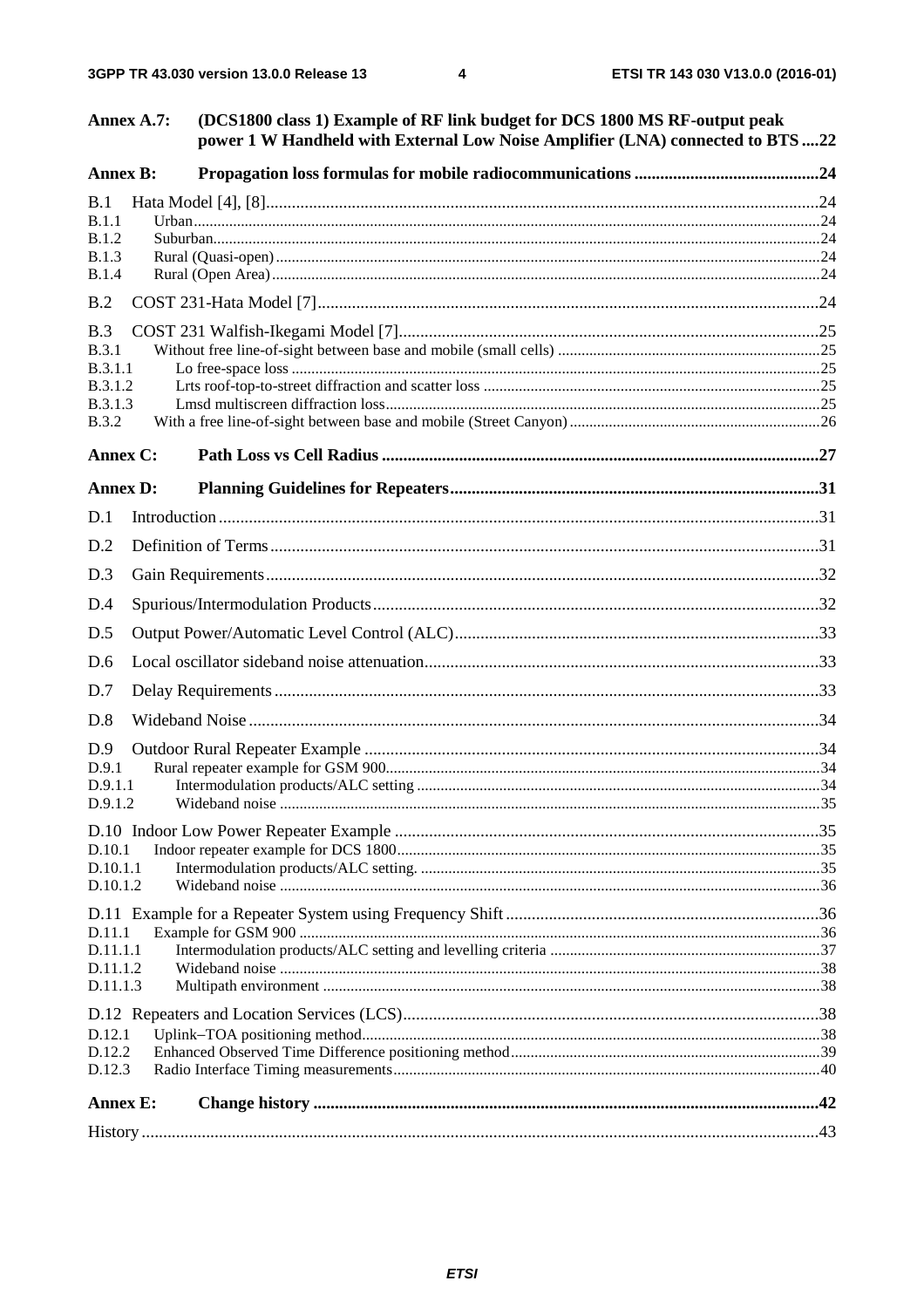### Foreword

This Technical Report has been produced by the  $3<sup>rd</sup>$  Generation Partnership Project (3GPP).

The contents of the present document are subject to continuing work within the TSG and may change following formal TSG approval. Should the TSG modify the contents of the present document, it will be re-released by the TSG with an identifying change of release date and an increase in version number as follows:

Version x.y.z

where:

- x the first digit:
	- 1 presented to TSG for information;
	- 2 presented to TSG for approval;
	- 3 or greater indicates TSG approved document under change control.
- y the second digit is incremented for all changes of substance, i.e. technical enhancements, corrections, updates, etc.
- z the third digit is incremented when editorial only changes have been incorporated in the document.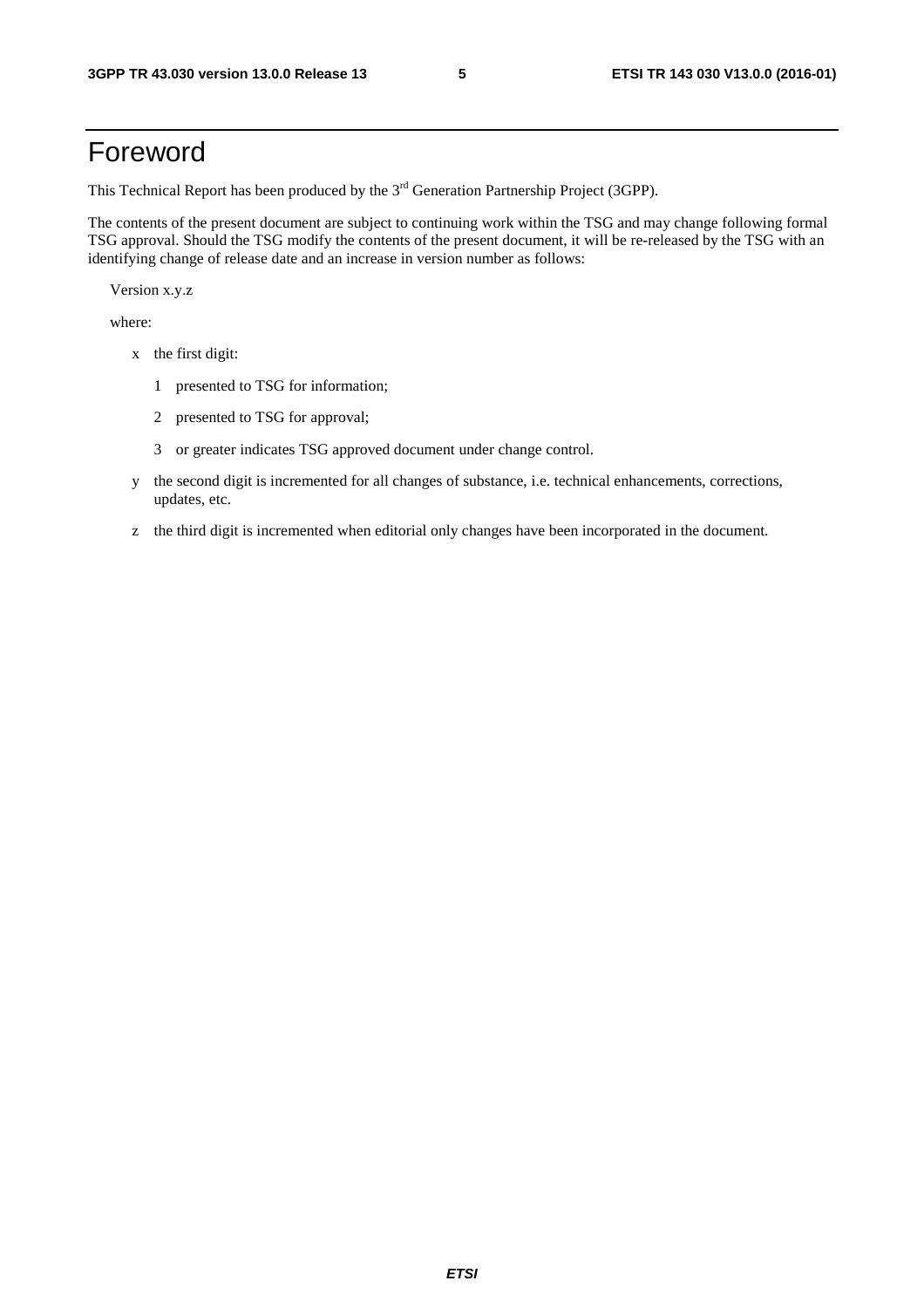### 1 Scope

The present document is a descriptive recommendation to be helpful in cell planning.

#### 1.1 References

The following documents contain provisions which, through reference in this text, constitute provisions of the present document.

- References are either specific (identified by date of publication, edition number, version number, etc.) or non-specific.
- For a specific reference, subsequent revisions do not apply.
- For a non-specific reference, the latest version applies.
- [1] GSM 01.04: "Digital cellular telecommunications system (Phase 2+); Abbreviations and acronyms".
- [2] 3GPP TS 45.002: "Digital cellular telecommunications system (Phase 2+); Multiplexing and multiple access on the radio path".
- [3] 3GPP TS 45.005: "Digital cellular telecommunications system (Phase 2+); Radio transmission and reception".
- [4] 3GPP TS 45.008: "Digital cellular telecommunications system (Phase 2+); Radio subsystem link control".
- [5] CCIR Recommendation 370-5: "VHF and UHF propagation curves for the frequency range from 30 MHz to 1000 MHz".
- [6] CCIR Report 567-3: "Methods and statistics for estimating field strength values in the land mobile services using the frequency range 30 MHz to 1 GHz".
- [7] CCIR Report 842: "Spectrum-conserving terrestrial frequency assignments for given frequency-distance seperations".
- [8] CCIR Report 740: "General aspects of cellular systems".

#### 1.2 Abbreviations

Abbreviations used in the present document are given clause 6 (Glossary) and in GSM 01.04 [1].

## 2 Traffic distributions

#### 2.1 Uniform

A uniform traffic distribution can be considered to start with in large cells as an average over the cell area, especially in the country side.

#### 2.2 Non-uniform

A non-uniform traffic distribution is the usual case, especially for urban areas. The traffic peak is usually in the city centre with local peaks in the suburban centres and motorway junctions.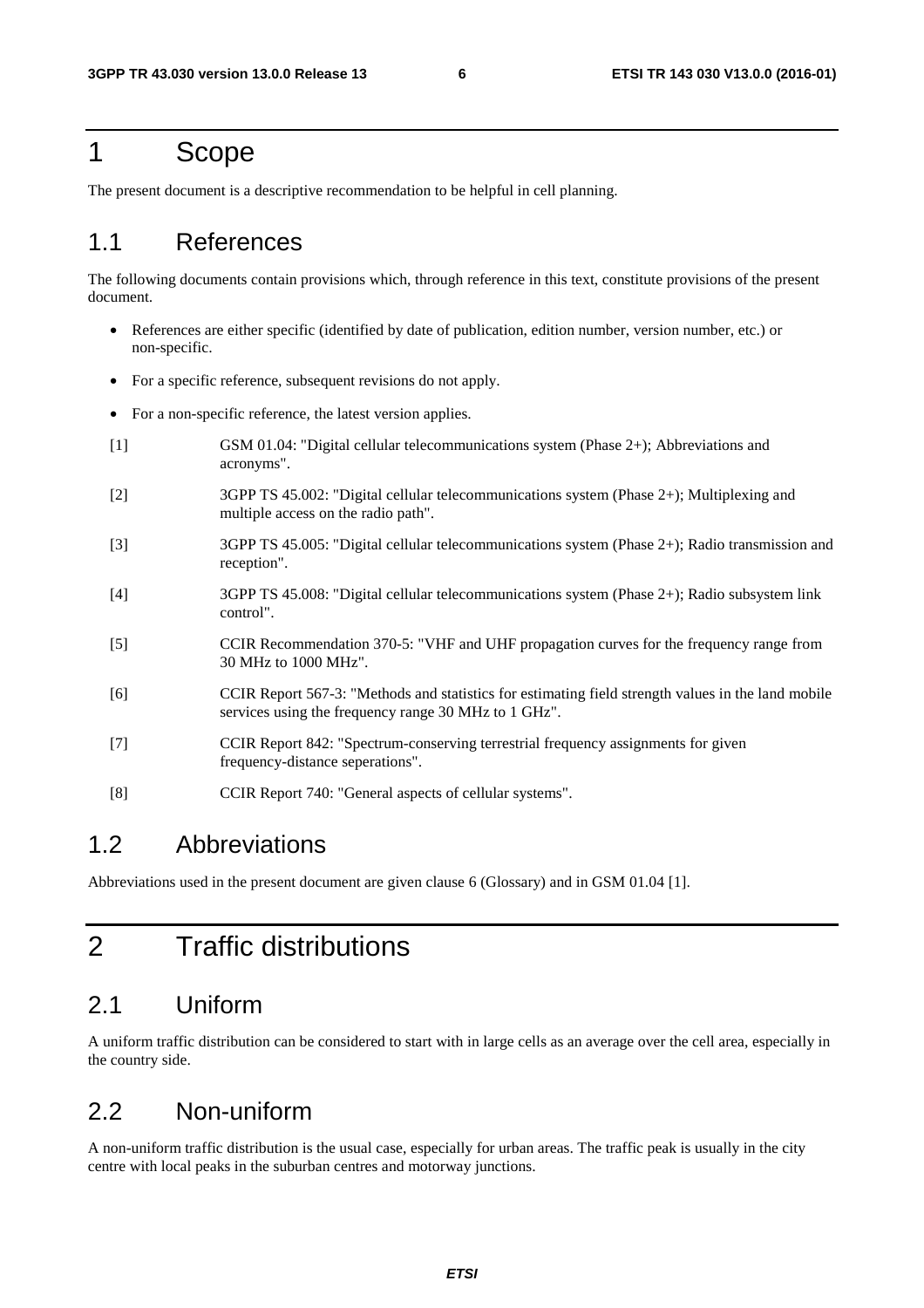A bell-shaped area traffic distribution is a good traffic density macro model for cities like London and Stockholm. The exponential decay constant is on average 15 km and 7,5 km respectively. However, the exponent varies in different directions depending on how the city is built up. Increasing handheld traffic will sharpen the peak.

Line coverage along communication routes as motorways and streets is a good micro model for car mobile traffic. For a maturing system an efficient way to increase capacity and quality is to build cells especially for covering these line concentrations with the old area covering cells working as umbrella cells.

Point coverage of shopping centres and traffic terminals is a good micro model for personal handheld traffic. For a maturing system an efficient way to increase capacity and quality is to build cells on these points as a complement to the old umbrella cells and the new line covering cells for car mobile traffic.

## 3 Cell coverage

#### 3.1 Location probability

Location probability is a quality criterion for cell coverage. Due to shadowing and fading a cell edge is defined by adding margins so that the minimum service quality is fulfilled with a certain probability.

For car mobile traffic a usual measure is 90 % area coverage per cell, taking into account the minimum signal-to-noise ratio Ec/No under multipath fading conditions. For lognormal shadowing an area coverage can be translated into a location probability on cell edge (Jakes, 1974).

For the normal case of urban propagation with a standard deviation of 7 dB and a distance exponential of 3.5, 90 % area coverage corresponds to about 75 % location probability at the cell edge. Furthermore, the lognormal shadow margin in this case will be 5 dB, as described in CEPT Recommendation T/R 25-03 and CCIR Report 740.

#### 3.2 Ec/No threshold

The mobile radio channel is characterized by wideband multipath propagation effects such as delay spread and Doppler shift as defined in 3GPP TS 45.005 annex C. The reference signal-to-noise ratio in the modulating bit rate bandwidth  $(271 \text{ kHz})$  is Ec/No = 8 dB including 2 dB implementation margin for the GSM system at the minimum service quality without interference. The Ec/No quality threshold is different for various logical channels and propagation conditions as described in 3GPP TS 45.005.

### 3.3 RF-budgets

The RF-link between a Base Transceiver Station (BTS) and a Mobile Station (MS) including handheld is best described by an RF-budget. Annex A consists of 7 such budgets; A.1 for GSM 900 MS class 4; A.2 for GSM 900 MS class 2, A.3 for DCS 1800 MS classes 1 and 2, A.4 for GSM 900 class 4 in small cells, A.5 for GSM 400 class 4 in small cells, A.6 for GSM 700 class 4 and A.7 for DCS 1800 MS class 1. GSM 900 RF-budgets should be used for 850 band.

The Mean Effective Gain (MEG) of handheld MS in scattered field representing the cell range taking into consideration absorption, detuning and mismatch of the handheld antenna by the human body (MEG = -antenna/body loss) of -13 dBi for GSM 400, -10dBi for GSM 700, -9 dBi for GSM 900 and -6 dBi for DCS 1800 is incorporated in annex A.1, A.3, A.4 and A.5 as shown from measurements in Tdoc SMG2 1075/99.

At 900 MHz, the indoor loss is the field strength decrease when moving into a house on the bottom floor on 1.5 m height from the street. The indoor loss near windows  $(< 1 \text{ m})$  is typically 12 dB. However, the building loss has been measured by the Finnish PTT to vary between 37 dB and -8 dB with an average of 18 dB taken over all floors and buildings (Kajamaa, 1985). See also CCIR Report 567.

At 1800 MHz, the indoor loss for large concrete buildings was reported in COST 231 TD(90)117 and values in the range 12 - 17 dB were measured. Since these buildings are typical of urban areas a value of 15 dB is assumed in annex A.3. In rural areas the buildings tend to be smaller and a 10 dB indoor loss is assumed.

The isotropic power is defined as the RMS value at the terminal of an antenna with 0 dBi gain. A quarter-wave monopole mounted on a suitable earth-plane (car roof) without losses has antenna gain 2 dBi. An isotropic power of -113 dBm corresponds to a field strength of 23.5 dBuV/m for 925 MHz and 29.3 dBuV/m at 1795 MHz, see CEPT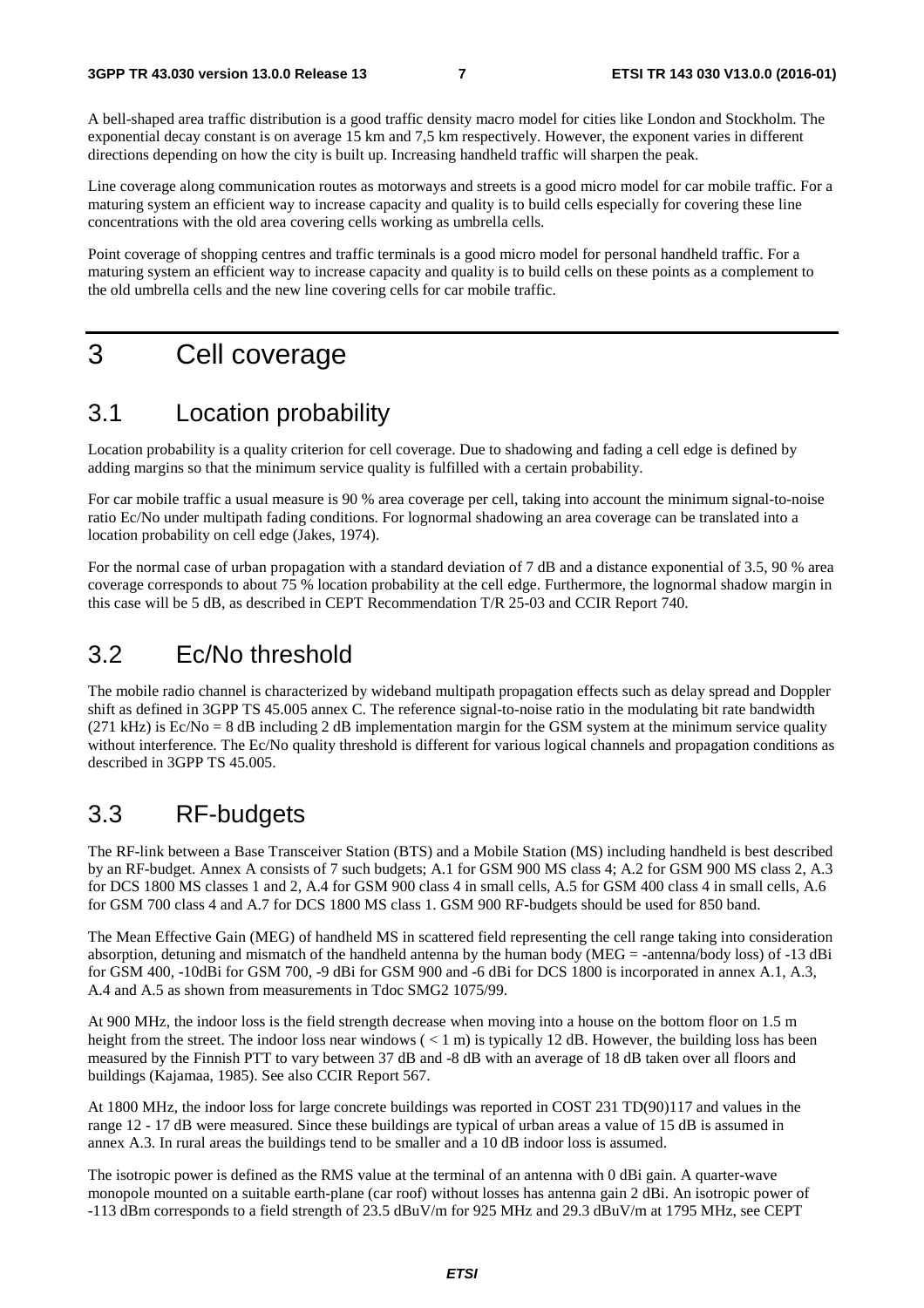Recommendation T/R 25-03 and 3GPP TS 45.005 section 5 for formulas. GSM900 BTS can be connected to the same feeders and antennas as analog 900 MHz BTS by diplexers with less than 0.5 dB loss.

#### 3.4 Cell ranges

#### 3.4.1 Large cells

In large cells the base station antenna is installed above the maximum height of the surrounding roof tops; the path loss is determined mainly by diffraction and scattering at roof tops in the vicinity of the mobile i.e. the main rays propagate above the roof tops; the cell radius is minimally 1 km and normally exceeds 3 km. Hata"s model and its extension up to 2000 MHz (COST 231-Hata model) can be used to calculate the path loss in such cells (see COST 231 TD (90) 119 Rev 2 and annex B).

The field strength on 1.5 m reference height outdoor for MS including handheld is a value which inserted in the curves of CCIR Report 567-3 Figure 2 (Okumura) together with the BTS antenna height and effective radiated power (ERP) yields the range and re-use distance for urban areas (section 5.2).

The cell range can also be calculated by putting the maximum allowed path loss between isotropic antennas into the Figures 1 to 3 of annex C. The same path loss can be found in the RF-budgets in annex A. The figures 1 and 2 (GSM 900) in annex C are based on Hata"s propagation model which fits Okumura"s experimental curves up to 1500 MHz and figure 3 (DCS 1800) is based on COST 231-Hata model according to COST 231 TD (90) 119 Rev 2. GSM 900 models should be used for 850 band range calculation.

The example RF-budget shown in annex A.1 for a GSM900 MS handheld output power 2 W yields about double the range outdoors compared with indoors. This means that if the cells are dimensioned for handhelds with indoor loss 10 dB, the outdoor coverage for MS will be interference limited, see section 4.2. Still more extreme coverage can be found over open flat land of 12 km as compared with 3 km in urban areas outdoor to the same cell site.

For GSM 900 the Max EIRP of 50 W matches MS class 2 of max peak output power 8 W, see annex A.2.

An example RF budget for DCS 1800 is shown in annex A.3. Range predictions are given for 1 W and 250 mW DCS 1800 MS with BTS powers which balance the up- and down- links.

The propagation assumptions used in annex A1, A2, A3 are shown in the tables below:

For GSM 900:

|                     | <b>Rural</b>          | Rural                 | <b>Urban</b>       |
|---------------------|-----------------------|-----------------------|--------------------|
|                     | (Open Area)           | (Quasi-open)          |                    |
| <b>Base</b> station | 100                   | 100                   | 50                 |
| height $(m)$        |                       |                       |                    |
| Mobile height (m)   | 1.5                   | 1.5                   | 1.5                |
| Hata"s loss         | $90.7 + 31.8 \log(d)$ | $95.7 + 31.8 \log(d)$ | $123.3+33.7log(d)$ |
| formula (d in km)   |                       |                       |                    |
| Indoor Loss (dB)    | 10                    | 10                    | 15                 |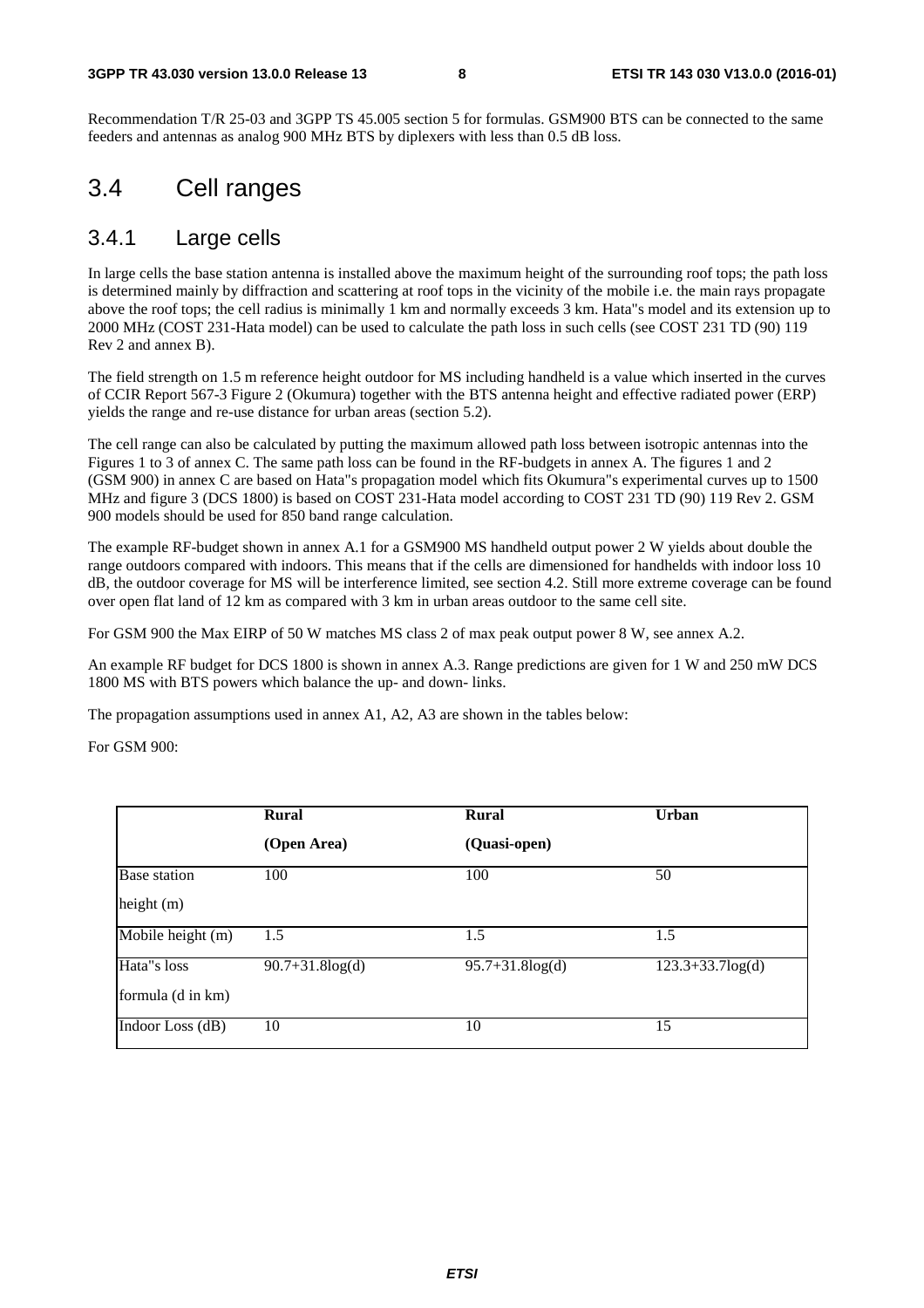For DCS 1800:

|                     | <b>Rural</b>           | <b>Rural</b>           | Urban $(*)$                     |
|---------------------|------------------------|------------------------|---------------------------------|
|                     | (Open Area)            | (Quasi-Open)           |                                 |
| <b>Base</b> station | 60                     | 60                     | 50                              |
| height $(m)$        |                        |                        |                                 |
| Mobile height (m)   | 1.5                    | 1.5                    | 1.5                             |
| <b>COST 231</b>     | $100.1 + 33.3 \log(d)$ | $105.1 + 33.3 \log(d)$ | $\overline{133.2}+33.8\log$ (d) |
| Hata"s loss         |                        |                        |                                 |
| formula (d in km)   |                        |                        |                                 |
| Indoor Loss (dB)    | 10                     | 10                     | 15                              |

 (\*) medium sized city and suburban centres (see COST 231 TD (90) 119 Rev2). For metropolitan centres add 3 dB to the path loss.

NOTE 1: The rural (Open Area) model is useful for desert areas and the rural (Quasi-Open) for countryside. NOTE 2: The correction factors for Quasi-open and Open areas are applicable in the frequency range 100-2000 MHz (Okumura,1968).

#### 3.4.2 Small cells

For small cell coverage the antenna is sited above the median but below the maximum height of the surrounding roof tops and so therefore the path loss is determined by the same mechanisms as stated in section 3.4.1. However large and small cells differ in terms of maximum range and for small cells the maximum range is typically less than 1-3 km. In the case of small cells with a radius of less than 1 km the Hata model cannot be used.

The COST 231-Walfish-Ikegami model (see annex B) gives the best approximation to the path loss experienced when small cells with a radius of less than 5 km are implemented in urban environments. It can therefore be used to estimate the BTS ERP required in order to provide a particular cell radius (typically in the range 200 m - 3 km).

The cell radius can be calculated by putting the maximum allowed path loss between the isotropic antennas into figure 4 of annex C.

The following parameters have been used to derive figure 4:

Width of the road,  $w = 20$  m Height of building roof tops, Hroof  $= 15$  m Height of base station antenna,  $Hb = 17$  m Height of mobile station antenna,  $Hm = 1.5$  m Road orientation to direct radio path,  $Phi = 90^\circ$ Building separation,  $b = 40$  m

For GSM 900 the corresponding propagation loss is given by:

Loss (dB) =  $132.8 + 38\log(d/km)$ 

For DCS 1800 the corresponding propagation loss is given by:

Loss  $(dB) = 142.9 + 38\log(d/km)$  for medium sized cities and suburban centres Loss  $(dB) = 145.3 + 38\log(d/km)$  for metropolitan centres

An example of RF budget for a GSM 900 Class 4 MS in a small cell is shown in annex A.4.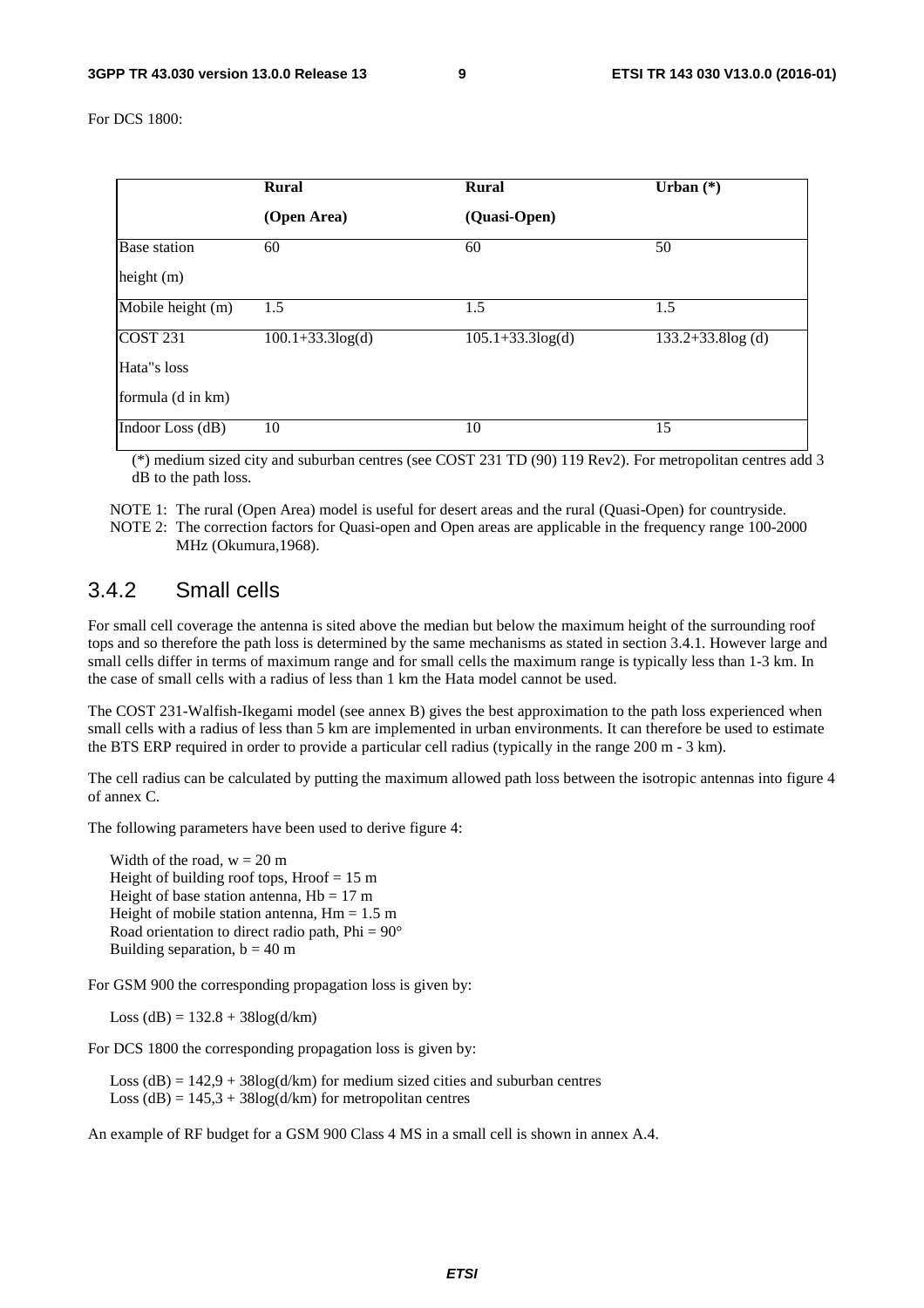#### 3.4.3 Microcells

COST 231 defines a microcell as being a cell in which the base station antenna is mounted generally below roof top level. Wave propagation is determined by diffraction and scattering around buildings i.e. the main rays propagate in street canyons. COST 231 proposes the following experimental model for microcell propagation when a free line of sight exists in a street canyon:

Path loss in dB (GSM 900) =  $101,7 + 26\log(d/km)$  d > 20 m Path loss in dB (DCS 1800) =  $107.7 + 26\log(d/km)$  d > 20 m

The propagation loss in microcells increases sharply as the receiver moves out of line of sight, for example, around a street corner. This can be taken into account by adding 20 dB to the propagation loss per corner, up to two or three corners (the propagation being more of a guided type in this case). Beyond, the complete COST231-Walfish-Ikegami model as presented in annex B should be used.

Microcells have a radius in the region of 200 to 300 metres and therefore exhibit different usage patterns from large and small cells. They can be supported by generally smaller and cheaper BTS"s. Since there will be many different microcell environments, a number of microcell BTS classes are defined in 3GPP TS 45.005. This allows the most appropriate microcell BTS to be chosen based upon the Minimum Coupling Loss expected between MS and the microcell BTS. The MCL dictates the close proximity working in a microcell environment and depends on the relative BTS/MS antenna heights, gains and the positioning of the BTS antenna.

In order to aid cell planning, the micro-BTS class for a particular installation should be chosen by matching the measured or predicted MCL at the chosen site with the following table.

The microcell specifications have been based on a frequency spacing of 6 MHz between the microcell channels and the channels used by any other cell in the vicinity. However, for smaller frequency spacings (down to 1.8 MHz) a larger MCL must be maintained in order to guarantee successful close proximity operation. This is due to an increase in wideband noise and a decrease in the MS blocking requirement from mobiles closer to the carrier.

| <b>Recommended MCL (GSM 900)</b><br>Micro-BTS class |               |                     |               | Recommended MCL (DCS 1800) |
|-----------------------------------------------------|---------------|---------------------|---------------|----------------------------|
|                                                     | <b>Normal</b> | Small freq. spacing | <b>Normal</b> | Small freg. spacing        |
| M1                                                  | 60            | 64                  | 60            | 68                         |
| M2                                                  | 55            | 59                  | 55            | 63                         |
| ΜЗ                                                  | 50            | 54                  | 50            | 58                         |

Operators should note that when using the smaller frequency spacing and hence larger MCL the blocking and wideband noise performance of the micro-BTS will be better than necessary.

Operators should exercise caution in choosing the microcell BTS class and transmit power. If they depart from the recommended parameters in 45.005 they risk compromising the performance of the networks operating in the same frequency band and same geographical area.

### 4 Channel re-use

### 4.1 C/Ic threshold

The C/Ic threshold is the minimum co-channel carrier-to-interference ratio in the active part of the timeslot at the minimum service quality when interference limited. The reference threshold  $C/C = 9$  dB includes 2 dB implementation margin on the simulated residual BER threshold The threshold quality varies with logical channels and propagation conditions, see 3GPP TS 45.005.

### 4.2 Trade-off between Ec/No and C/Ic

For planning large cells the service range can be noise limited as defined by Ec/No plus a degradation margin of 3 dB protected by 3 dB increase of C/Ic, see annex A.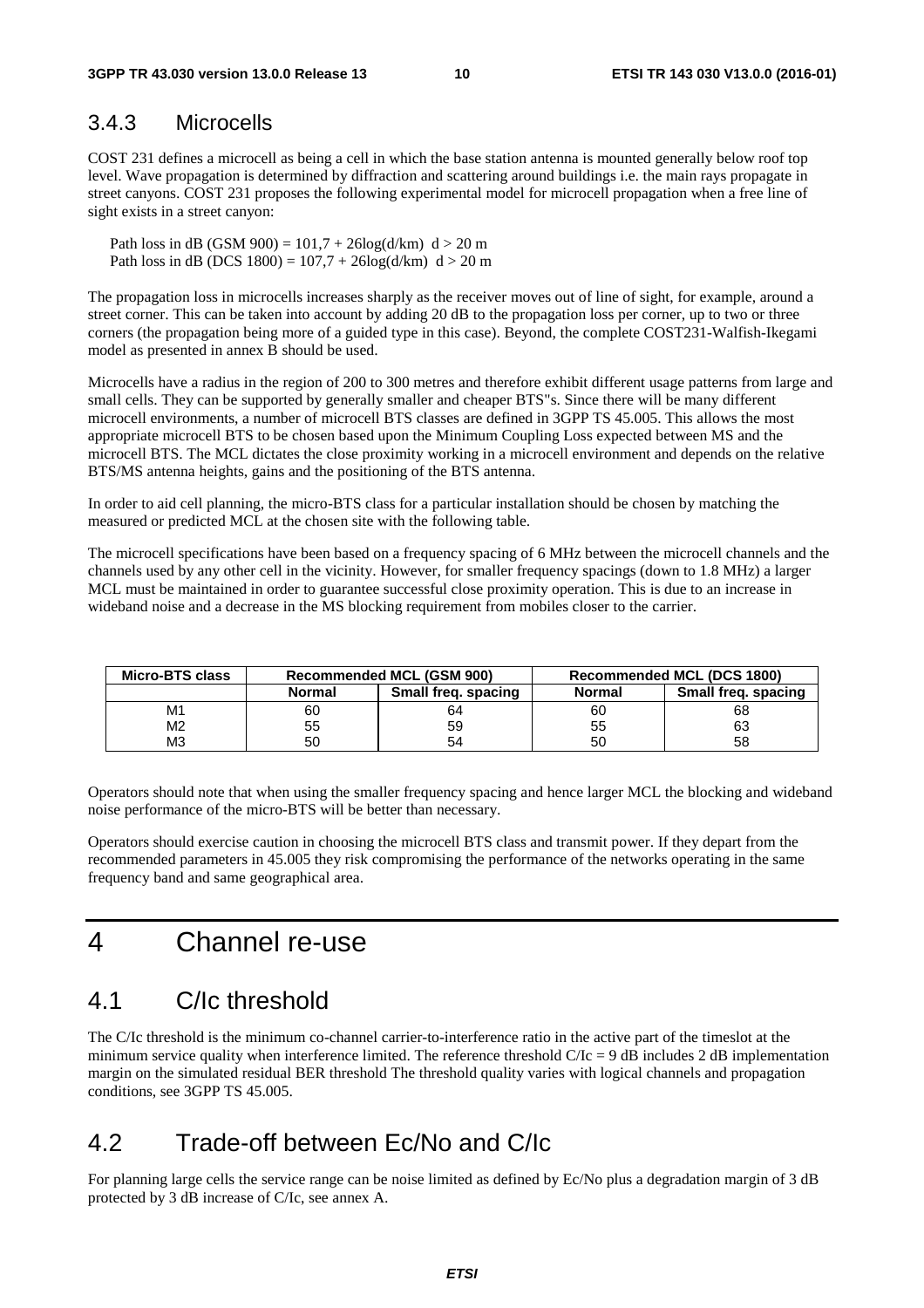For planning small cells it can be more feasible to increase Ec/No by 6 dB corresponding to an increase of C/Ic by 1 dB to cover shadowed areas better.  $C/(I+N) = 9$  dB represents the GSM limit performance.

To permit handheld coverage with 10 dB indoor loss, the Ec/No has to be increased by 10 dB outdoors corresponding to a negligible increase of C/Ic outdoors permitting about the same interference limited coverage for MS including handhelds. The range outdoors can also be noise limited like the range indoors as shown in section 3.4 and annex A.1.

### 4.3 Adjacent channel suppressions

Adjacent channel suppression (ACS) is the gain (Ia/Ic) in C/I when wanted and unwanted GSM RF-signals co-exist on adjacent RF channels whilst maintaining the same quality as in the co-channel case, i.e.  $\angle ACS = C/C - C/Ia$ . Taking into account frequency errors and fading conditions in the product of spectrum and filter of wanted and unwanted GSM RF-signals, ACS = 18 dB is typical as can be found in 3GPP TS 45.005.

 $1<sup>st</sup> ACS > = 18$  dB, i.e. C/Ia1  $\leq$  -9 dB for C/Ic = 9 dB in 3GPP TS 45.005, imposes constraints of excluding the  $1<sup>st</sup>$ adjacent channel in the same cell. However, the 1st adjacent channel can be used in the 1st adjacent cell, as  $C/C \le 12$ dB and ACS  $>= 18$  dB gives an acceptable handover- margin of  $>= 6$  dB for signalling back to the old BTS as shown in 3GPP TS 45.008. An exception might be adjacent cells using the same site due to uplink interference risks.

 $2<sup>nd</sup> ACS$  >= 50 dB, i.e. C/Ia2 <= -41 dB for C/Ic = 9 dB in 3GPP TS 45.005, implies that due to MS power control in the uplink, as well as intra-cell handover, it is possible that the  $2<sup>nd</sup>$  adjacent channel can be used in the same cell. Switching transients are not interfering due to synchronized transmission and reception of bursts at co-located BTS.

#### 4.4 Antenna patterns

Antenna patterns including surrounding masts, buildings, and terrain measured on ca 1 km distance will always look directional, even if the original antenna was non-directional. In order to achieve a front-to-back ratio F/B of greater than 20 dB from an antenna with an ideal  $F/B > 25$  dB, backscattering from the main lobe must be suppressed by using an antenna height of at least 10 m above forward obstacles in ca 0.5 km. In order to achieve an omni-directional pattern with as few nulls as possible, the ideal non-directional antenna must be isolated from the mast by a suitable reflector. The nulls from mast scattering are usually in different angles for the duplex frequencies and should be avoided because of creating path loss imbalance.

The main lobe antenna gains are typically 12-18 dBi for BTS, and 2-5 dBi for MS. Note that a dipole has the gain 0 dBd  $= 2$  dBi.

### 4.5 Antenna heights

The height gain under Rayleigh fading conditions is approximately 6 dB by doubling the BTS antenna height. The same height gain for MS and handheld from reference height 1.5 m to 10 m is about 9 dB, which is the correction needed for using CCIR Recommendation 370.

#### 4.6 Path loss balance

Path loss balance on uplink and downlink is important for two-way communication near the cell edge. Speech as well as data transmission is dimensioned for equal quality in both directions. Balance is only achieved for a certain power class (section 3.4).

Path loss imbalance is taken care of in cell selection in idle mode and in the handover decision algorithms as found in 3GPP TS 45.008. However, a cell dimensioned for 8 W MS (GSM 900 class 2) can more or less gain balance for 2 W MS handheld (GSM 900 class 4) by implementing antenna diversity reception on the BTS.

### 4.7 Cell dimensioning

Cell dimensioning for uniform traffic distribution is optimized by at any time using the same number of channels and the same coverage area per cell.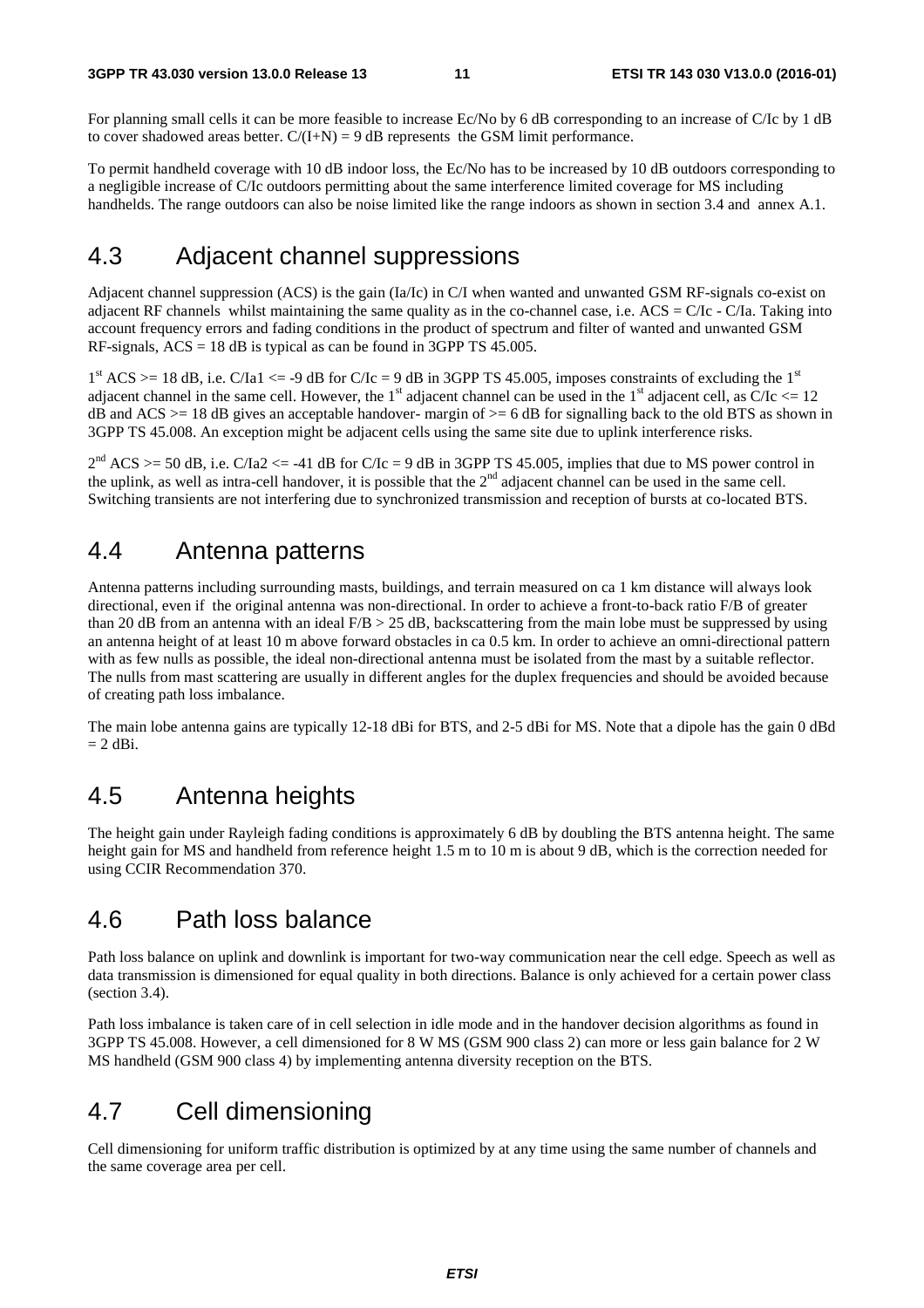Cell dimensioning for non-uniform traffic distribution is optimized by at any time using the same number of channels but changing the cell coverage area so that the traffic carried per cell is kept constant with the traffic density. Keeping the path loss balance by directional antennas pointing outwards from the traffic peaks the effective radiated power (ERP) per BTS can be increased rapidly out-wards. In order to make the inner cells really small the height gain can be decreased and the antenna gain can be made smaller or even negative in dB by increasing the feeder loss but keeping the antenna front-to-back ratio constant (section 4.4).

### 4.8 Channel allocation

Channel allocation is normally made on an FDMA basis. However, in synchronized networks channel allocation can be made on a TDMA basis. Note that a BCCH RF channel must always be fully allocated to one cell. In case of EGPRS Compact, CPBCCH must be allocated to one cell.

Channel allocation for uniform traffic distribution preferably follows one of the well known re-use clusters depending on C/I-distribution, e.g. a 9-cell cluster (3-cell 3-site repeat pattern) using 9 RF channel groups or cell allocations (CAs), (Stjernvall, 1985).

Channel allocation for non-uniform traffic distribution preferably follows a vortex from a BTS concentration on the traffic centre, if a bell-shaped area traffic model holds. In real life the traffic distribution is more complicated with also line and point traffic. In this case the cell areas will be rather different for various BTS locations from city centre. The channel allocation can be optimized by using graph colouring heuristics as described in CCIR Report 842.

Base transceiver station identity code (BSIC) allocation is done so that maximum re-use distance per carrier is achieved in order to exclude co-channel ambiguity.

Frequency co-ordination between countries is a matter of negotiations between countries as described in CEPT Recommendation T/R 25-04. Co-channel and 200 kHz adjacent channels need to be considered between PLMNs and other services as stated in 3GPP TS 45.005.

Frequency sharing between GSM countries is regulated in CEPT Recommendation T/R 20-08 concerning frequency planning and frequency co-ordination for the GSM service.

### 4.9 Frequency hopping

Frequency hopping (FH) can easily be implemented if the re-use is based on RF channel groups (CAs). It is also possible to change allocation by demand as described in 3GPP TS 45.002.

In synchronized networks the synchronization bursts (SB) on the BCCH will occur at the same time on different BTS. This will increase the time to decode the BSIC of adjacent BTS, see 3GPP TS 45.008. The SACCH on the TCH or SDCCH will also occur at the same time on different BTS. This will decrease the advantage of discontinuous transmission (DTX). In order to avoid this an offset in the time base (FN) between BTS may be used.

If channel allocation is made on a TDMA basis and frequency hopping is used, the same hop sequence must be used on all BTS. Therefore the same time base and the same hopping sequence number (HSN) shall be used.

### 4.10 Cells with extra long propagation delay

Cells with anticipated traffic with ranges more than 35 km corresponding to maximum MS timing advance of 63 can work properly if the timeslot after the CCCH and the timeslot after the allocated timeslot are not used by the BTS corresponding to a maximum total range of 120 km.

GSM 400 MSs support extended timing advance with a maximum value of 219 corresponding to a maximum total range of 120 km.

GSM 400 cells with anticipated traffic with ranges more than 35 km may implement extended timing advance. This works properly if timeslots following the transmission of access bursts are not used for transmission by other MSs. This applies both for circuit switched (random access and handover access) and packet switched (random access, polling response and PTCCH) services.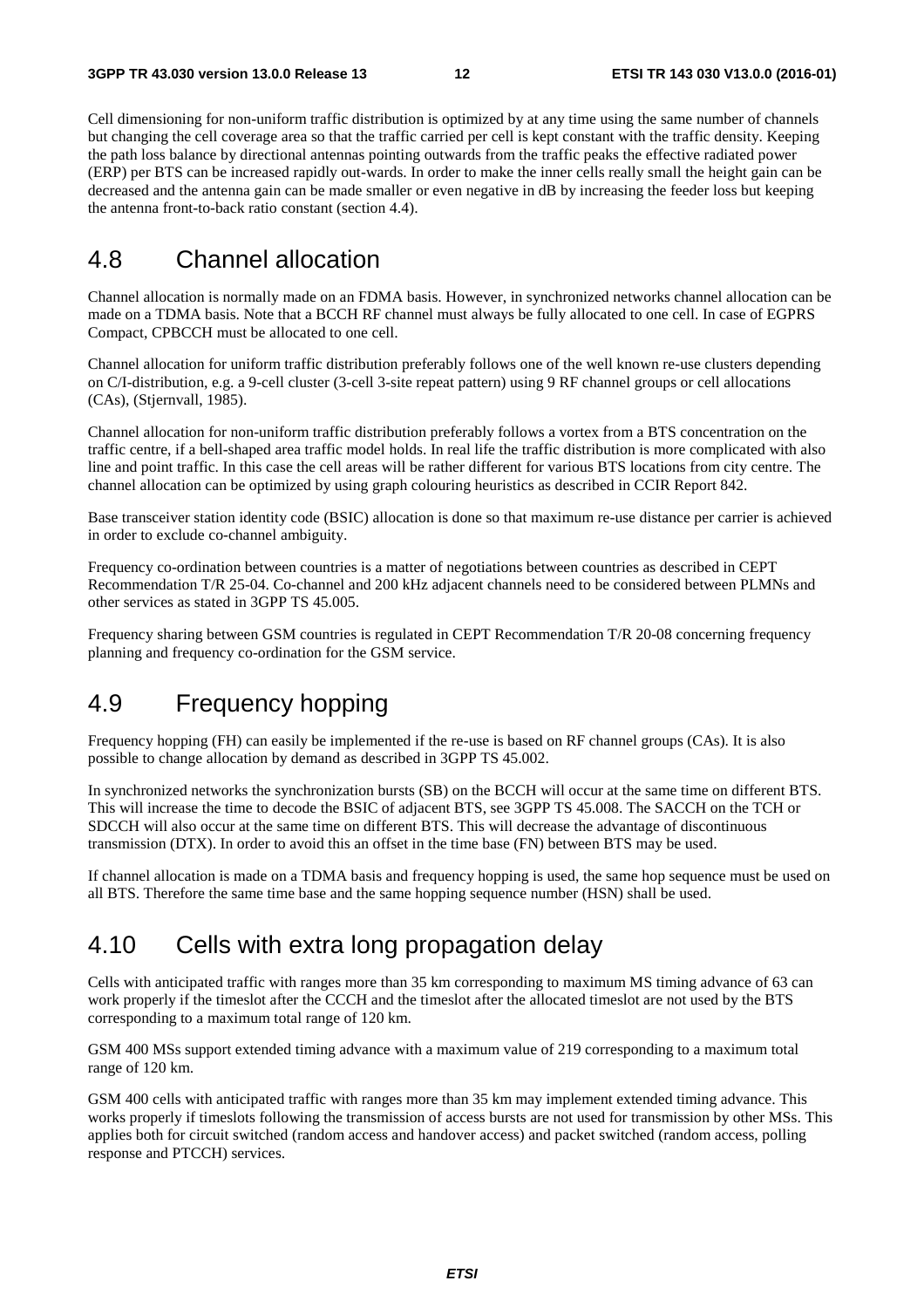### 5 Propagation models

### 5.1 Terrain obstacles

Terrain obstacles introduce diffraction loss, which can be estimated from the path profile between transmitter and receiver antennas. The profile can preferably be derived from a digital topographic data bank delivered from the national map survey or from a land resource satellite system, e.g. Spot. The resolution is usually 500\*500 m2 down to 50\*50 m2 in side and 20 m down to 5 m in height. This resolution is not sufficient to describe the situation in cities for microcells, where streets and buildings must be recognized.

### 5.2 Environment factors

Environment factors for the nearest 200 m radius from the mobile play an important role in both the 900 MHz and 1800 MHz bands. For the Nordic cellular planning for NMT there is taken into account 10 categories for land, urban and wood. Further studies are done within COST 231.

Coarse estimations of cell coverage can be done on pocket computers with programs adding these environment factors to propagation curves of CCIR Recommendation 370-5 figure 9 and CCIR Report 567-3 figure 2 (Okumura, 1968).

### 5.3 Field strength measurements

Field strength measurements of the local mean of the lognormal distribution are preferably done by digital averaging over the typical Rayleigh fading. It can be shown that the local average power can be estimated over 20 to 40 wavelengths with at least 36 uncorrelated samples within 1 dB error for 90 % confidence (Lee, 1985).

### 5.4 Cell adjustments

Cell adjustments from field strength measurements of coverage and re-use are recommended after coarse predictions have been done. Field strength measurements of rms values can be performed with an uncertainty of 3.5 dB due to sampling and different propagation between Rayleigh fading and line-of-sight. Predictions can reasonably be done with an uncertainty of about 10 dB. Therefore cell adjustments are preferably done from field strength measurements by changing BTS output power, ERP, and antenna pattern in direction and shape.

### 6 Glossary

| <b>ACS</b>  | Adjacent Channel Suppression (section 4.3)                              |
|-------------|-------------------------------------------------------------------------|
| <b>BCCH</b> | Broadcast Control Channel (section 4.8)                                 |
| <b>BTS</b>  | Base Transceiver Station (section 3.3)                                  |
| <b>BSIC</b> | Base Transceiver Station Identity Code (section 4.8)                    |
| CA.         | Cell Allocation of radio frequency channels (section 4.8)               |
| <b>CCCH</b> | Common Control Channel (section 4.10)                                   |
| <b>COST</b> | European Co-operation in the field of Scientific and Technical Research |
| DTX.        | Discontinuous Transmission (section 4.9)                                |
| Ec/No       | Signal-to-Noise ratio in modulating bit rate bandwidth (section 3.2)    |
| FH          | Frequency Hopping (section 4.9)                                         |
| FN          | TDMA Frame Number (section 4.9)                                         |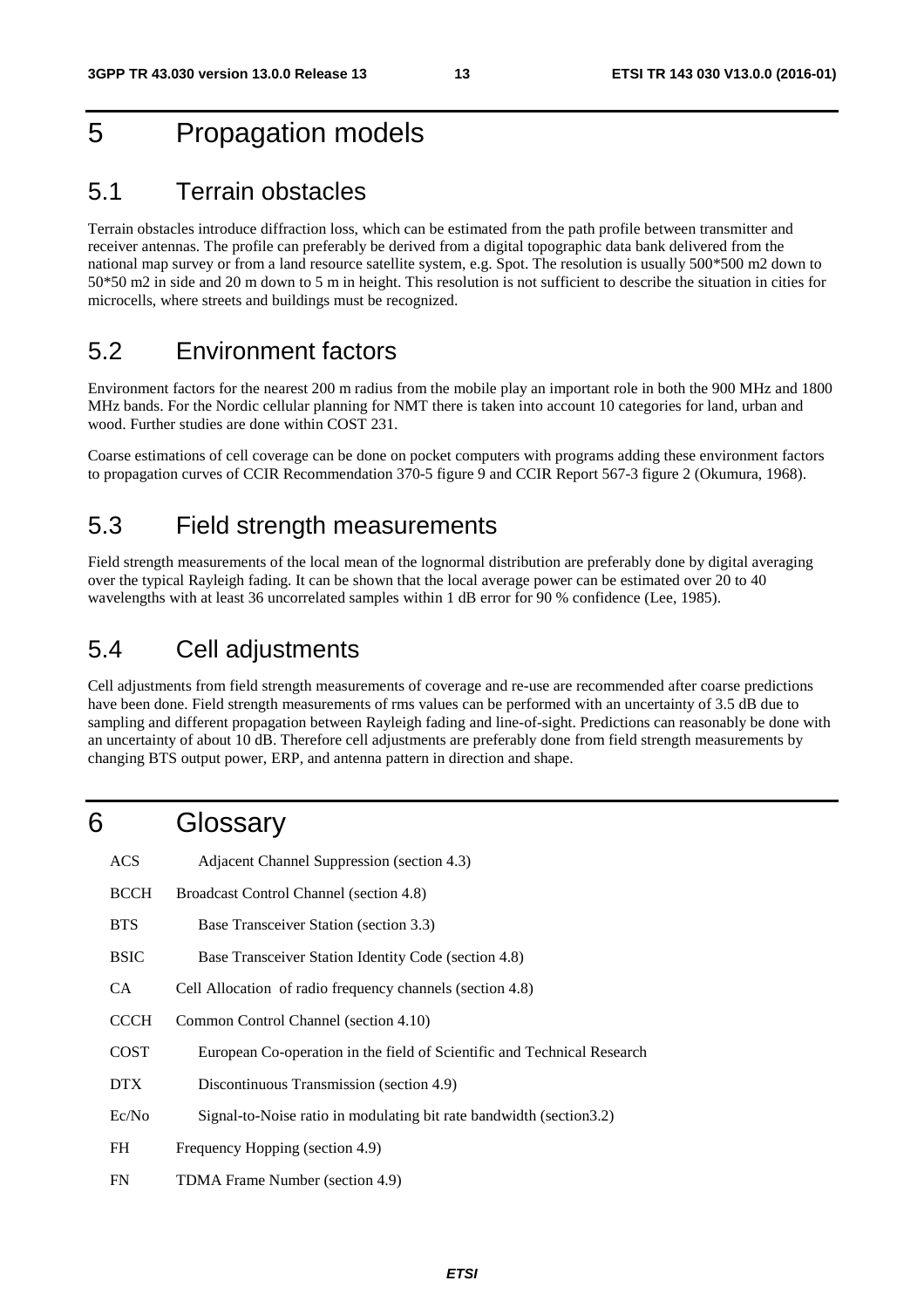#### **3GPP TR 43.030 version 13.0.0 Release 13 14 ETSI TR 143 030 V13.0.0 (2016-01)**

| F/B          | Front-to-Back ratio (section 4.4)                   |
|--------------|-----------------------------------------------------|
| <b>HSN</b>   | Hopping Sequence Number (section 4.9)               |
| <b>MS</b>    | Mobile Station (section 3.3)                        |
| <b>PLMN</b>  | Public Land Mobile Network                          |
| Ps           | Location (site) Probability (section 3.1)           |
| <b>SACCH</b> | Slow Associated Control Channel (section 4.9)       |
| <b>SB</b>    | Synchronization Burst (section 4.9)                 |
| <b>SDCCH</b> | Stand-alone Dedicated Control Channel (section 4.9) |
| TCH          | Traffic Channel (section 4.9)                       |

## 7 Bibliography

CEPT Recommendation T/R 20-08 Frequency planning and frequency co-ordination for the GSM service;

 CEPT Recommendation T/R 25-03 Co-ordination of frequencies for the land mobile service in the 80, 160 and 460 MHz bands and the methods to be used for assessing interference;

 CEPT Recommendation T/R 25-04 Co-ordination in frontier regions of frequencies for the land mobile service in the bands between 862 and 960 MHz;

CEPT Liaison office, P.O. Box 1283, CH-3001 Berne.

- 1 Jakes, W.C., Jr.(Ed.) (1974) Microwave mobile communications. John Wiley, New York, NY, USA.
- 2 Kajamaa, Timo (1985) 900 MHz propagation measurements in Finland in 1983-85 (PTT Report 27.8.1985.) Proc NRS 86, Nordic Radio Symposium, ISBN 91-7056-072-2.
- 3 Lee, W.C.Y. (Feb., 1985) Estimate of local average power of a mobile radio signal. IEEE Trans. Vehic. Tech., Vol. VT-34, 1.
- 4 Okumura, Y. et al (Sep.-Oct., 1968) Field strength and its variability in VHF and UHF land-mobile radio service. Rev. Elec. Comm. Lab., NTT, Vol. 16, 9-10.
- 5 Stjernvall, J-E (Feb. 1985) Calculation of capacity and co-channel interference in a cellular system. Nordic Seminar on Digital Land Mobile Radio Communication (DMR I), Espoo, Finland.
- 6 A.M.D. Turkmani, J.D. Parsons and A.F. de Toledo "Radio Propagation into Buildings at 1.8 GHz". COST 231 TD (90) 117
- 7 COST 231 "Urban transmission loss models for mobile radio in the 900- and 1800- MHz bands (Revision 2)" COST 231 TD (90) 119 Rev 2.
- 8 Hata, M. (1980) Empirical Formula for Propagation Loss in Land Mobile Radio Services, IEEE Trans. on Vehicular Technology VT-29.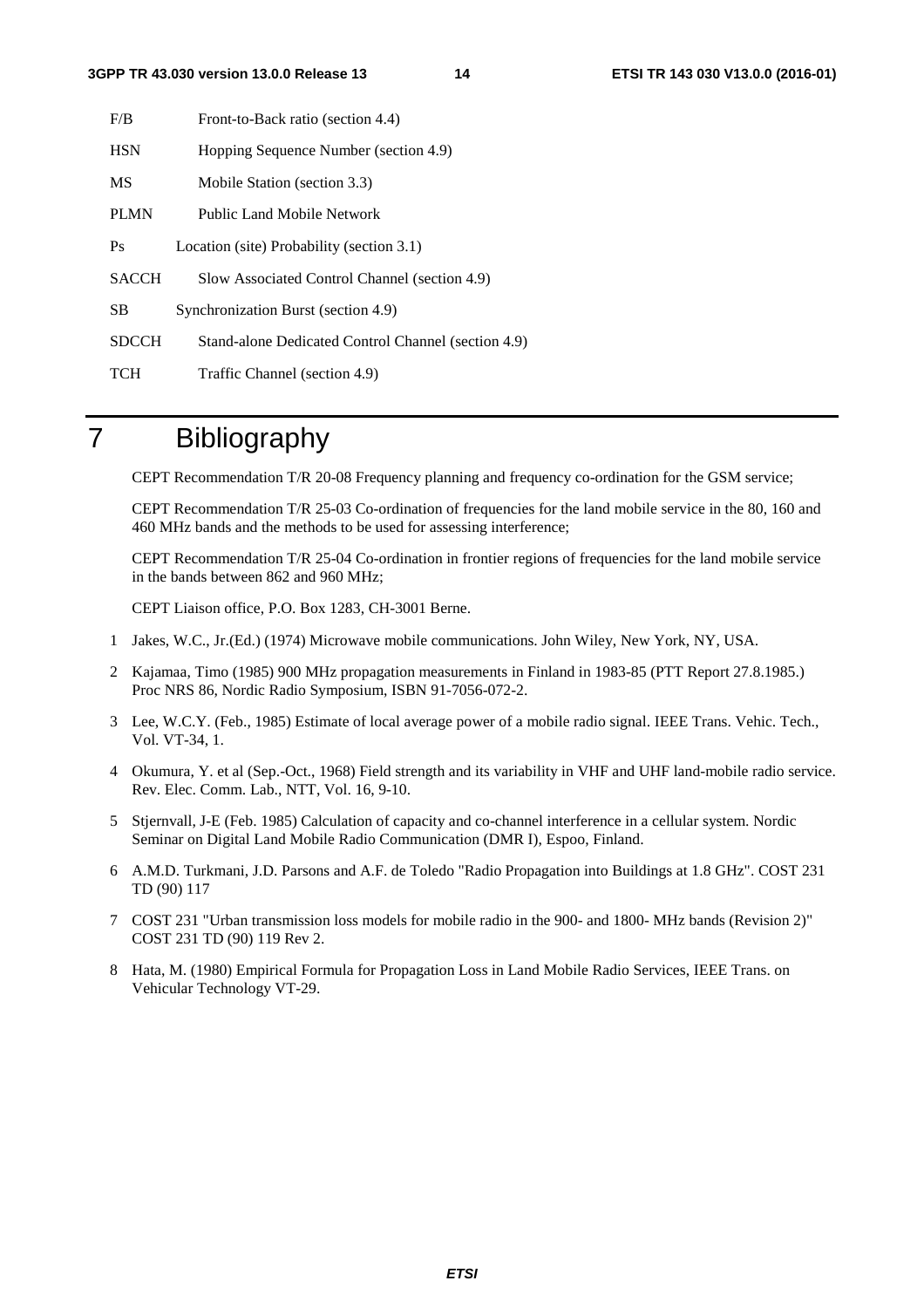## Annex A.1: (GSM 900 class 4) Example of RF-budget for GSM 900 MS handheld RF-output peak power 2 W

| Propagation over land in urban and rural areas |                             |                             |                  |                       |
|------------------------------------------------|-----------------------------|-----------------------------|------------------|-----------------------|
| Receiving end:                                 |                             | <b>BTS</b>                  | MS               | Eq.                   |
| TX:                                            |                             | MS                          | <b>BTS</b>       | (dB)                  |
| Noise figure (multicoupl.input)                | dB                          | 8                           | 10               | A                     |
| Multipath profile<br>1)                        |                             | <b>TU50</b>                 | <b>TU50</b>      | (no FH)               |
| Ec/No min. fading<br>1)                        | dB                          | 8                           | $\overline{8}$   | B                     |
| RX RF-input sensitivity                        | dBm                         | $-104$                      | $-102$           | $C = A + B + W - 174$ |
| Interference degrad. margin                    | dB                          | $\ensuremath{\mathfrak{Z}}$ | 3                | D                     |
| RX-antenna cable type                          |                             | $1 - 5/8"$                  | $\overline{0}$   |                       |
| Specific cable loss                            | dB/100m                     | $\sqrt{2}$                  | $\boldsymbol{0}$ |                       |
| Antenna cable length                           | m                           | 120                         | $\boldsymbol{0}$ |                       |
| Cable $loss + connector$                       | dB                          | $\overline{4}$              | $\overline{0}$   | E                     |
| RX-antenna gain                                | dBi                         | 12                          | $\boldsymbol{0}$ | $\mathbf{F}$          |
| Isotropic power, 50 % Ps                       | dBm                         | $-109$                      | $-99$            | $G = C + D + E - F$   |
| Lognormal margin 50 % -> 75 % Ps               | $\mathrm{dB}$               | $\sqrt{5}$                  | 5                | H                     |
| Isotropic power, 75 % Ps                       | dBm                         | $-104$                      | $-94$            | $I = G + H$           |
| Field strength, 75 % Ps                        | dBuV/m                      | 33                          | 43               | $J = I + 137$         |
| C/Ic min.fading, 50 % Ps<br>1)                 | dB                          | $\overline{9}$              | $\overline{9}$   |                       |
| C/Ic prot. at 3 dB degrad.                     | $\mathrm{dB}$               | 12                          | 12               |                       |
| C/Ic protection, 75 % Ps<br>2)                 | $\mathrm{dB}$               | 19                          | 19               |                       |
| Transmitting end:                              |                             | <b>MS</b>                   | <b>BTS</b>       | Eq.                   |
| RX:                                            |                             | <b>BTS</b>                  | MS               | (dB)                  |
| TX RF-output peak power                        | $\overline{W}$              | 2                           | $\overline{6}$   |                       |
| (mean power over burst)                        | dBm                         | 33                          | 38               | K                     |
| $Isolator + combiner + filter$                 | $\mathrm{dB}$               | $\boldsymbol{0}$            | 3                | L                     |
| RF peak power, combiner output                 | dBm                         | 33                          | 35               | $M = K-L$             |
| TX-antenna cable type                          |                             | $\overline{0}$              | $1 - 5/8"$       |                       |
| Specific cable loss                            | $\mathrm{dB}/100\mathrm{m}$ | $\boldsymbol{0}$            | $\overline{c}$   |                       |
| Antenna cable length                           | m                           | $\boldsymbol{0}$            | 120              |                       |
| Cable $loss + connector$                       | $\overline{dB}$             | $\boldsymbol{0}$            | $\overline{4}$   | ${\bf N}$             |
| TX-antenna gain                                | dBi                         | $\boldsymbol{0}$            | 12               | ${\bf O}$             |

continued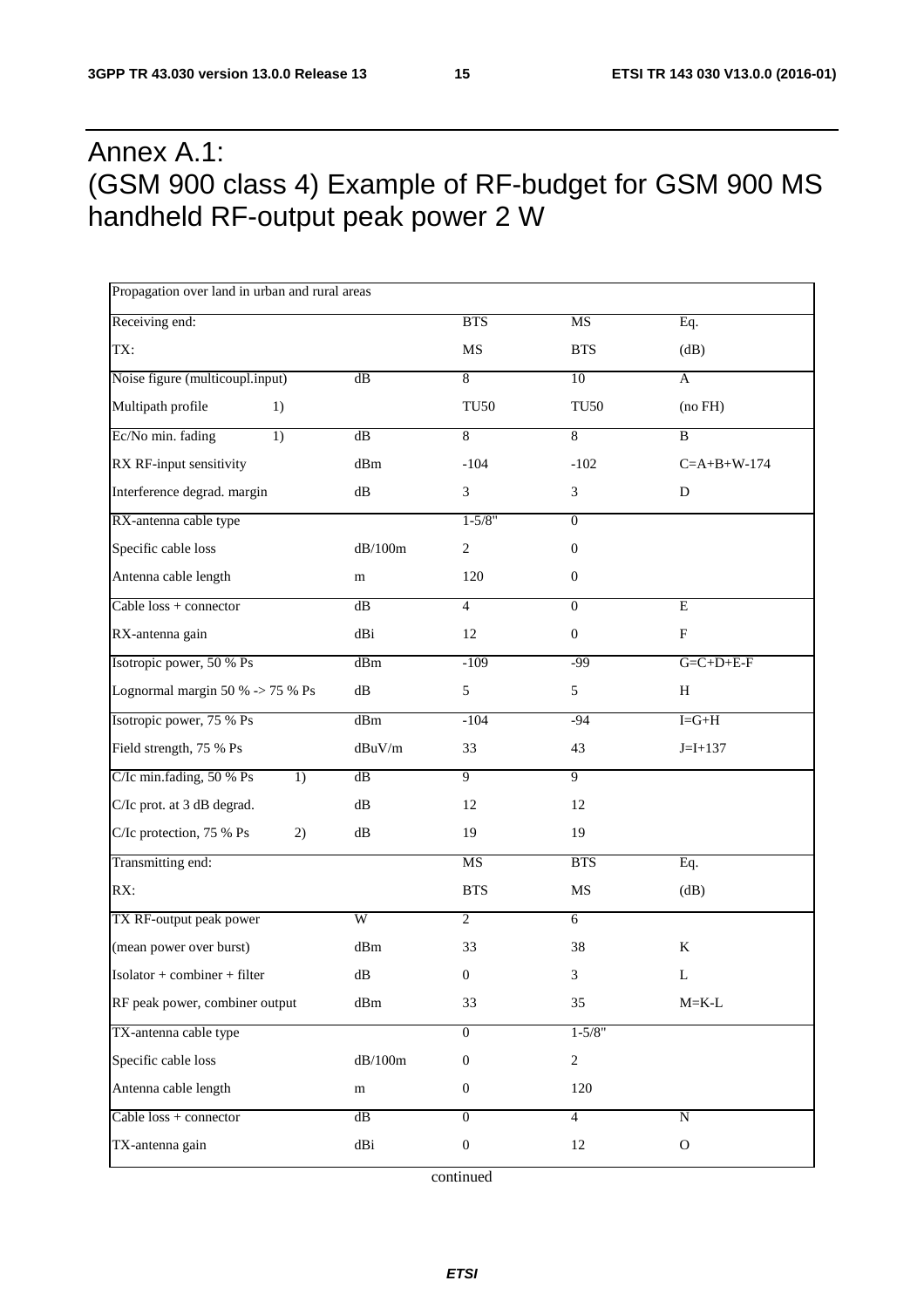| Peak EIRP                     | W   |     | 20  |                 |
|-------------------------------|-----|-----|-----|-----------------|
| $EIRP = ERP + 2 dB$           | dBm | 33  | 43  | $P=M-N+O$       |
| Isotropic path loss, 50 % Ps  | dB  | 133 | 133 | $Q = P - G - 9$ |
| Isotropic path loss, 75 % Ps  | dB  | 128 | 128 | $R = P - I - 9$ |
| Range, outdoor, 75 % Ps<br>4) | km  | 1.3 | 1.3 |                 |
| Range, indoor, 75 % Ps<br>4)  | km  | 0.5 | 0.5 |                 |

1) Ec/No and C/Ic for residual BER = 0.4 %, TCH/FS (class Ib) and multi-path profiles as defined in 3GPP TS 45.005 annex 3. Bandwidth  $W = 54$  dBHz.

2) Uncorrelated C and I with 75 % location probability (Ps). lognormal distribution of shadowing with standard deviation 7 dB. Ps = 75 % corresponds to ca 90 % area coverage, see Jakes, pp.126-127.

3) 9 dB of path loss is assumed to be due to the handheld MEG (-antenna/body loss) of –9 dBi.

4) Max. range based on Hata. Antenna heights for BTS = 50 m and MS = 1.5 m. Indoor loss = 15 dB.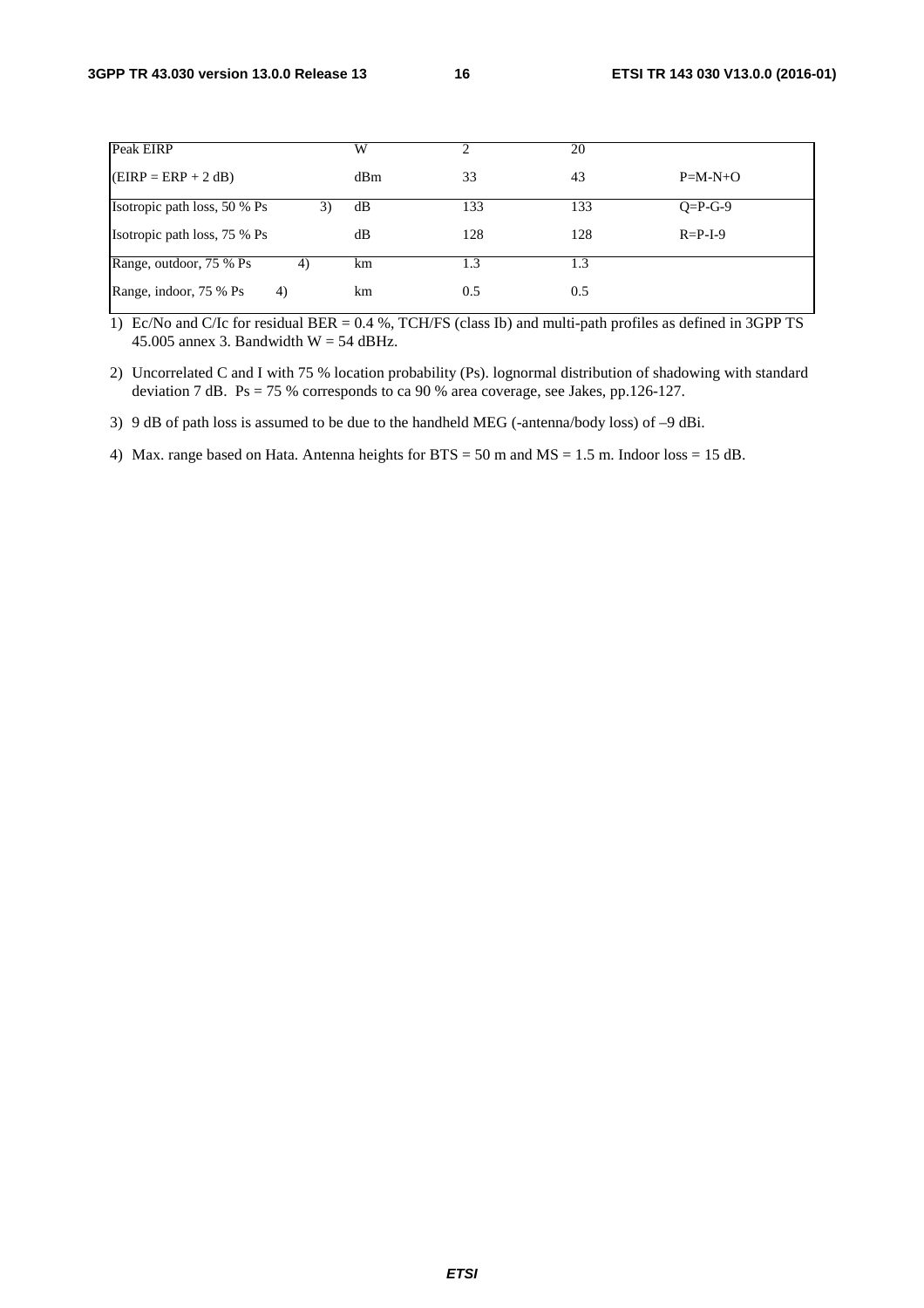## Annex A.2: (class 2) Example of RF-budget for GSM MS RF-output peak power 8 W

| Propagation over land in urban and rural areas |         |                         |                |                       |  |  |
|------------------------------------------------|---------|-------------------------|----------------|-----------------------|--|--|
| Receiving end:                                 |         | <b>BTS</b>              | <b>MS</b>      | Eq.                   |  |  |
| TX:                                            |         | MS                      | <b>BTS</b>     | (dB)                  |  |  |
| Noise figure (multicoupl.input)                | dB      | 8                       | 8              | A                     |  |  |
| Multipath profile<br>1)                        |         | <b>RA250</b>            | <b>RA250</b>   | (no FH)               |  |  |
| Ec/No min. fading<br>1)                        | dB      | 8                       | 8              | B                     |  |  |
| RX RF-input sensitivity                        | dBm     | $-104$                  | $-104$         | $C = A + B + W - 174$ |  |  |
| Interference degrad. margin                    | dB      | 3                       | 3              | D                     |  |  |
| RX-antenna cable type                          |         | $1 - 5/8"$              | <b>RG-58</b>   |                       |  |  |
| Specific cable loss                            | dB/100m | $\overline{c}$          | 50             |                       |  |  |
| Antenna cable length                           | m       | 120                     | $\overline{4}$ |                       |  |  |
| Cable $loss + connector$                       | dB      | $\overline{4}$          | $\overline{c}$ | $\mathbf E$           |  |  |
| RX-antenna gain                                | dBi     | 12                      | $\overline{2}$ | F                     |  |  |
| Isotropic power, 50 % Ps                       | dBm     | $-109$                  | $-101$         | $G = C + D + E - F$   |  |  |
| Lognormal margin 50 % -> 75 % Ps               | dB      | 5                       | 5              | H                     |  |  |
| Isotropic power, 75 % Ps                       | dBm     | $-104$                  | $-96$          | $I = G + H$           |  |  |
| Field strength, 75 % Ps                        | dBuV/m  | 33                      | 41             | $J = I + 137$         |  |  |
| C/Ic min.fading, 50 % Ps<br>1)                 | dB      | 9                       | 9              |                       |  |  |
| C/Ic prot. at 3 dB degrad.                     | dB      | 12                      | 12             |                       |  |  |
| C/Ic protection, 75 % Ps<br>2)                 | dB      | 19                      | 19             |                       |  |  |
| Transmitting end:                              |         | <b>MS</b>               | <b>BTS</b>     | Eq.                   |  |  |
| RX:                                            |         | <b>BTS</b>              | MS             | (dB)                  |  |  |
| TX RF-output peak power                        | W       | 8                       | 16             |                       |  |  |
| (mean power over burst)                        | dBm     | 39                      | 42             | $\rm K$               |  |  |
| Isolator + combiner + filter                   | dB      | $\overline{0}$          | 3              | $\mathbf L$           |  |  |
| RF peak power, combiner output                 | dBm     | 39                      | 39             | $M = K - L$           |  |  |
| TX-antenna cable type                          |         | <b>RG-58</b>            | $1 - 5/8"$     |                       |  |  |
| Specific cable loss                            | dB/100m | 50                      | $\overline{2}$ |                       |  |  |
| Antenna cable length                           | m       | $\overline{\mathbf{4}}$ | 120            |                       |  |  |
| $Cable loss + connector$                       | dB      | $\overline{c}$          | $\overline{4}$ | N                     |  |  |
| TX-antenna gain                                | dBi     | $\overline{c}$          | 12             | 0                     |  |  |
| Peak EIRP                                      | W       | 20                      | 50             |                       |  |  |
| $(EIRP = ERP + 2 dB)$                          | dBm     | 39                      | 47             | $P=M-N+O$             |  |  |
| Isotropic path loss, 50 % Ps                   | dB      | 148                     | 148            | $Q = P - G$           |  |  |
| Isotropic path loss, 75 % Ps                   | dB      | 143                     | 143            | $R = P-I$             |  |  |
| Range, outdoor, 75 % Ps<br>3)                  | km      | 30.7                    | 30.7           |                       |  |  |

1) Ec/No and C/Ic for residual BER = 0.2 %, TCH/FS (class Ib) and multi-path profiles as defined in 3GPP TS 45.005 annex 3. Bandwidth  $W = 54$  dBHz.

2) Uncorrelated C and I with 75 % location probability (Ps). Lognormal distribution of shadowing with standard deviation 7 dB. Ps = 75 % corresponds to ca 90 % area coverage, see Jakes, pp.126-127.

3) Max. range in quasi-open areas based on Hata. Antenna heights for BTS = 100 m and MS = 1.5 m.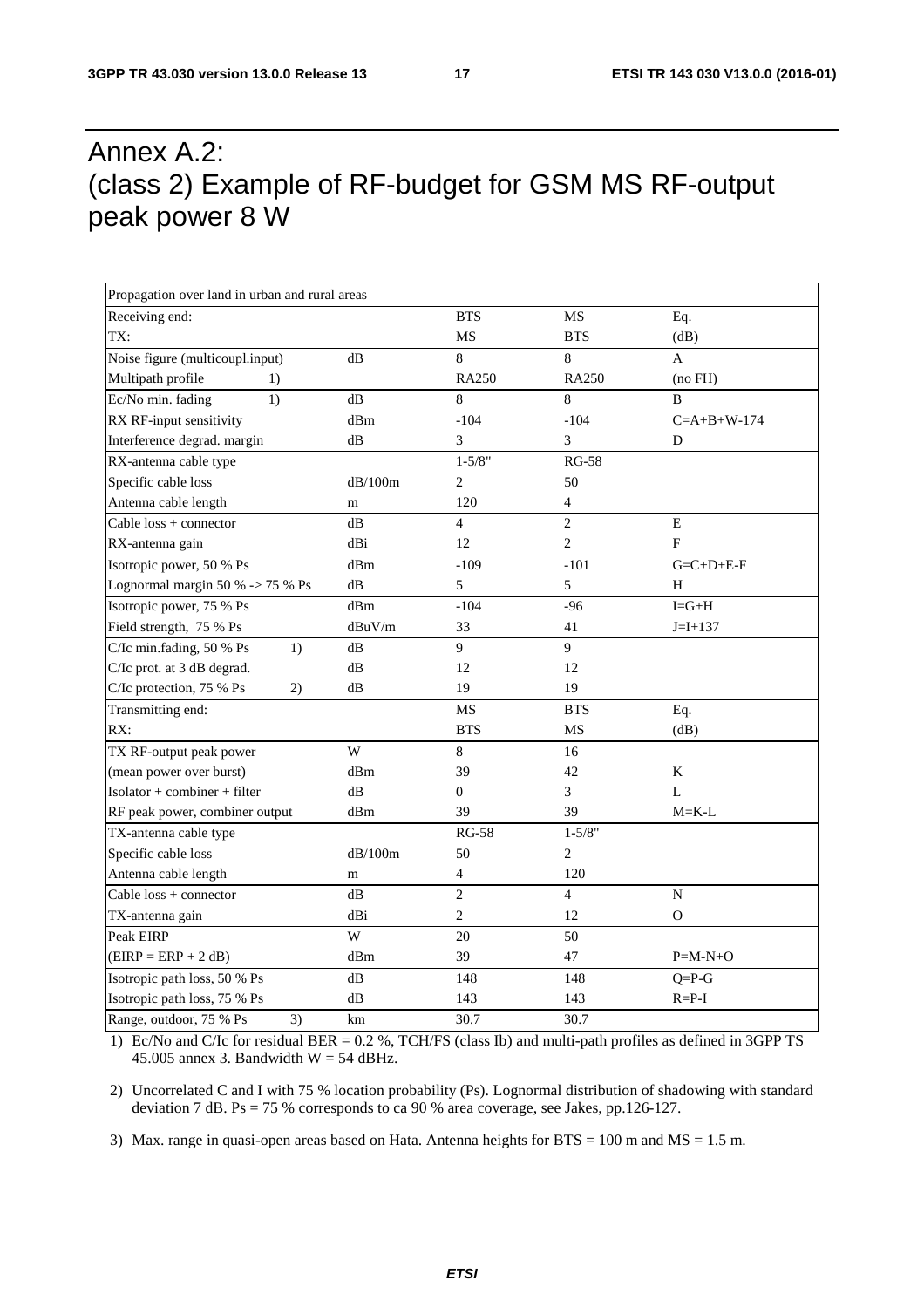## Annex A.3: (DCS1800 classes 1&2) Example of RF-budget for DCS 1800 MS RF-output peak power 1 W & 250 mW

| Propagation over land in urban and rural areas |               |                |                  |                       |
|------------------------------------------------|---------------|----------------|------------------|-----------------------|
| Receiving end:                                 |               | <b>BTS</b>     | MS               | Eq.                   |
| TX:                                            |               | <b>MS</b>      | <b>BTS</b>       | (dB)                  |
| Noise figure(multicoupl.input)                 | dB            | 8              | 12               | A                     |
| Multipath profile                              |               | TU50 or        | RA130            |                       |
| Ec/No min. fading                              | dB            | 8              | 8                | B                     |
| RX RF-input sensitivity                        | dBm           | $-104$         | $-100$           | $C = A + B + W - 174$ |
| Interference degrad. margin                    | dB            | 3              | 3                | $D(W=54.3)$           |
|                                                |               |                |                  | dBHz)                 |
| Cable $loss + connector$                       | dB            | $\overline{2}$ | $\boldsymbol{0}$ | ${\bf E}$             |
| RX-antenna gain                                | dBi           | 18             | $\boldsymbol{0}$ | ${\bf F}$             |
| Diversity gain                                 | dB            | 5              | $\mathbf{0}$     | F1                    |
| Isotropic power, 50 % Ps                       | dBm           | $-122$         | $-97$            | $G=C+D+E-F-F1$        |
| Lognormal margin 50 % ->75 % Ps                | dB            | 6              | 6                | H                     |
| Isotropic power, 75 % Ps                       | dBm           | $-116$         | $-91$            | $I = G + H$           |
| Field Strength 75 % Ps                         |               | 27             | 51               | $J=I+142.4$           |
|                                                |               |                |                  | at 1.8 GHz            |
| Transmitting end:                              |               | MS             | <b>BTS</b>       | Eq.                   |
| RX:                                            |               | <b>BTS</b>     | MS               | (dB)                  |
| TX PA output peak power                        | W             |                | 15.8/3.98        |                       |
| (mean power over burst)                        | dBm           |                | 42/36            | K                     |
| $Isolator + combiner + filter$                 | dB            |                | 3                | $\mathbf{L}$          |
| RF Peak power, (ant.connector)                 | dBm           | 30/24          | 39/33            | $M = K - L$           |
| 1)                                             | W             | 1.0/0.25       | 7.9/2.0          |                       |
| Cable $loss + connector$                       | dB            | $\overline{0}$ | $\overline{2}$   | ${\bf N}$             |
| TX-antenna gain                                | dBi           | $\overline{0}$ | 18               | $\Omega$              |
| Peak EIRP                                      | W             | 1.0/0.25       | 316/79.4         |                       |
|                                                | dBm           | 30/24          | 55/49            | $P=M-N+O$             |
| Isotropic path loss, 50 % Ps<br>2)             | dB            | 146/140        | 146/140          | $Q = P - G - 6$       |
| Isotropic path loss, 75 % Ps                   | $\mathrm{dB}$ | 140/134        | 140/134          | $R = P - I - 6$       |
| Range km - 75 % Ps                             |               |                |                  |                       |
| Urban, out of doors                            |               | 1.6/1.0        |                  |                       |
| Urban, indoors                                 |               | 0.56/0.37      |                  |                       |
| Rural (Open area), out of doors                |               | 15.0/10.0      |                  |                       |
| Rural (Open area), indoors                     |               | 7.7/5.1        |                  |                       |

1) The MS peak power is defined as:

a) If the radio has an antenna connector, it shall be measured into a 50 Ohm resistive load.

b) If the radio has an integral antenna, a reference antenna with 0 dBi gain shall be assumed.

2) 6 dB of the path loss is assumed to be due to the handheld MEG (-antenna/body loss) of –6 dBi.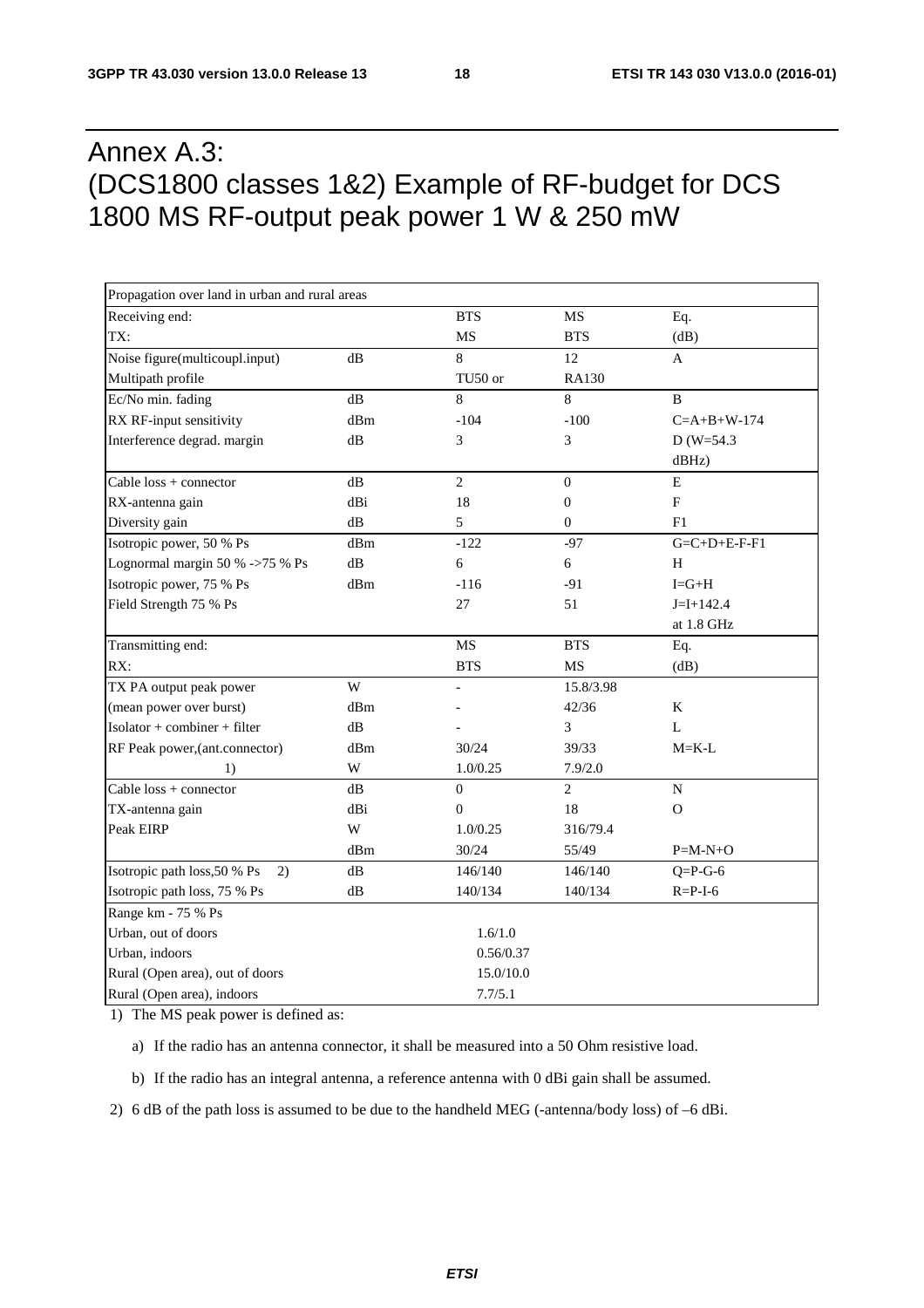## Annex A.4: Example of RF-budget for GSM 900 Class4 (peak power 2 W) in a small cell

| Propagation over land in urban and rural areas |               |                  |                  |                           |
|------------------------------------------------|---------------|------------------|------------------|---------------------------|
| Receiving end:                                 |               | <b>BTS</b>       | MS               | Eq.                       |
| TX:                                            |               | MS               | <b>BTS</b>       | (dB)                      |
| Noise figure(multicoupl.input)                 | dB            | $8\,$            | 10               | $\mathbf{A}$              |
| Multipath profile                              |               | <b>TU50</b>      | <b>TU50</b>      |                           |
| Ec/No min. fading                              | $\mathrm{dB}$ | 8                | $\,8\,$          | $\, {\bf B}$              |
| RX RF-input sensitivity                        | dBm           | $-104$           | $-102$           | $C=A+B+W-174$             |
| Interference degrad. margin                    | dB            | 3                | 3                | $D (W=54.3)$              |
|                                                |               |                  |                  | dBHz)                     |
| Cable $loss + connector$                       | dB            | $\overline{2}$   | $\boldsymbol{0}$ | E                         |
| RX-antenna gain                                | dBi           | 16               | $\boldsymbol{0}$ | $\boldsymbol{\mathrm{F}}$ |
| Diversity gain                                 | dB            | 3                | $\mathbf{0}$     | F1                        |
| Isotropic power, 50 % Ps                       | dBm           | $-118$           | $-99$            | $G = C + D + E - F - F1$  |
| Lognormal margin 50 % ->75 % Ps                | $\mathrm{dB}$ | 5                | 5                | H                         |
| Isotropic power, 75 % Ps                       | dBm           | $-113$           | $-94$            | $I = G + H$               |
| Field Strength 75 % Ps                         |               | 24               | 43               | $J=I+137$ at              |
|                                                |               |                  |                  | 900 MHz                   |
| Transmitting end:                              |               | MS               | <b>BTS</b>       | Eq.                       |
| RX:                                            |               | <b>BTS</b>       | MS               | (dB)                      |
| TX PA output peak power                        | W             | $\overline{a}$   | 12.6             |                           |
| (mean power over burst)                        | dBm           |                  | 41               | K                         |
| Isolator + combiner + filter                   | $\mathrm{dB}$ |                  | 3                | $\mathbf L$               |
| RF Peak power, (ant.connector)                 | dBm           | 33               | 38               | $M = K - L$               |
| 1)                                             | W             | $\overline{c}$   | 6.3              |                           |
| Cable $loss + connector$                       | dB            | $\boldsymbol{0}$ | $\overline{2}$   | ${\bf N}$                 |
| TX-antenna gain                                | dBi           | $\overline{0}$   | 16               | $\mathbf O$               |
| Peak EIRP                                      | W             | $\sqrt{2}$       | 158              |                           |
|                                                | dBm           | 33               | 52               | $P=M-N+O$                 |
| Isotropic path loss, 50 % Ps<br>2)             | dB            | 142              | 142              | $Q = P - G - 9$           |
| Isotropic path loss, 75 % Ps                   | dB            | 137              | 137              | $R = P - I - 9$           |
| Range km - 75 % Ps                             |               |                  |                  |                           |
| Urban, out of doors                            |               | 1.3              |                  |                           |
| Urban, indoors                                 |               | 0.52             |                  |                           |

1) The MS peak power is defined as:

a) If the radio has an antenna connector, it shall be measured into a 50 Ohm resistive load.

b) If the radio has an integral antenna, a reference antenna with 0 dBi gain shall be assumed.

2) 9 dB of the path loss is assumed to be due to the handheld MEG (-antenna/body loss) of –9 dBi.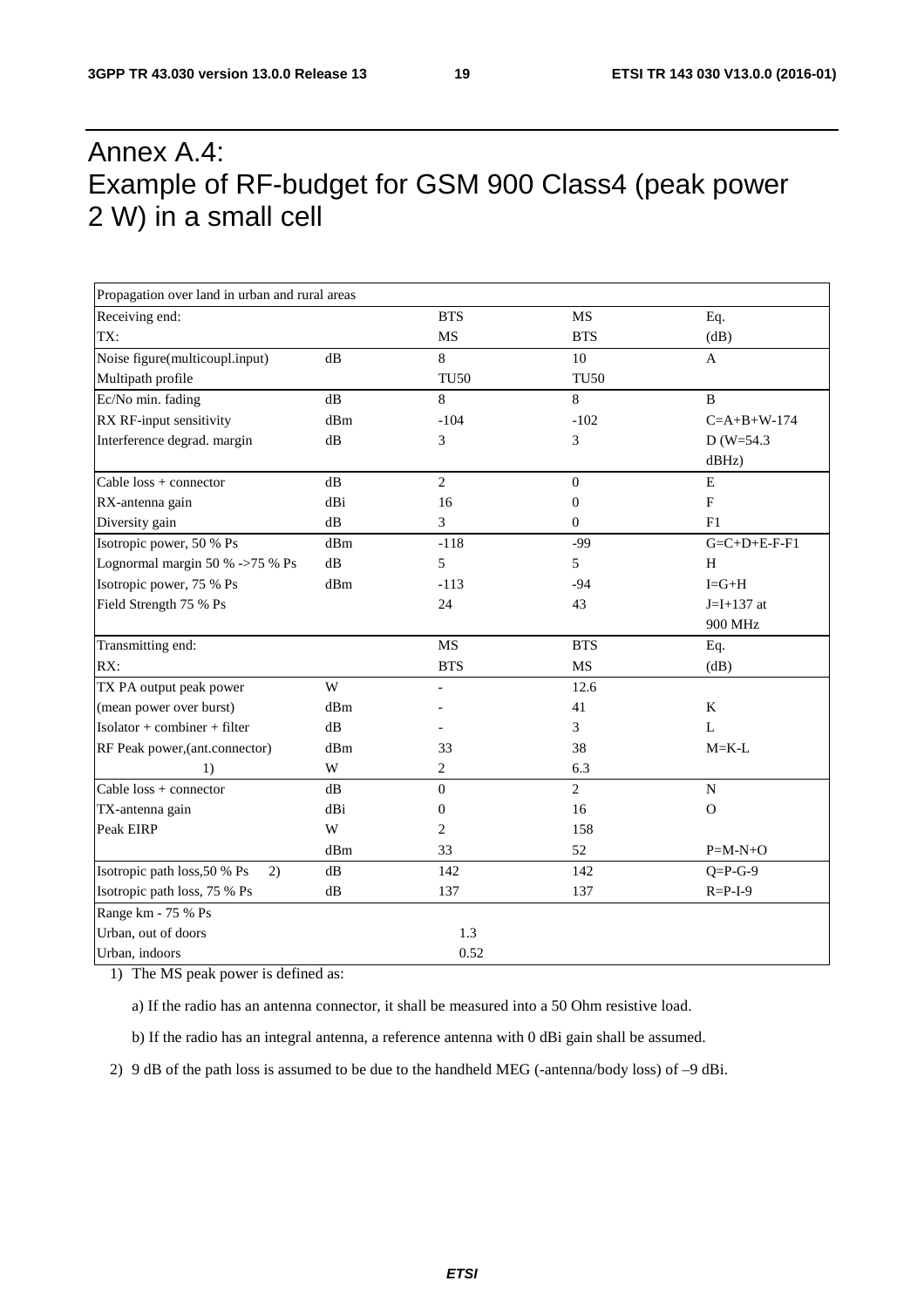## Annex A.5: Example of RF-budget for GSM 400 Class4 (peak power 2 W) in a (small) cell

| Propagation over land in urban and rural areas |               |                  |                  |                           |
|------------------------------------------------|---------------|------------------|------------------|---------------------------|
| Receiving end:                                 |               | <b>BTS</b>       | <b>MS</b>        | Eq.                       |
| TX:                                            |               | MS               | <b>BTS</b>       | (dB)                      |
| Noise figure(multicoupl.input)                 | dB            | $8\,$            | $\,8\,$          | $\mathbf{A}$              |
| Multipath profile                              |               | <b>TU100</b>     | <b>TU100</b>     |                           |
| Ec/No min. fading                              | dB            | 8                | $\,8\,$          | $\, {\bf B}$              |
| RX RF-input sensitivity                        | dBm           | $-104$           | $-102$           | $C=A+B+W-174$             |
| Interference degrad. margin                    | dB            | 3                | 3                | $D (W=54.3)$              |
|                                                |               |                  |                  | dBHz)                     |
| Cable $loss + connector$                       | $\mathrm{dB}$ | $\overline{4}$   | $\mathbf{0}$     | ${\bf E}$                 |
| RX-antenna gain                                | dBi           | 12               | $\boldsymbol{0}$ | $\boldsymbol{\mathrm{F}}$ |
| Diversity gain                                 | dB            | $\overline{a}$   | $\boldsymbol{0}$ | F1                        |
| Isotropic power, 50 % Ps                       | dBm           | $-109$           | $-99$            | $G = C + D + E - F - F1$  |
| Lognormal margin 50 % ->75 % Ps                | dB            | 5                | 5                | H                         |
| Isotropic power, 75 % Ps                       | dBm           | $-104$           | $-94$            | $I = G + H$               |
| Field Strength 75 % Ps                         |               | 27               | 37               | $J=I+131$ at              |
|                                                |               |                  |                  | 450 MHz                   |
| Transmitting end:                              |               | MS               | <b>BTS</b>       | Eq.                       |
| RX:                                            |               | <b>BTS</b>       | <b>MS</b>        | (dB)                      |
| TX PA output peak power                        | W             | $\overline{2}$   | 6.32             |                           |
| (mean power over burst)                        | dBm           | 33.01            | 38.01            | K                         |
| Isolator + combiner + filter                   | dB            | $\boldsymbol{0}$ | 3                | L                         |
| RF Peak power, (ant.connector)                 | dBm           | 33.01            | 35.01            | $M = K - L$               |
| 1)                                             | $\mathbf W$   | $\overline{c}$   | 6.3              |                           |
| Cable $loss + connector$                       | dB            | $\Omega$         | $\overline{4}$   | ${\bf N}$                 |
| TX-antenna gain                                | dBi           | $\overline{0}$   | 12               | $\Omega$                  |
| Peak EIRP                                      | W             | $\overline{c}$   | 20               |                           |
|                                                | dBm           | 33.01            | 43.01            | $P=M-N+O$                 |
| Isotropic path loss, 50 % Ps<br>2)             | $\mathrm{dB}$ | 129.01           | 129.01           | $Q = P - G - 13$          |
| Isotropic path loss, 75 % Ps                   | ${\rm dB}$    | 124.01           | 124.01           | $R = P - I - 13$          |
| Range km - 75 % Ps                             |               |                  |                  |                           |
| Urban, out of doors                            |               | 1.9              |                  |                           |
| Urban, indoors                                 |               |                  |                  |                           |

1) The MS peak power is defined as:

a) If the radio has an antenna connector, it shall be measured into a 50 Ohm resistive load.

b) If the radio has an integral antenna, a reference antenna with 0 dBi gain shall be assumed.

2) 13 dB of the path loss is assumed to be due to the handheld MEG (-antenna/body loss) of –13 dBi.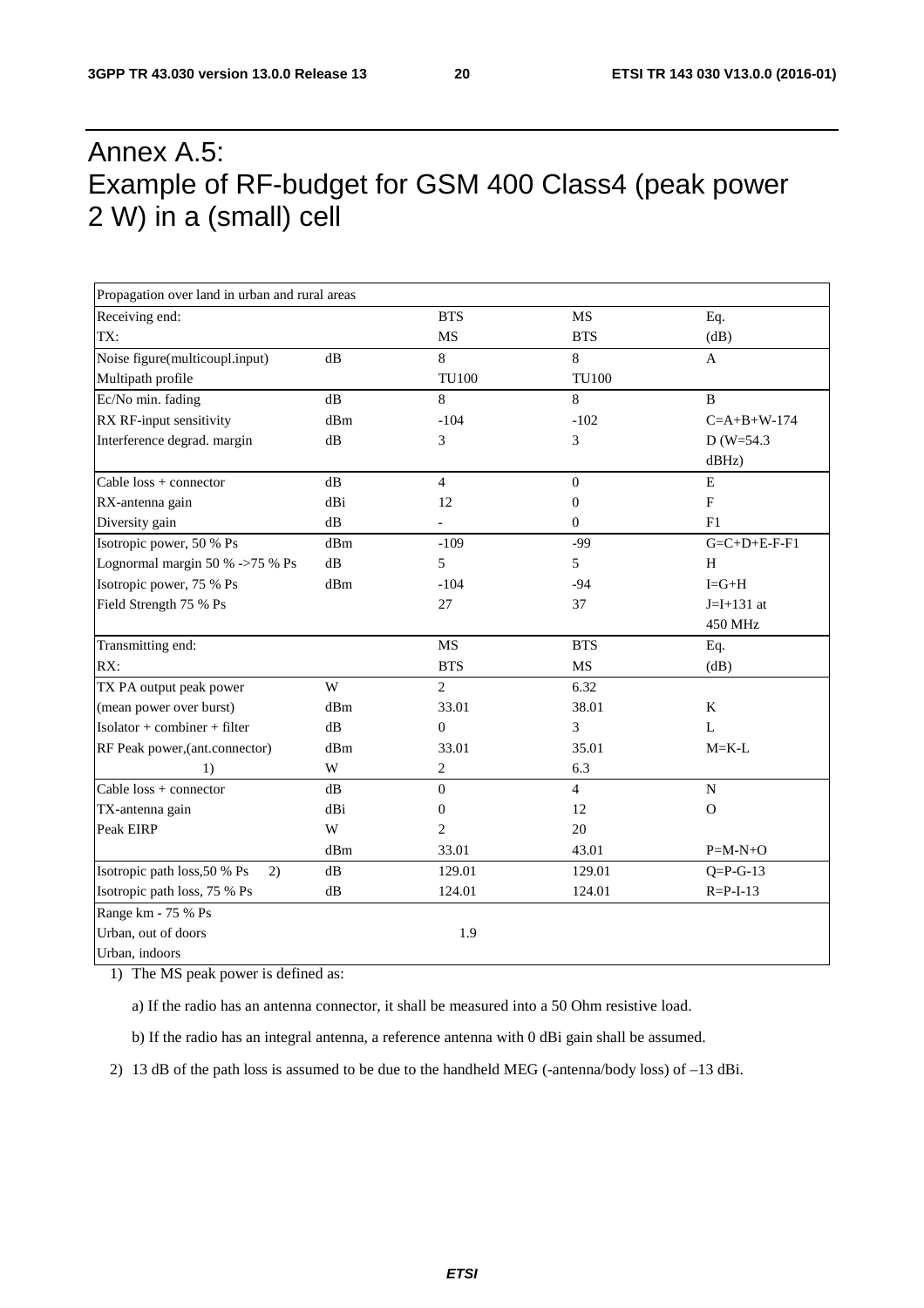## Annex A.6: Example of RF-budget for GSM 700 Class4 MS handheld (peak power 2 W)

| Propagation over land in urban and rural areas |               |                  |                  |                          |
|------------------------------------------------|---------------|------------------|------------------|--------------------------|
| Receiving end:                                 |               | <b>BTS</b>       | MS               | Eq.                      |
| TX:                                            |               | <b>MS</b>        | <b>BTS</b>       | (dB)                     |
| Noise figure(multicoupl.input)                 | dB            | 8                | 10               | $\mathbf{A}$             |
| Multipath profile                              |               | <b>TU60</b>      | <b>TU60</b>      |                          |
| Ec/No min. fading                              | dB            | 8                | $\,8\,$          | B                        |
| RX RF-input sensitivity                        | dBm           | $-104$           | $-102$           | $C = A + B + W - 174$    |
| Interference degrad. margin                    | $\mathrm{dB}$ | 3                | 3                | $D (W=54.3)$             |
|                                                |               |                  |                  | DBHz)                    |
| Cable loss + connector                         | $\mathrm{dB}$ | $\overline{2}$   | $\boldsymbol{0}$ | ${\bf E}$                |
| RX-antenna gain                                | dBi           | 16               | $\boldsymbol{0}$ | $\mathbf F$              |
| Diversity gain                                 | DB            | 3                | $\mathbf{0}$     | F1                       |
| Isotropic power, 50 % Ps                       | DBm           | $-118$           | $-99$            | $G = C + D + E - F - F1$ |
| Lognormal margin 50 % ->75 % Ps                | DB            | 5                | 5                | H                        |
| Isotropic power, 75 % Ps                       | DBm           | $-113$           | $-94$            | $I = G + H$              |
| Field Strength 75 % Ps                         |               | 22               | 41               | $J=I+135$ at             |
|                                                |               |                  |                  | 770 MHz                  |
| Transmitting end:                              |               | MS               | <b>BTS</b>       | Eq.                      |
| RX:                                            |               | <b>BTS</b>       | MS               | (dB)                     |
| TX PA output peak power                        | W             | $\overline{2}$   | 12.6             |                          |
| (mean power over burst)                        | dBm           | 33               | 41               | K                        |
| Isolator + combiner + filter                   | dB            | $\Omega$         | 3                | L                        |
| RF Peak power, (ant.connector)                 | dBm           | 33               | 38               | $M = K - L$              |
| 1)                                             | W             | $\sqrt{2}$       | 6.3              |                          |
| Cable $loss + connector$                       | dB            | $\boldsymbol{0}$ | $\overline{2}$   | ${\bf N}$                |
| TX-antenna gain                                | dBi           | $\boldsymbol{0}$ | 16               | $\mathbf O$              |
| Peak EIRP                                      | W             | $\overline{c}$   | 158.5            |                          |
|                                                | dBm           | 33               | 52               | $P=M-N+O$                |
| Isotropic path loss, 50 % Ps<br>2)             | dB            | 141              | 141              | $Q = P - G - 10$         |
| Isotropic path loss, 75 % Ps                   | $\mathrm{dB}$ | 136              | 136              | $R = P - I - 10$         |
| Range km - 75 % Ps                             |               |                  |                  |                          |
| Urban, out of doors                            |               | 1.37             |                  |                          |
| Urban, indoors                                 |               | 0.55             |                  |                          |

1) The MS peak power is defined as:

a) If the radio has an antenna connector, it shall be measured into a 50 Ohm resistive load.

b) If the radio has an integral antenna, a reference antenna with 0 dBi gain shall be assumed.

2) 10 dB of the path loss is assumed to be due to the handheld MEG (-antenna/body loss) of –10dBi.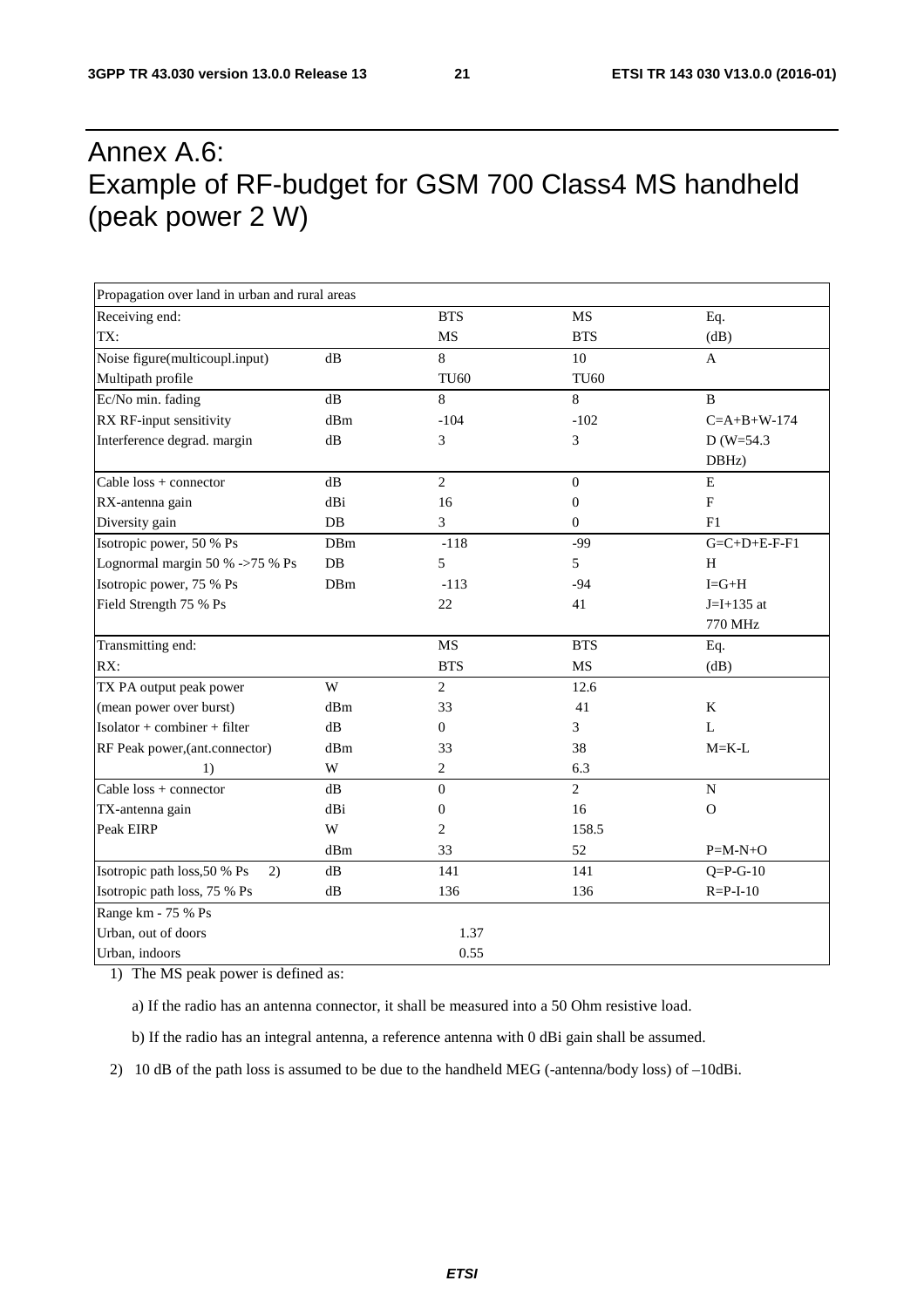## Annex A.7: (DCS1800 class 1) Example of RF link budget for DCS 1800 MS RF-output peak power 1 W Handheld with External Low Noise Amplifier (LNA) connected to BTS

| Propagation over land in urban and rural areas |               |                          |                  |            |                                                 |
|------------------------------------------------|---------------|--------------------------|------------------|------------|-------------------------------------------------|
| Receiving end:                                 |               | <b>BTS</b>               |                  | MS         | Eq.                                             |
| TX:                                            |               | MS                       |                  | <b>BTS</b> | (dB)                                            |
| Noise figure (multicoupler input)              | dB            |                          | 5                | $\tau$     | $\mathbf{A}$                                    |
| Low Noise Amplifier - noise figure             | dB            |                          | $\overline{c}$   |            | X                                               |
| Low Noise Amplifier - gain                     | dB            |                          | $12 -$           |            | Y                                               |
| Multipath profile                              |               | TU50 or                  |                  | RA130      |                                                 |
| Noise bandwidth                                | kHz           |                          | 200              | 200        | $[TR 45.050$ Annex X]                           |
| $C/N = C/I$ min. at fading                     | dB            |                          | 9                |            | 9 B                                             |
| Noise figure at antenna                        | dB            |                          | $\overline{4}$   |            | 7 $Z = Friis(A, X, Y, E)$                       |
| RX RF-input sensitivity at antenna             | dBm           |                          | $-108$           |            | -105 $C = Z + B + 10log(200 \text{ kHz}) - 174$ |
| Interference degradation margin                | dВ            |                          | 3                |            | 3 D                                             |
| Cable $loss + connector$                       | dB            |                          | 3                | 0          | E                                               |
| RX-antenna gain                                | dBi           |                          | 18               | 0          | - F                                             |
| Diversity gain                                 | dB            |                          | 3                |            | 0 F1                                            |
| Isotropic power, 50 % Ps                       | dBm           |                          | $-126$           |            | $-102$ G=C+D-F-F1                               |
| Lognormal margin, 50 % ->75 % Ps               | dВ            |                          | 6                |            | 6 H                                             |
| Isotropic power, 75 % Ps                       | dBm           |                          | $-120$           |            | $-96$ I=G+H                                     |
| Field Strength, 75 % Ps                        | $dBuV/m$      |                          | 22               |            | 46 J=I+142 at 1.8 GHz                           |
| Transmitting end:                              |               | MS                       |                  | <b>BTS</b> | Eq.                                             |
| RX:                                            |               | <b>BTS</b>               |                  | MS         | (dB)                                            |
| TX PA output peak power                        | W             | $\overline{\phantom{0}}$ |                  | 30         |                                                 |
| (mean power over burst)                        | dBm           |                          |                  |            | 45 K                                            |
| $Isolator + combiner + filter$                 | dB            |                          |                  | 5          | L                                               |
| RF Peak power, TOC (top of cabinet)            | dBm           |                          | 31               |            | 40 M=K-L                                        |
| 1)                                             | W             |                          | 1.2              | 10         |                                                 |
| Cable $loss + connector$                       | dB            |                          | $\boldsymbol{0}$ |            | 3 N                                             |
| TX-antenna gain                                | dBi           |                          | $\boldsymbol{0}$ |            | 18 O                                            |
| Peak EIRP                                      | W             |                          | 1.2              | 300        |                                                 |
|                                                | dBm           |                          | 31               |            | 55 $P=M-N+O$                                    |
| Isotropic path loss, 50 % Ps<br>2)             | $\mathrm{dB}$ |                          | 151              | 151        | $Q = P - G - 6$                                 |
| Isotropic path loss, 75 % Ps                   | dB            |                          | 145              |            | 145 R=P-I-6                                     |

 $Friis(A, X, Y, E) = 10 * LOG10(10^x(X/10) + (10^x(E/10)-1)/10^x(Y/10) + (10^x(A/10)-1)/10^x(Y-E)/10))$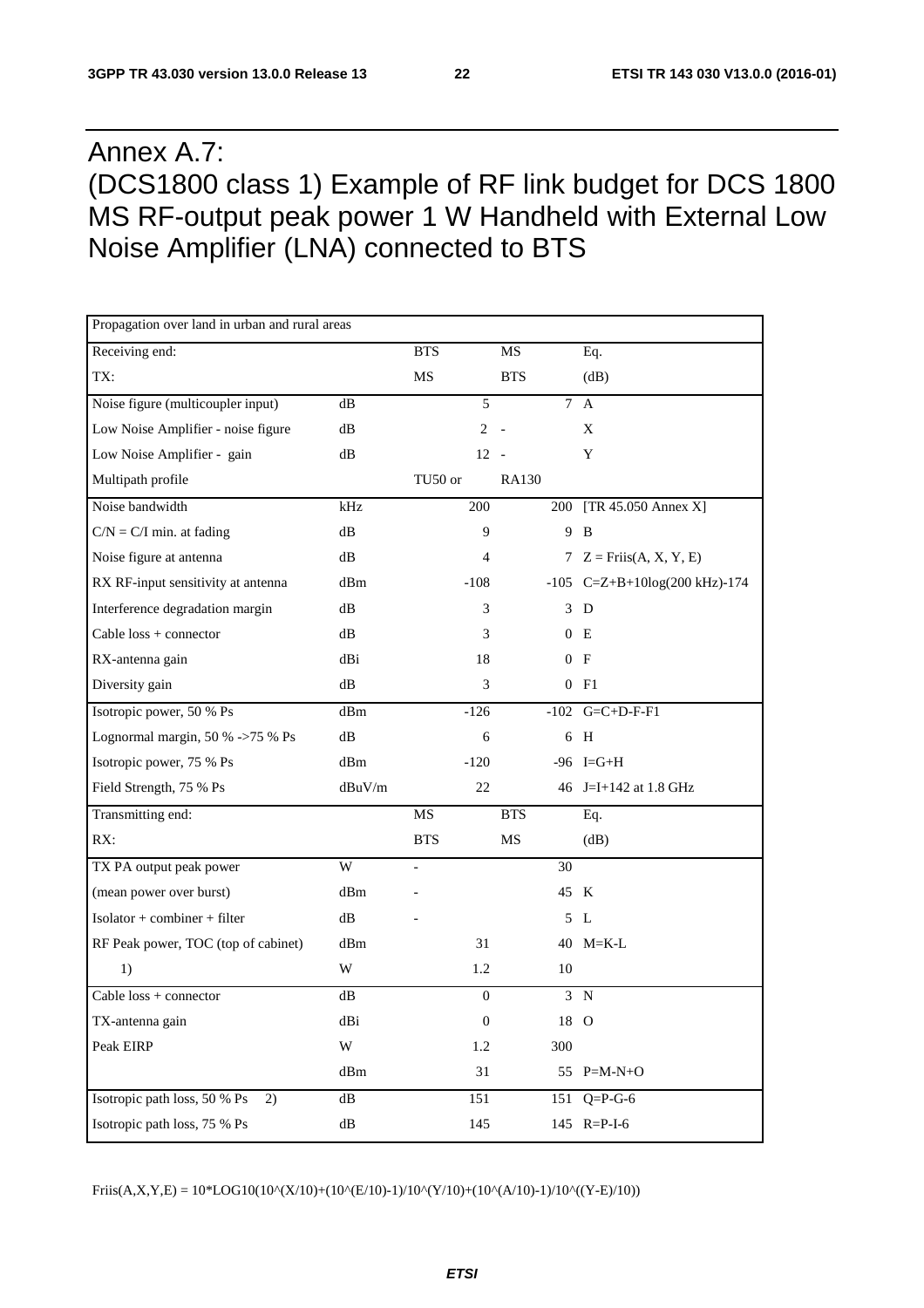- 1) The MS peak power is defined as:
	- a) If the radio has an antenna connector, it shall be measured into a 50 Ohm resistive load.
	- b) If the radio has an integral antenna, a reference antenna with 0 dBi gain shall be assumed.
- 2) 6 dB of the path loss is assumed to be due to the handheld MEG (-antenna/body loss) of –6 dBi.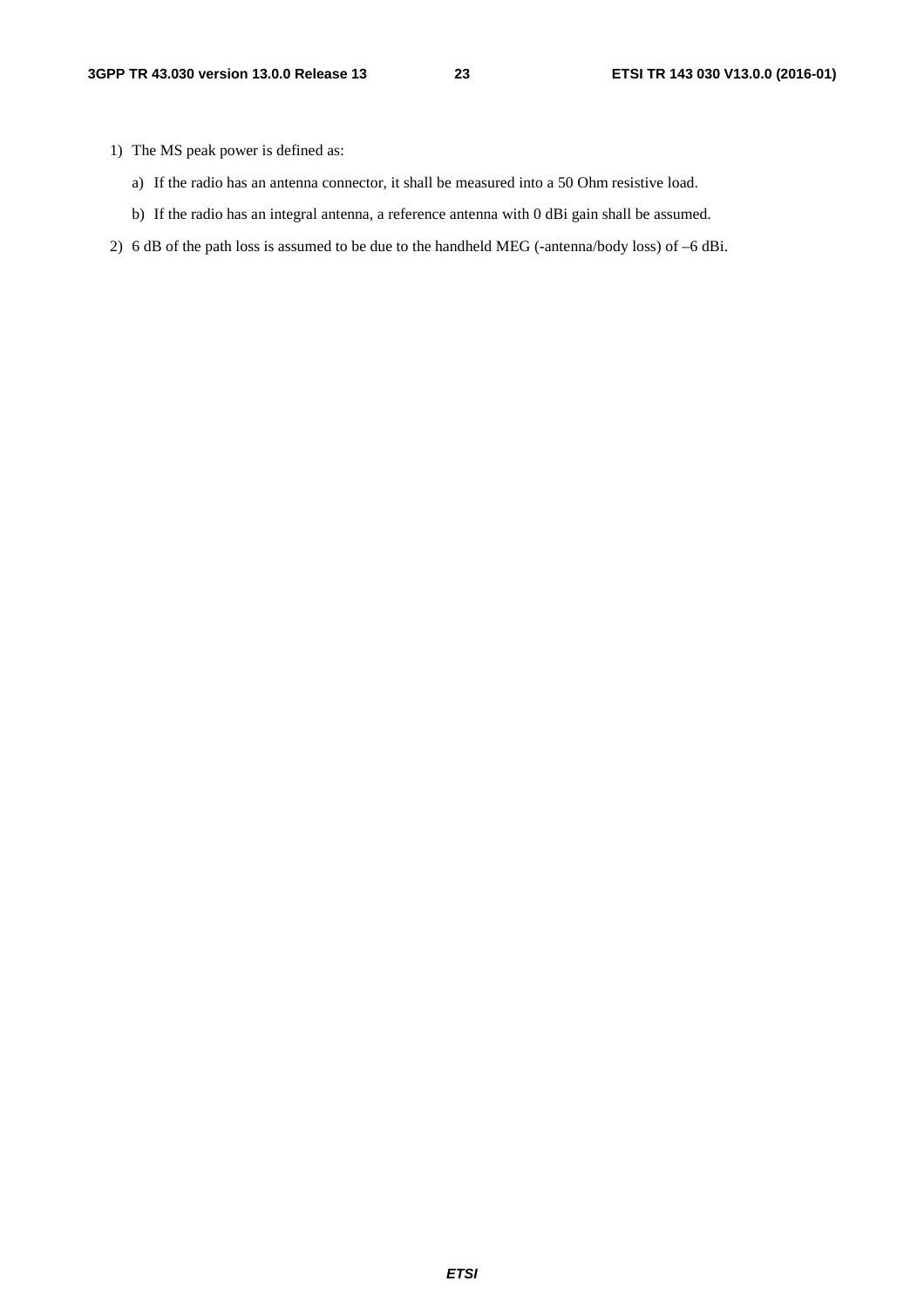## Annex B: Propagation loss formulas for mobile radiocommunications

## B.1 Hata Model [4], [8]

| Frequency f:            |  | $150 - 1000 \text{ MHz}$ |
|-------------------------|--|--------------------------|
| Base station height Hb: |  | $30 - 200$ m             |
| Mobile height Hm:       |  | $1 - 10m$                |
| Distance d:             |  | $1 - 20 \text{ km}$      |

Large and small cells (i.e. base station antenna heights above roof-top levels of buildings adjacent to the base station)

### B.1.1 Urban

Lu (dB) =  $69.55 + 26.16*log(f) - 13.82*log(Hb) - a(Hm) + [44.9 - 6.55*log(Hb)]*log(d)$ 

a(Hm) correction factor for vehicular station antenna height.

For a medium-small city:

a (Hm) =  $[1.1*log(f) - 0.7]*Hm - [1.56*log(f) - 0.8]$ 

For a large city:

a (Hm) =  $8.29$ <sup>\*</sup>[log(1.54<sup>\*</sup>Hm)]<sup>2</sup> - 1.1 for f <= 200 MHz a (Hm) =  $3.2$ \*[log(11.75\*Hm)]<sup>2</sup> - 4.97 for f >= 400 MHz

### B.1.2 Suburban

Lsu (dB) = Lu -  $2*[log(f/28)]^2$  - 5.4

#### B.1.3 Rural (Quasi-open)

Lrqo (dB) = Lu - 4.78\*[ $log(f)^2$  + 18.33\* $log(f)$  - 35.94

#### B.1.4 Rural (Open Area)

Lro (dB) = Lu - 4.78\*[ $log(f)$ ]<sup>2</sup> + 18.33\* $log(f)$  - 40.94

## B.2 COST 231-Hata Model [7]

| Frequency f:            |  | 1500 - 2000 MHz      |
|-------------------------|--|----------------------|
| Base station height Hb: |  | $30 - 200 \text{ m}$ |
| Mobile height Hm:       |  | $1 - 10m$            |
| Distance d:             |  | $1 - 20 \text{ km}$  |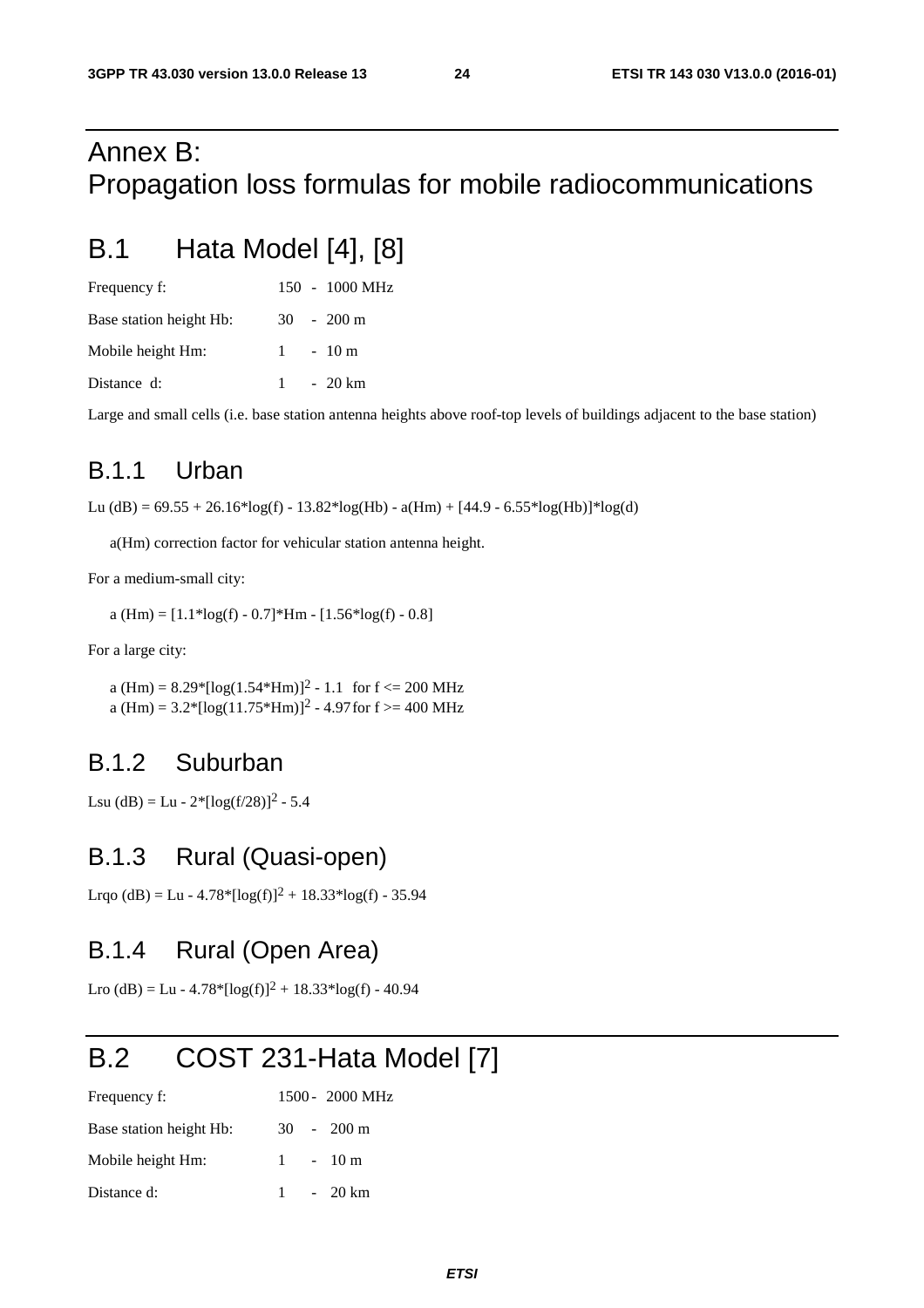Large and small cells (i.e. base station antenna heights above roof-top levels of buildings adjacent to the base station). Urban areas (for rural areas the correction factors given in subparagraph 1.3 and 1.4 can be used up to 2000 MHz).

Lu (dB) =  $46.3 + 33.9*log(f) - 13.82*log(Hb) - a(Hm) + [44.9 - 6.55*log(Hb)]*log(d) + Cm$ 

with:

 $a(Hm) = [1.1*log(f) - 0.7]*Hm - [1.56*log(f) - 0.8]$ 

 $Cm = 0$  dB for medium sized city and suburban centres with moderate tree density  $Cm = 3$  dB for metropolitan centres

## B.3 COST 231 Walfish-Ikegami Model [7]

| Frequency f:                  |  |  | 800 - 2000 MHz        |  |  |
|-------------------------------|--|--|-----------------------|--|--|
| Base station height Hb:       |  |  | $4 - 50 \text{ m}$    |  |  |
| Mobile height Hm:             |  |  | $1 - 3m$              |  |  |
| Distance d:                   |  |  | $0.02 - 5 \text{ km}$ |  |  |
| Height of buildings Hroof (m) |  |  |                       |  |  |
| Width of road $w(m)$          |  |  |                       |  |  |
| Building separation b (m)     |  |  |                       |  |  |
|                               |  |  |                       |  |  |

Road orientation with respect to the direct radio path Phi (°)

Urban areas

#### B.3.1 Without free line-of-sight between base and mobile (small cells)

 $Lb = Lo + Lrts + Lmsd$  (or  $Lb = Lo$  for Lrts + Lmsd  $\leq 0$ )

with:

#### B.3.1.1 Lo free-space loss

 $Lo = 32.4 + 20*log(d) + 20*log(f)$ 

#### B.3.1.2 Lrts roof-top-to-street diffraction and scatter loss

Lrts = -16.9 -  $10*log(w) + 10 log(f) + 20*log(Hr - Hm) + Lcri$ 

with  $Lcri = -10 + 0.354*Phi$  for  $0 \leq Phi < 35^{\circ}$ Lcri =  $2.5 + 0.075$ \*(Phi-35) for 35 <= Phi <  $55^{\circ}$ Lcri =  $4.0 - 0.114$ <sup>\*</sup>(Phi-55) for  $55 \le$  Phi  $\langle 90^\circ$ 

#### B.3.1.3 Lmsd multiscreen diffraction loss

 $Lmsd = Lbsh + ka + kd * log(d) + kf * log(f) - 9 * log(b)$ 

with  $Lbsh = -18*log(1 + Hb - Hroof)$  for  $Hb > Hroof$  $= 0$  for Hb  $\leq$  Hroof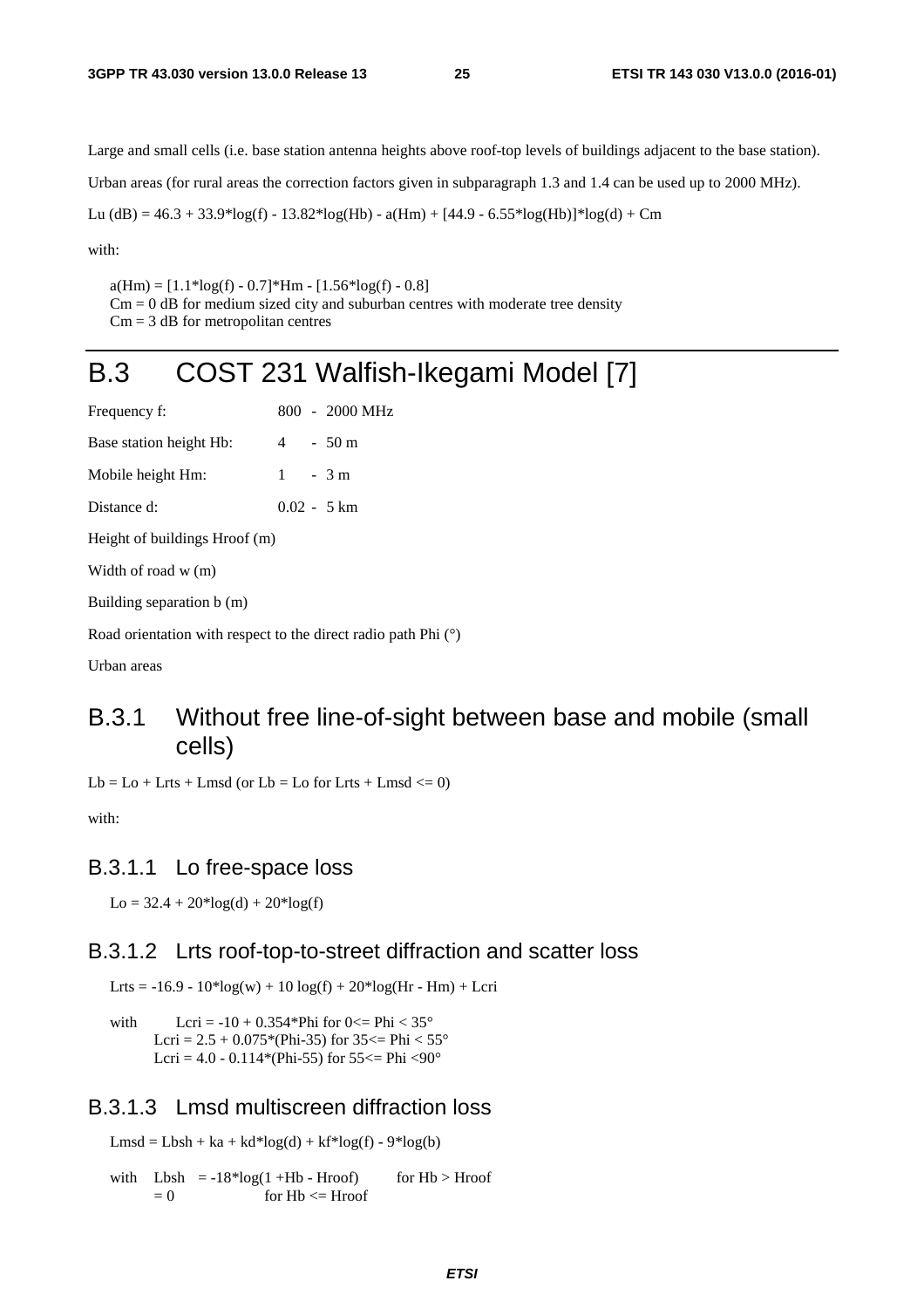- $ka = 54$  for  $Hb > Hroot$  $= 54 - 0.8*(Hb - Hroot)$  for d  $>= 0.5$  and Hb  $\leq$  Hroof  $= 54 - 0.8*(Hb - Hroof)*(d/0.5)$  for d<0.5 and Hb<=Hroof
- $kd = 18$  for  $Hb > Hroot$  $= 18 - 15*(Hb - Hroof)/Hroof$  for  $Hb \leq Hroof$
- kf =  $-4 + 0.7*(f/925 1)$  for medium sized cities and suburban centres with moderate tree density<br>=  $-4 + 1.5*(f/925 - 1)$  for for metropolitan centres

### B.3.2 With a free line-of-sight between base and mobile (Street Canyon)

Microcells (Base station antennas below roof top level)

Lb =  $42.6 + 26*log(d) + 20*log(f)$  for  $d \ge 0.020$  km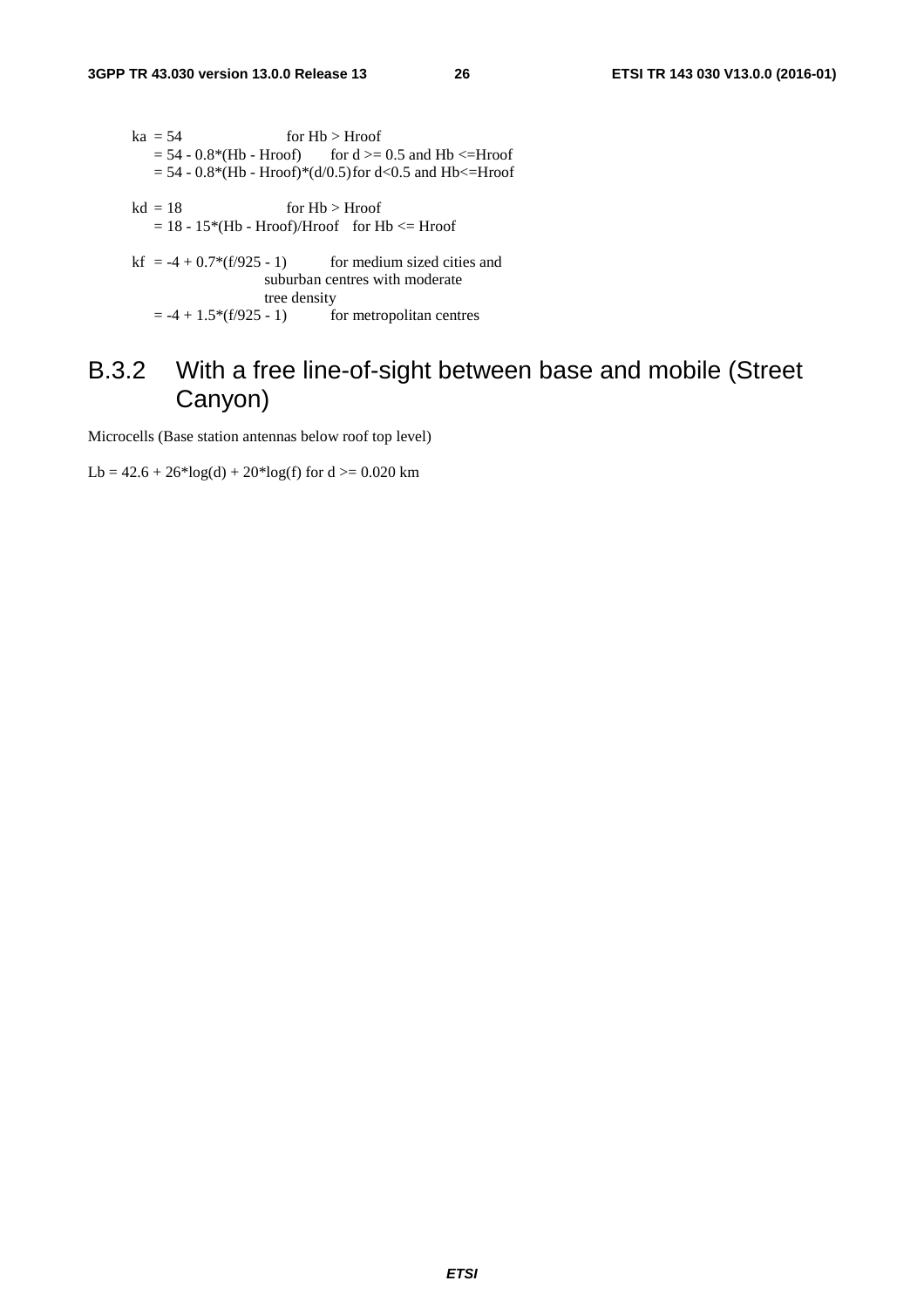## Annex C: Path Loss vs Cell Radius



**Figure1: Path loss vs Cell Radius, BS height = 50 m, MS height = 1.5 m (GSM 900)**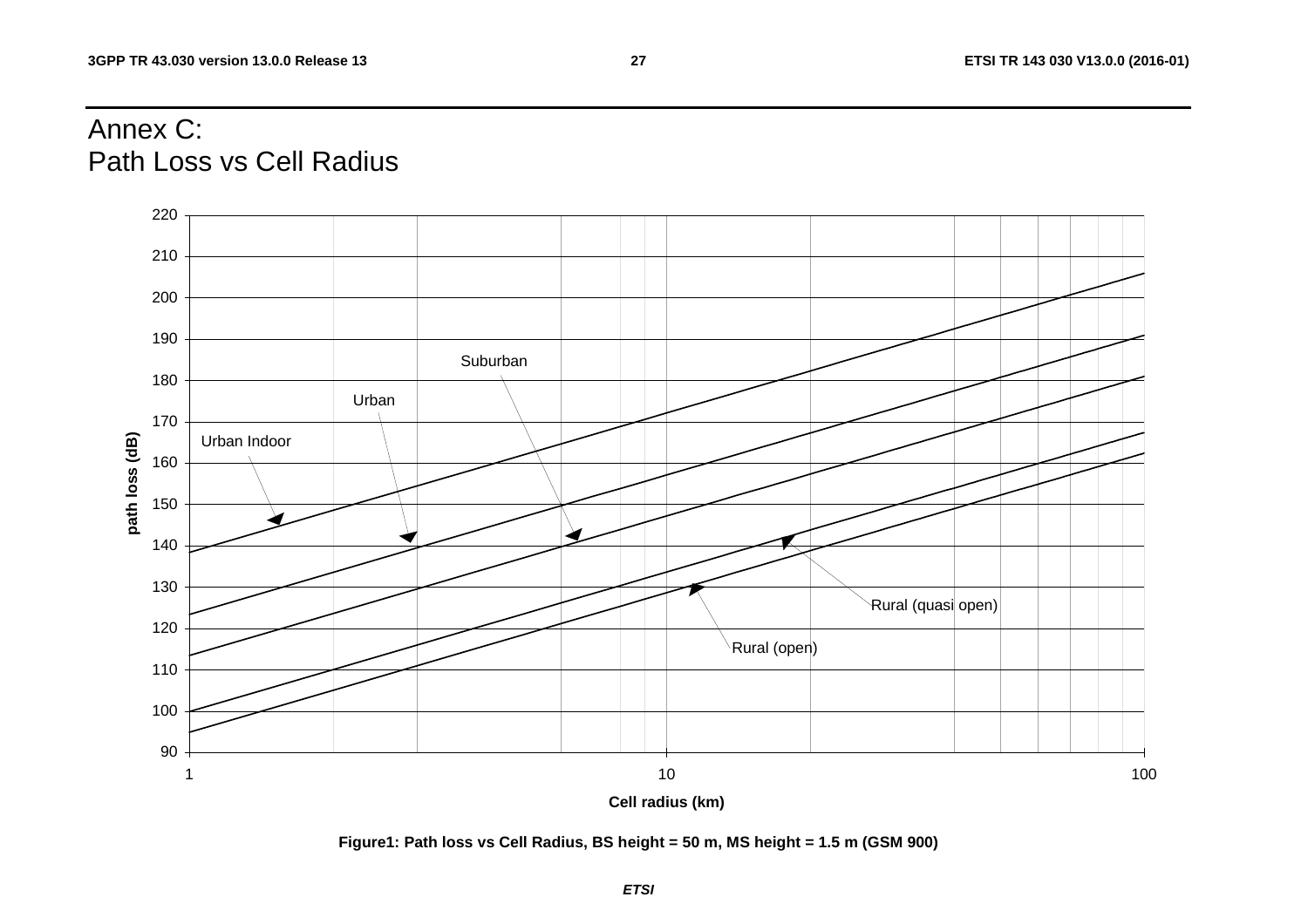

**Figure 2: Path loss vs Cell Radius, BS height = 100 m, MS height = 1.5 m (GSM 900)**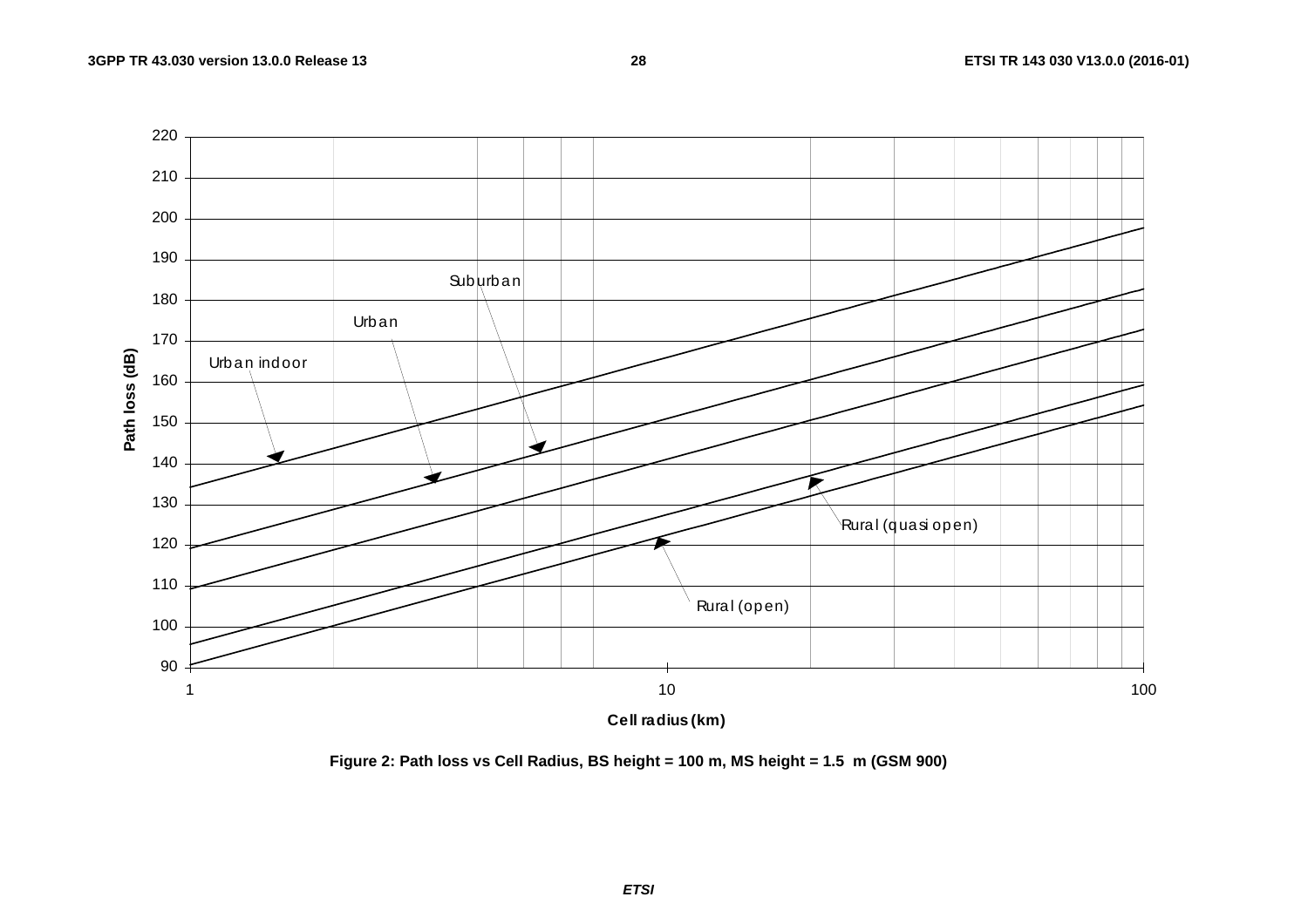

**Figure 3: Path loss vs Cell Radius, Urban BS height = 50 m, Rural BS height = 60 m, MS height = 1.5 m (DCS 1800)** 

*ETSI*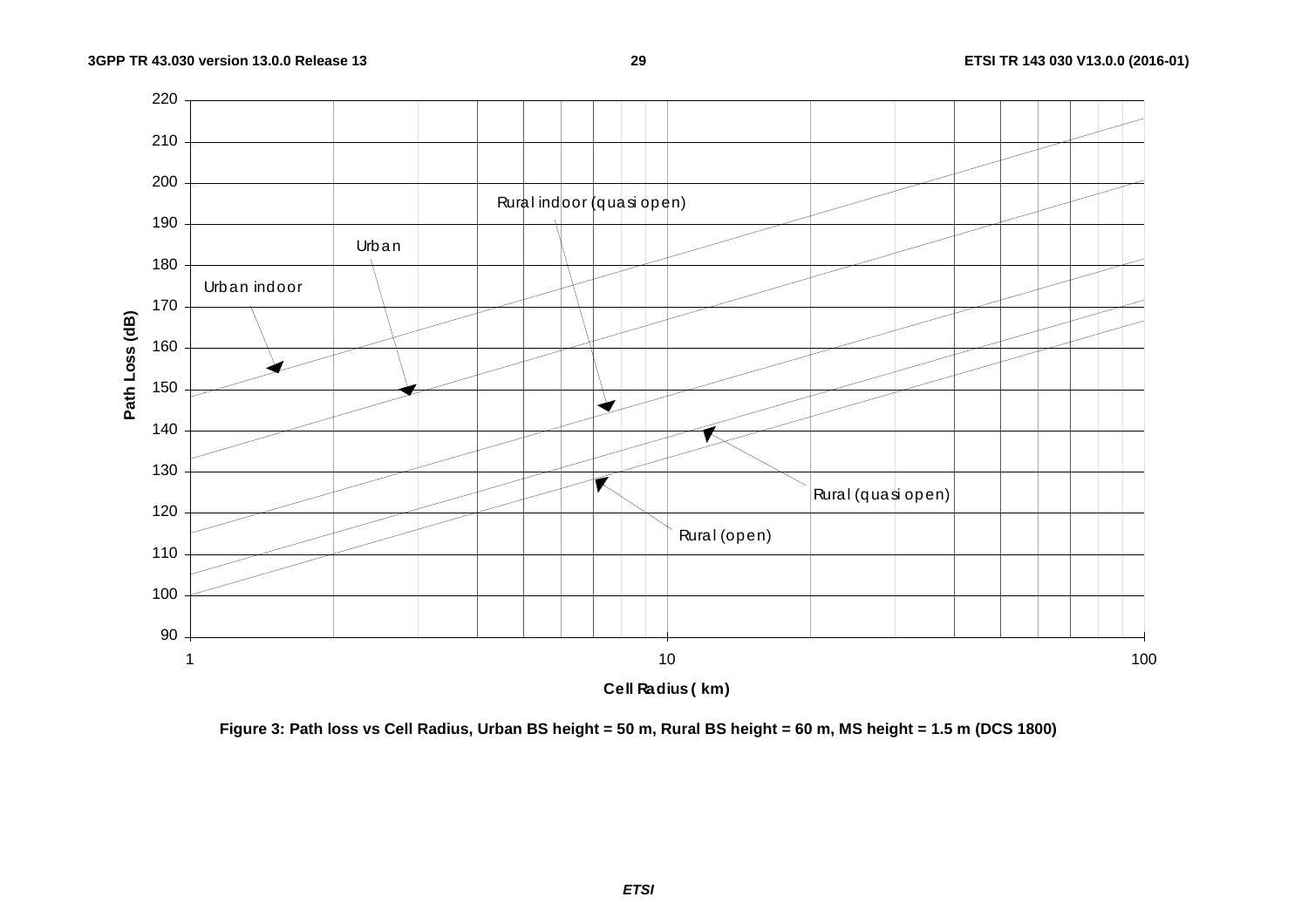

**Figure 4: Path loss vs Cell Radius for small cells (see section 3.4.2)**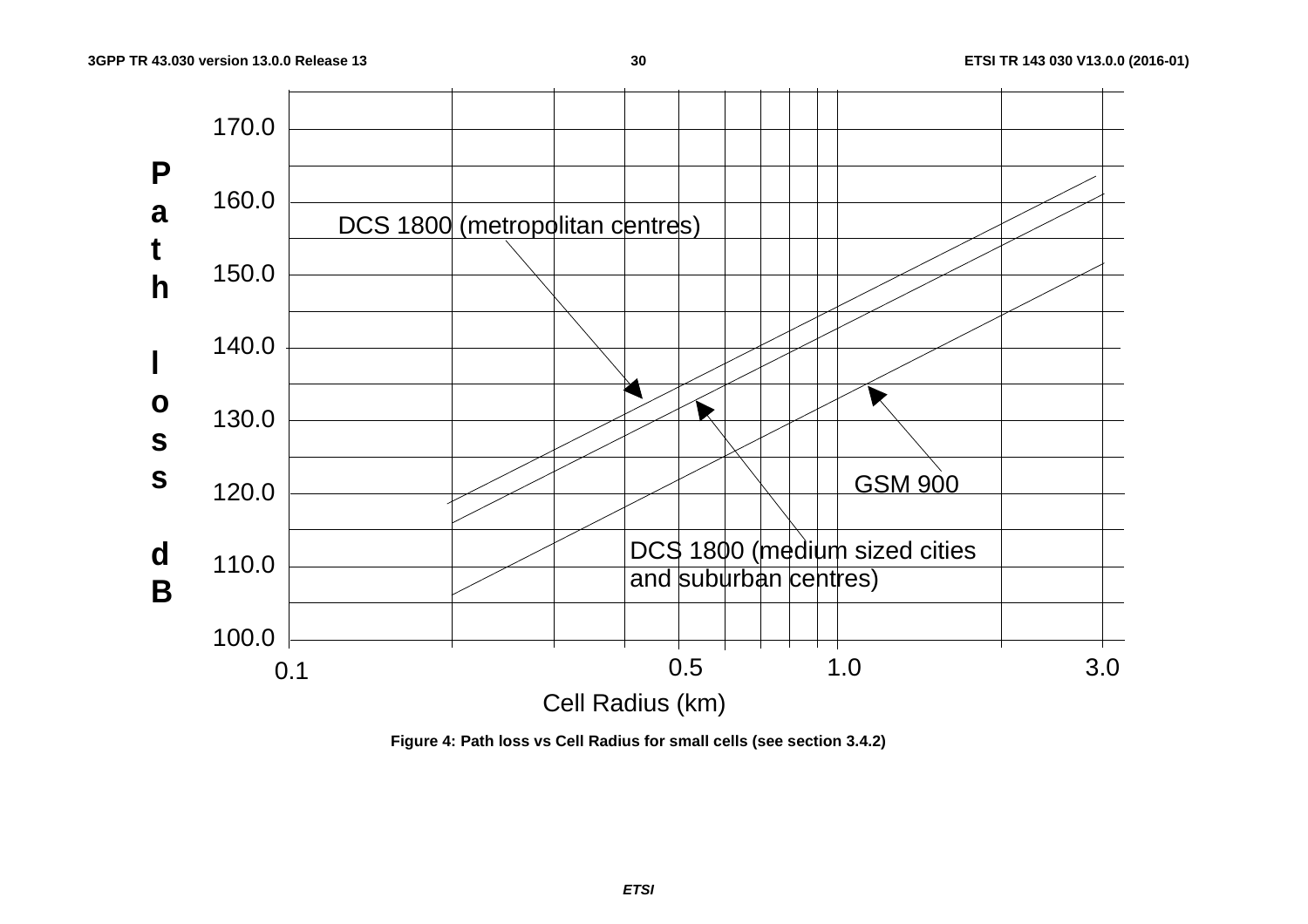### Annex D: Planning Guidelines for Repeaters

## D.1 Introduction

Repeaters can be used to enhance network coverage in certain locations. This annex provides guidelines for the design and installation of repeaters as network infrastructure elements. It covers both in building and outdoor applications. The principles within it may also form a basis for the design of repeaters for other applications within the system.

## D.2 Definition of Terms

The situation where two BTSs and two MSs are in the vicinity of a repeater is shown in figure 5 below. BTSA and MSA belong to operator A and BTSB and MSB belong to a different operator, operator B.

When planning repeaters, operators should consider the effects of the installation on both co-ordinated and uncoordinated operators. In the following sections, it is assumed that in the uncoordinated scenario, the repeater is planned and installed only for the benefit of operator A. Operator A is therefore, co-ordinated and operator B uncoordinated.

In certain situations, operators may agree to share repeaters. Under these conditions, the repeater is planned and installed to provide benefit to all co-ordinated operators. If all operators within the GSM or DCS bands share a repeater, only the co-ordinated scenario exists.



**Figure 5: Repeater Scenario for two BTSs and two MSs** 

The following abbreviations are used in this annex:

| G               | Repeater Gain                                                                             |
|-----------------|-------------------------------------------------------------------------------------------|
| <b>PBTS</b>     | BTS Output Power (in dBm)                                                                 |
| <b>PMS</b>      | MS Output Power (in dBm)                                                                  |
| PmaxDL          | Maximum Repeater Downlink Output Power (in dBm)                                           |
| PmaxUL          | Maximum Repeater Uplink Output Power (in dBm)                                             |
| <b>NDL</b>      | Repeater Downlink Noise Output in RX bandwidth (in dBm)                                   |
| <b>NUL</b>      | Repeater Uplink Noise Output in RX bandwidth (in dBm)                                     |
| <b>SMS</b>      | MS Reference Sensitivity (in dBm)                                                         |
| <b>SBTS</b>     | BTS Reference Sensitivity (in dBm)                                                        |
| C/Ic            | Carrier to Interference ratio for cochannel interference                                  |
| CL <sub>1</sub> | BTS to Repeater Coupling Loss (terminal to terminal)                                      |
| CL <sub>2</sub> | Repeater to MS Coupling Loss (terminal to terminal)                                       |
| CL <sub>3</sub> | The measured or estimated out of band coupling loss between a close coupled communication |
|                 | system and the repeater (terminal to terminal)                                            |
| M               | Number of carriers amplified by repeater                                                  |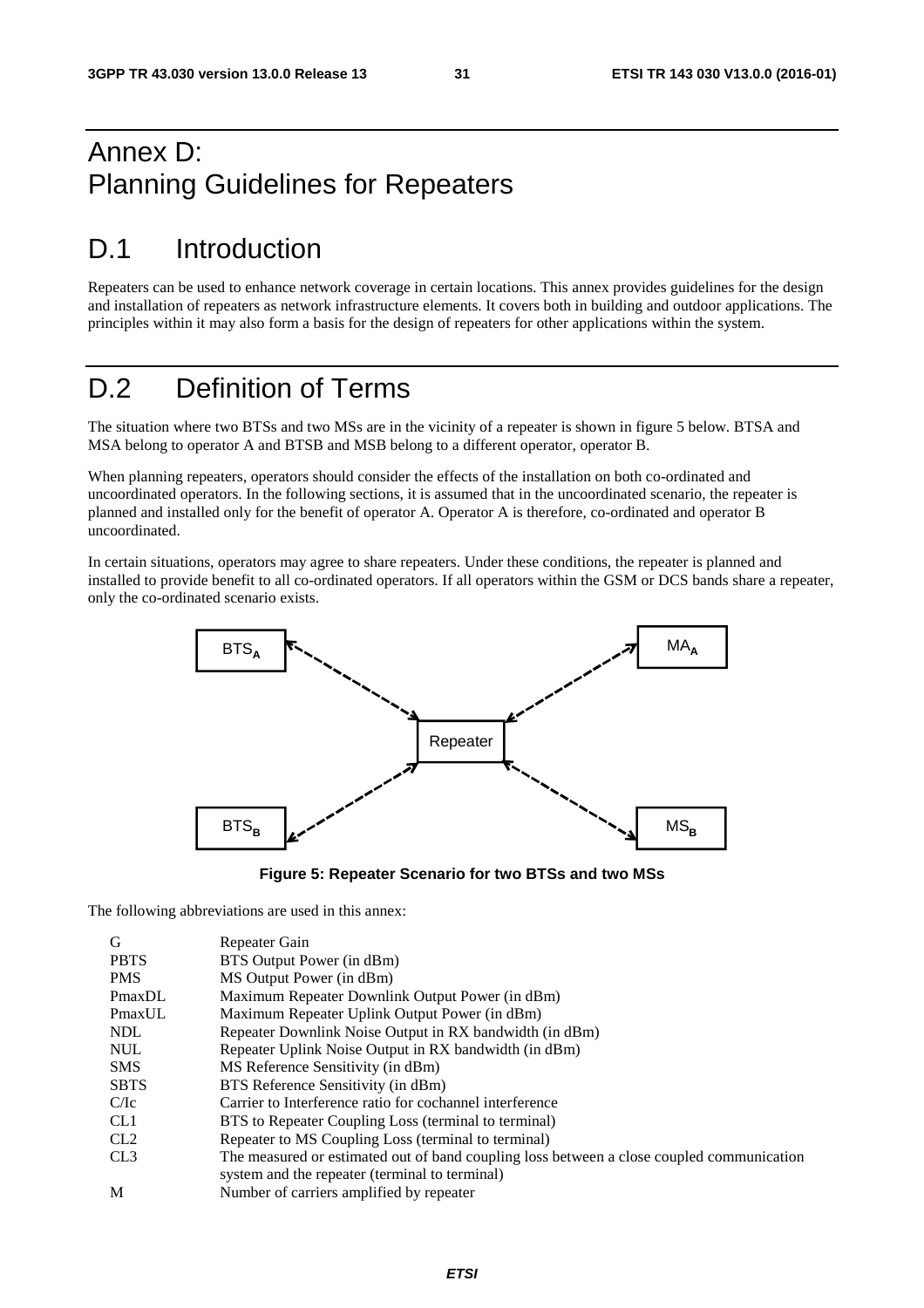| Gsys   | The out of band repeater gain plus the gain of the external repeater antenna less the cable loss to |
|--------|-----------------------------------------------------------------------------------------------------|
|        | that antenna.                                                                                       |
| Gcom 3 | The antenna gain of a close coupled communications system.                                          |
| Ms     | A safety margin for equipment used inside public buildings which should include the height gain     |
|        | of the external repeater antenna plus, if appropriate, the out of band building penetration loss.   |

### D.3 Gain Requirements

The uplink and downlink gains should be such as to maintain a balanced link. The loss of diversity gain in the uplink direction may need to be considered.

The gain of the repeater within its operating band should be as flat as possible to ensure that calls set up on a BCCH at one frequency can be maintained when the TCH is on a different frequency.

The gain should be at least 15 dB smaller than the isolation between the antenna directed towards the BTS and the antenna directed towards the MSs, in order to prevent self oscillation. It is recommended to measure the isolation before installation of the repeater.

Within the GSM/DCS1800 bands, but outside of the repeater operating range of frequencies, the installation of the repeater should not significantly alter the cellular design of uncoordinated operators. In the uncoordinated scenario, the repeater should not:

- i) amplify downlink signals from another operator such that MSs of that operator within a reasonable distance of the repeater select a remote cell amplified by the repeater as opposed to the local cell of that operator.
- ii) amplify uplink signals from other operators" MSs within a reasonable distance of that repeater and transmit them in such a direction as to cause more interference to other BTSs of that operator than other MSs in the area.

For equipment used in public buildings where other communications systems could operate in very close vicinity (less than [5]m) of the repeater antennas, special care must be taken such that out of band signals are not re-radiated from within the building to the outside via the repeater system and vice versa. When using repeaters with an antenna mounted on the outside of the building, the effect of any additional height should be considered. If the close coupled communication system is usually constrained within the building, it may be necessary to consider the negation of building penetration loss when planning the installation. It is the operators responsibility to ensure that the out of band gain of the repeater does not cause disruption to other existing and future co-located radio communication equipment. This can be done by careful choice of the repeater antennas and siting or if necessary, the inclusion of in-line filters to attenuate the out of band signals from other systems operating in the close vicinity of the repeater.

The following equation can be used to ensure an adequate safety margin in these cases:

 $Gsys < Gcom_3 + CL3 - Ms$  (D.3.1)

Where Gcom\_3 is not known, a value of 2 dBi should be used.

Where Ms is not known a value of 15 dB should be used.

### D.4 Spurious/Intermodulation Products

When planning repeaters, operators should ensure that during operation, the spurious and intermodulation products generated by the repeater at uncoordinated frequencies are less than the limits specified in 3GPP TS 45.005.

At co-ordinated frequencies, the intermodulation attenuation of the repeater in the GSM/DCS bands should be greater than the following limits:

IM3 attenuationDL  $>= C/Ic + BTS$  power control range (D.4.1)

IM3 attenuationUL  $>=$  PmaxUL - SBTS + C/Ic - CL1 (D.4.2)

These limits apply in all cases except for initial random access bursts amplified by a repeater.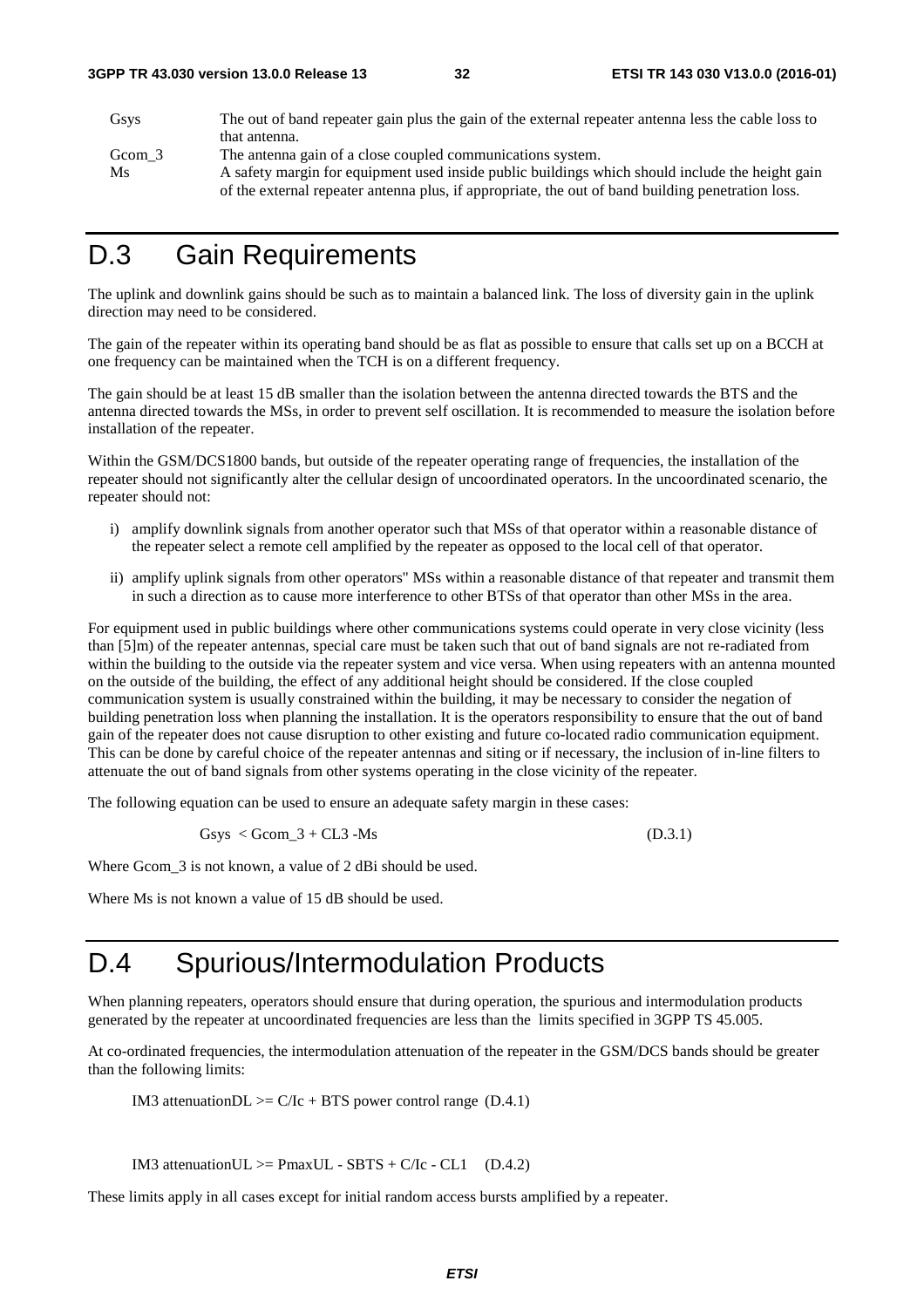## D.5 Output Power/Automatic Level Control (ALC)

The maximum repeater output power per carrier will be limited by the number of carriers to be enhanced and the third order intermodulation performance of the repeater. Operators should ensure that the requirements of section D.4 are met for the planned number of active carriers, the output power per carrier, and the repeater implementation.

The number of simultaneously active carriers to be enhanced may be different in the uplink and downlink directions.

When designing ALC systems, the following should be considered:

- i) When the ALC is active because of the close proximity of a particular MS, the gain is reduced for all MSs being served by the repeater, thereby leading to a possible loss of service for some of them. The operating region of the ALC needs to be minimized to reduce the probability of this occurrence.
- ii) The response of the ALC loop needs careful design. The ALC should not result in a significant distortion of the power/time profile of multiple bursts.
- iii) The ALC design should handle the TDMA nature of GSM signal so that it shall be effective for SDCCH and TCH transmissions with and without DTX.
- iv) The ALC may not operate quickly enough to cover the initial random access bursts sent by MSs. The intermodulation product requirement listed in section D.4 need not apply for these transient bursts.
- v) The ALC must have sufficient dynamic range to ensure that it maintains an undistorted output at the specified maximum power level when a fully powered-up MS is at the CL2min coupling loss.
- vi) In a non-channelized repeater the ALC will limit the total output power (i.e. peak of the sum of powers in each carrier). In most cases, the maximum ALC limit should be 3 dB above the power per carrier for two carriers whose third order intermodulation products just meet the requirements of section 4. When more than two carriers are simultaneously amplified, a higher limit may be employed provided the operator ensures that worst case intermodulation products meet the requirements of section D.4.

## D.6 Local oscillator sideband noise attenuation

A local oscillator of a heterodyne type repeater with high sideband noise can cause a problem in uncoordinated scenarios. If the receive level from an uncoordinated MS is significantly higher than the receive level from the co-ordinated MS, both signals can be mixed with approximately the same level into the same IF, degrading the performance of the wanted signal.

To avoid this, an IF type repeater equipped with a local oscillator should have a sideband noise attenuation at an offset of 600 kHz from the local oscillator frequency given by the equation:

Sideband noise attenuation =  $CL2max - CL2min + C/Ic$  (D.6.1)

## D.7 Delay Requirements

The ability of the MS to handle step changes in the time of arrival of the wanted signal is specified in 3GPP TS 45.005. When planning repeaters for contiguous coverage with other infrastructure elements, it is recommended that the additional delay through the repeater does not exceed the performance of the MS.

The additional delay through the repeater should not cause a problem except in extreme multipath propagation conditions.

The delay of the repeater will reduce the range of the cell in the area enhanced by the repeater. A delay of 8 microseconds is equivalent to a range reduction of 2.4 km.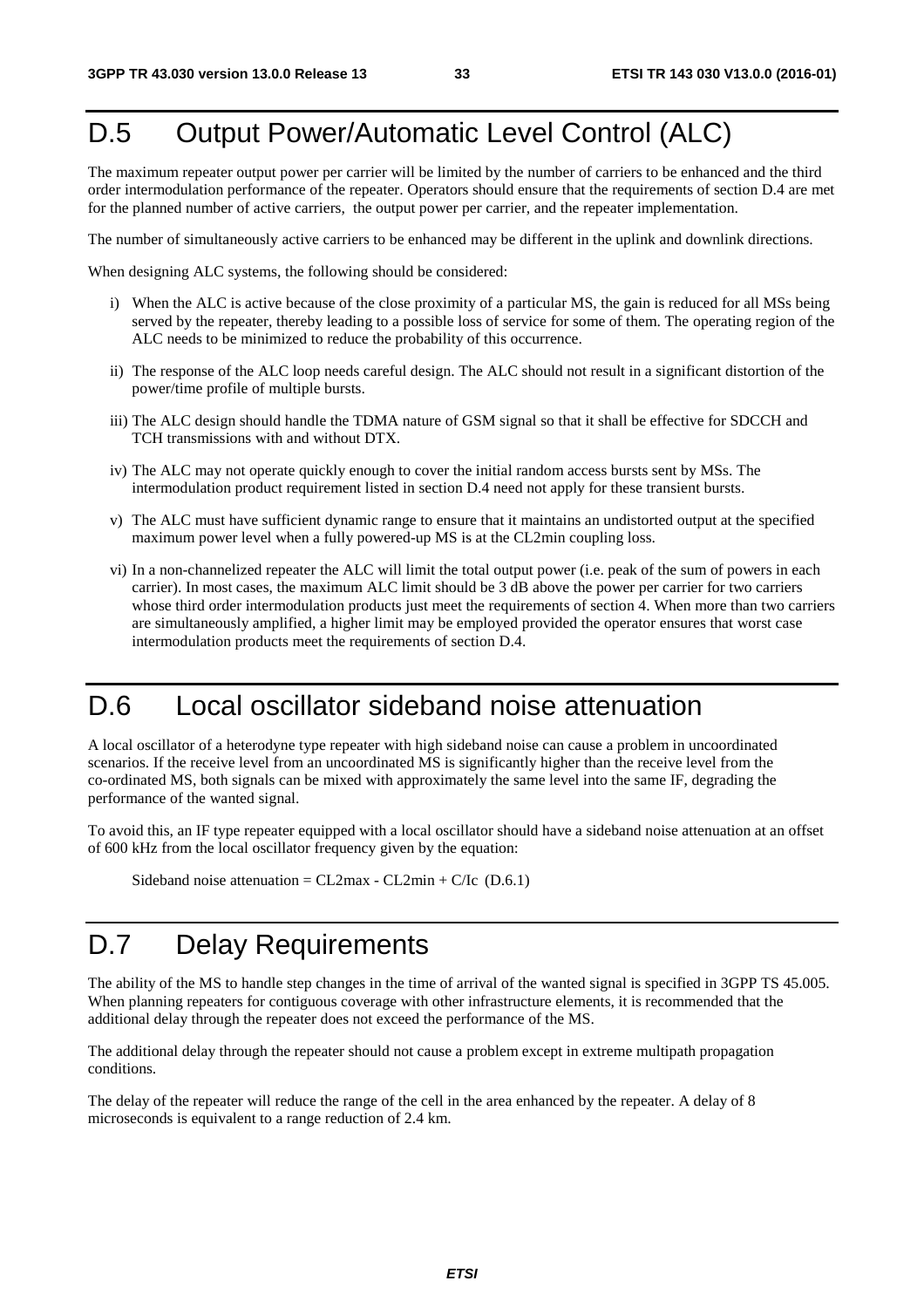### D.8 Wideband Noise

Wideband noise is a problem for uncoordinated scenarios. The noise level at the uncoordinated operators" frequencies needs to be such that an uncoordinated MS or BTS in the vicinity of the repeater is not desensitized as a result. The following equations provide the maximum noise output by the repeater in the receiver bandwidth for the downlink and uplink:

| $NDL \leq$ SMS - $C/Ic + CL2Bmin$  | (D.8.1) |
|------------------------------------|---------|
| $NUL \leq$ SBTS - $C/Ic + CL1Bmin$ | (D.8.2) |

In co-ordinated scenarios, the maximum noise output by the repeater in the receiver bandwidth for the downlink direction is:

 $NDL \leq PmaxDL - BTS$  power control range -  $C/IC$  (D.8.3)

### D.9 Outdoor Rural Repeater Example

#### D.9.1 Rural repeater example for GSM 900

Rural repeaters are used to enhance areas of poor coverage due to terrain limitations. The repeater is located where a suitable signal strength can be received from the donor BTS. Typical signal levels received from the BTS at the input port to the repeater are in the range -50 to -70 dBm. This figure includes the height advantage and the gain of the antenna directed towards the BTS. The received signal is amplified and retransmitted towards the area of poor coverage.

Figure 6 shows typical signal levels in the uplink and downlink directions. Two limiting cases for the MS to repeater coupling loss are shown. A diversity gain of 3 dB is assumed at the BTS making the effective reference sensitivity level -107 dBm.



**Figure 6: Uplink and downlink signal levels for a rural repeater** 

The minimum coupling loss between the MS and the repeater is assumed to be 70 dB.

#### D.9.1.1 Intermodulation products/ALC setting

In this example an amplifier with a third order intercept ( $P_{TOI}$ ) of +50 dBm is assumed.

The setting of the ALC for the two tone case is governed by the following equation (in dB):

 $P_{ALC} = (2 P_{TOI} + IM_3)/3 + 3$  (D.9.1.1)

where IM<sub>3</sub> is the limit specified in 3GPP TS 45.005. The inclusion of factor of 3 dB is described in section D.5.

 $P_{\text{AI C}} = 24.3 \text{ dBm}.$ 

Dependent on manufacturer guide-lines, the ALC setting may need to be reduced if many carriers are passing through the repeater.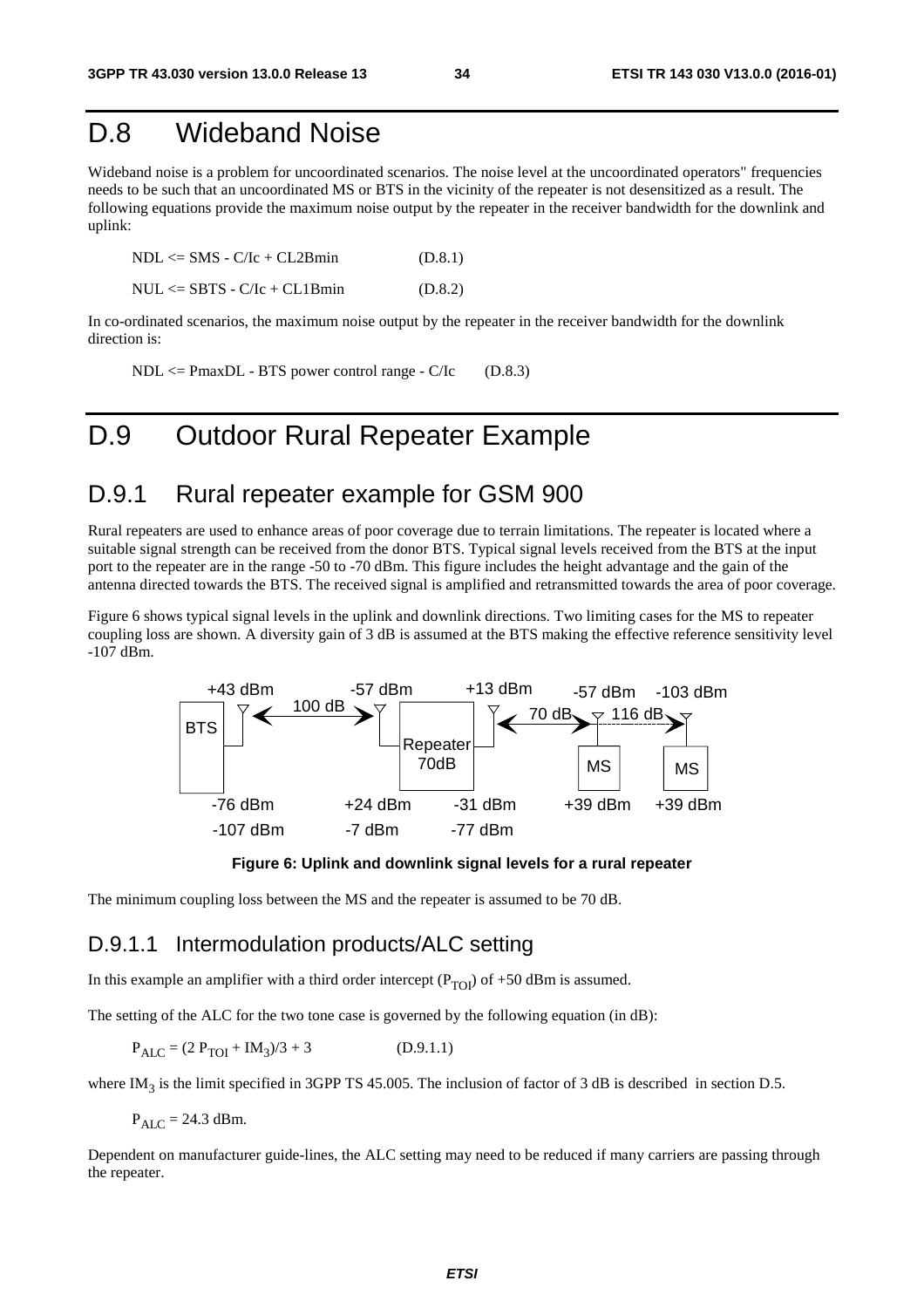In this example, the ALC is unlikely to be activated on the downlink. It could do so in applications with smaller BTS to repeater coupling loss.

On the uplink, the ALC is activated when the MS is transmitting at full power, at the minimum coupling loss. The repeater gain is reduced so that the output power is limited to 24 dBm. This gain reduction may degrade the service given to other MSs served by the repeater until the BTS power control algorithm has reduced the MS output power.

#### D.9.1.2 Wideband noise

Wideband noise needs to be considered for both the uplink and the downlink for uncoordinated scenarios.

A 70 dB coupling loss is assumed between the repeater and the uncoordinated MS and the repeater and the uncoordinated BTS. Then, using equations D.8.1 and D.8.2, the maximum noise power output is given by:

 $N_{\text{DL}} = N_{\text{UL}} = -104 - 9 + 70 = -43$  dBm

The maximum noise figure required to achieve this noise level in both the uplink and down link directions is given by the following equation:

```
F \le N - G - kT - B\leq -43 - 70 - (-174) -53
<= 8 dB
```
where F is the noise figure, N is the maximum noise level, G is the gain, kT is equal  $-174$  dBm/Hz and B is the bandwidth conversion factor equal to 53 dB.

### D.10 Indoor Low Power Repeater Example

#### D.10.1 Indoor repeater example for DCS 1800

Indoor repeaters are used to compensate for the losses associated with building attenuation.

The signal level received from the BTS at the input port to the repeater is typically in the range -60 to -80 dBm. This figure includes the height advantage of placing an antenna on the roof of the building and the gain of the antenna directed towards the BTS.

Figure 7 shows typical signal levels in the uplink and downlink directions. Two limiting cases for the MS to repeater coupling losses are shown.



**Figure 7: Uplink and downlink signal levels for indoor repeater** 

The minimum coupling loss between the MS and the repeater is assumed to be 40 dB.

#### D.10.1.1 Intermodulation products/ALC setting.

Indoor repeaters are likely to be small low cost devices. Consequently, for indoor repeaters, the intermodulation performance is not as good as a rural repeater. In this example, an amplifier with a third order intercept ( $P_{TOI}$ ) of +40 dBm is assumed.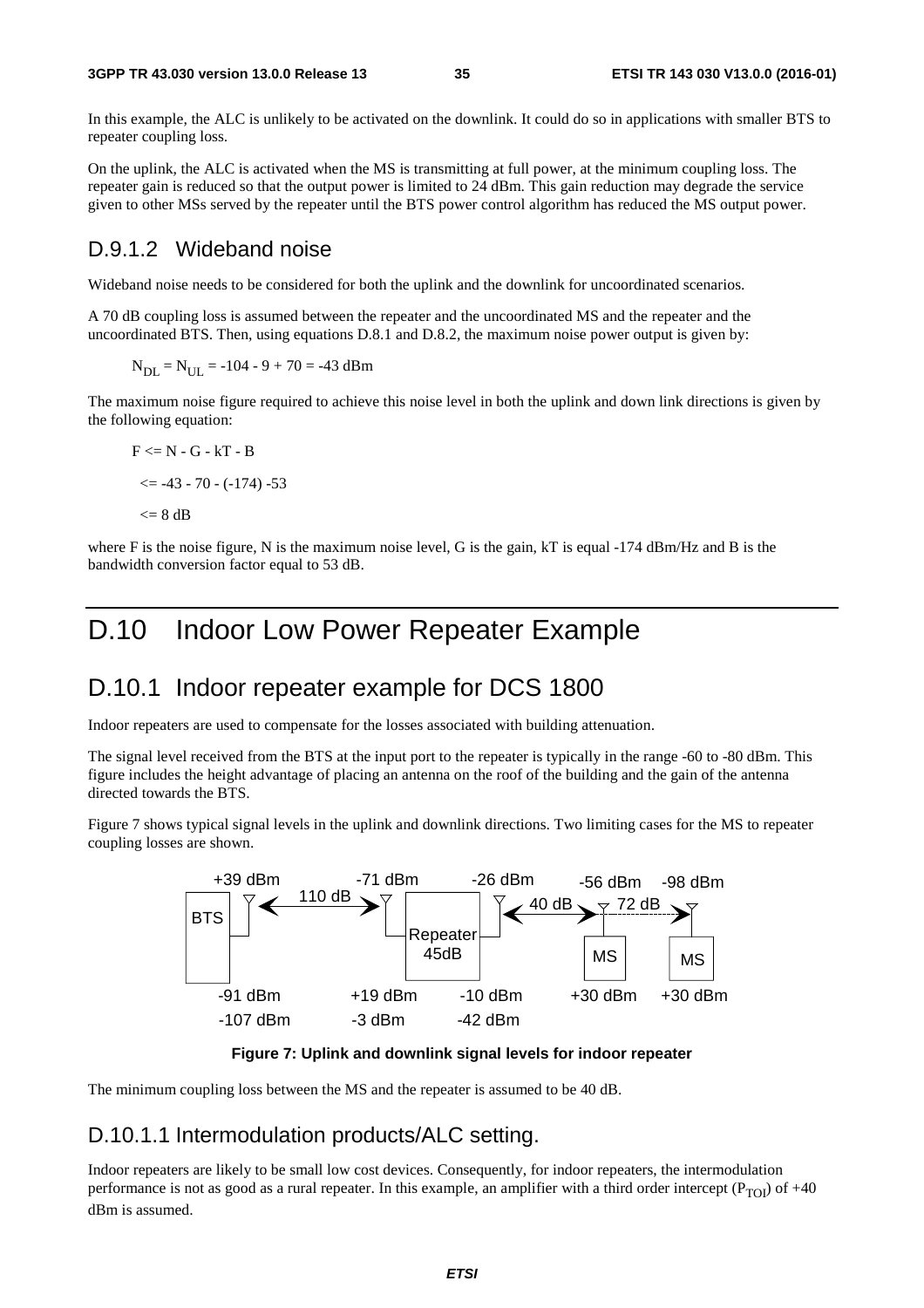For P<sub>TOI</sub> equal to 40 dBm and IM<sub>3</sub> equal to -30 dBm, then using equation D.9.1.1:

 $P_{AIC}$  = 19.7 dBm.

On the uplink, the ALC is activated when the MS is transmitting at full power, at the minimum coupling loss. The repeater gain is reduced so that the output power is limited to 19 dBm. The received signal level at the BTS of -91 dBm is likely to be below the desired level which the MS power control algorithm seeks to maintain. Therefore, the MS is likely to remain powered up and the ALC will remain in operation continuously. Since, there is likely to be only one simultaneous user of this type of repeater, this is normally acceptable.

#### D.10.1.2 Wideband noise

Assuming a minimum coupling loss between the repeater and an unco-ordinated BTS of 65 dB, and between the repeater and an uncoordinated MS of 40 dBm, the following maximum noise levels are obtained using equations D.8.1 and D.8.2.

 $N_{DI} = -100 - 9 + 40 = -69$  dBm  $N_{\text{UL}} = -104 - 9 + 65 = -48$  dBm

The uplink noise level is easy to achieve in view of the low gain. The maximum noise figure required to achieve this noise level in down link directions is given by the following equation:

$$
F < = N - G - kT - B
$$
  

$$
< = -69 - 40 - (-174) - 53
$$
  

$$
< = 12 dB
$$

where F is the noise figure, N is the maximum noise level, G is the gain,  $kT$  is equal  $-174$  dBm/Hz and B is the bandwidth conversion factor equal to 53 dB.

### D.11 Example for a Repeater System using Frequency **Shift**

#### D.11.1 Example for GSM 900

Repeaters are used to enhance areas of poor coverage due to terrain limitations. The useable gain in an installation with a normal repeater is in generally limited in order to keep the repeater gain with a margin of 15 dB below the coupling of donor antenna and coverage antenna. Repeater systems using frequency shift relax the limitation in the usable gain of a normal repeater, due to different frequencies of the output signal and input signal.

The repeater system consist of a master unit close to the BTS and at least one remote unit close to the area to be covered. The master unit amplifies the signals from the BTS and shifts them to other GSM channels called link channels in the allocated band of the operator. In the remote unit the link channels will be transferred to the original channels and amplified. A mobile station in the coverage area of the remote unit will detect the signals having passed the repeater system without any difference to a signal directly received from a BTS but the additional delay. The uplink channel settings of the repeater system follow exactly the settings of the downlink channels for the link path. Thus an uplink signal from a mobile in the coverage area of the repeater system will be received on its expected frequency by the BTS. Through application of sideband inversion technique on the downlink signals the BCCH cannot be decoded by a MS located between the master unit and the remote unit.

The master unit of the repeater system is located in the vicinity of a donor BTS with a relatively low coupling path loss of typically 30 dB to 60 dB. The downlink amplification is adjusted to the lowest necessary value in order to reduce the transmitted signal strength on the link channels of the master unit output.

As a consequence of the high gain of the remote unit of the repeater sytem the distance to the master unit can be relatively high while the desired output power level is still maintained. The link path loss may vary up to 90 dB depending on the maximum gain of the remote unit. Oscillation of the repeater units is suppressed due to the shift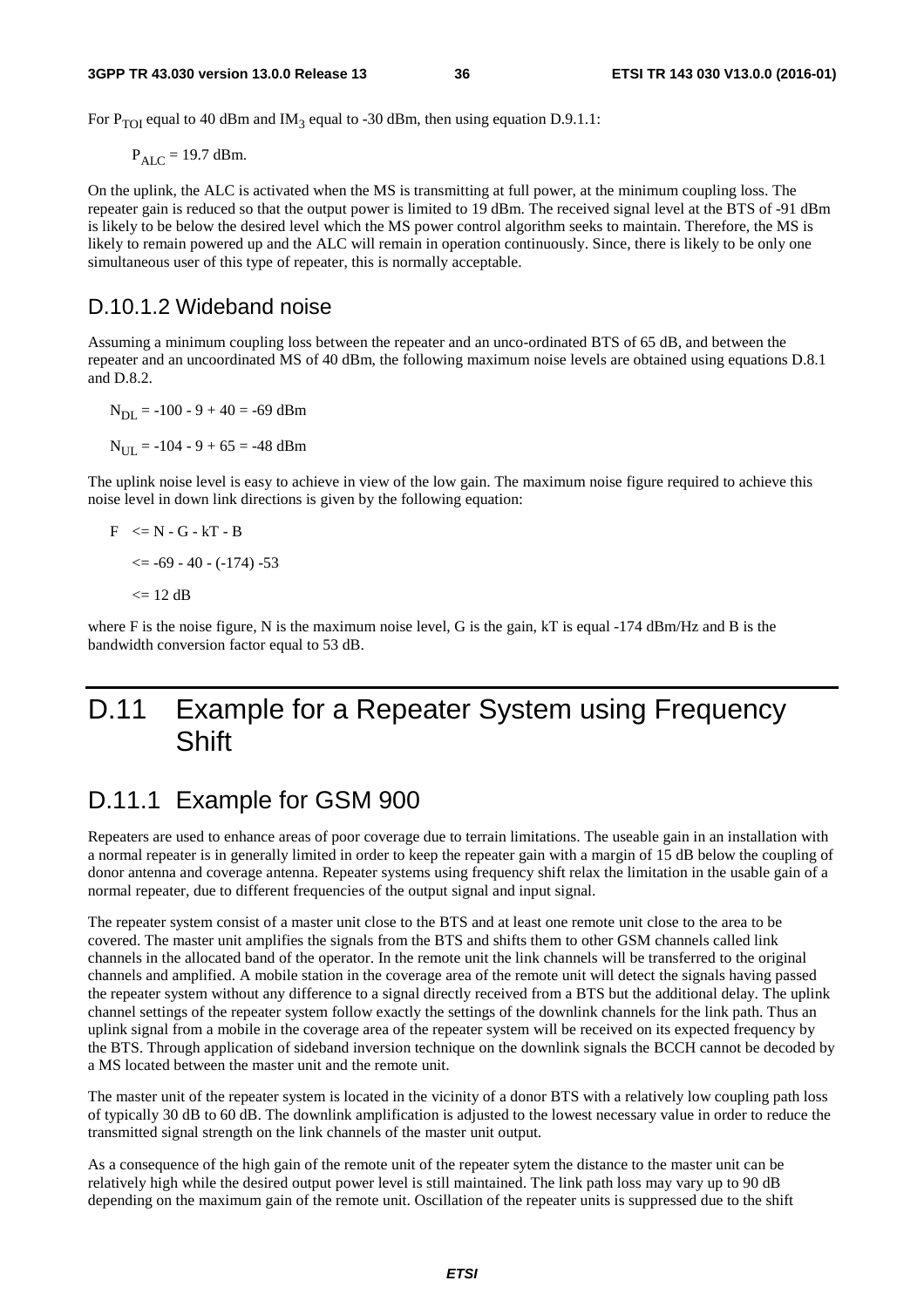between input and output frequencies and the decoupling betweeen coverage antenna and link antenna can be lower than the actual gain set in the remote unit. Therefore the effort for the installation at the remote unit location does not exceed the normal level.

Figure 8 shows typical signal levels in the uplink and downlink directions.Two cases with maximum coupling loss of 135 dB and an assumed minimum coupling loss of 70 dB for the MS to repeater path are shown.



#### **Figure 8: Uplink and downlink signal levels for a repeater system using frequency shift**

#### D.11.1.1 Intermodulation products/ALC setting and levelling criteria

In this example a repeater system with separate amplifier chain for each GSM channel is used. Thus a multiple carrier operation does not have an impact on the ALC settings in order to keep intermodulation products low as described in subchapter D.9.1.1.

On the uplink, the ALC will be activated when the MS is transmitting at full power, at the minimum coupling loss of 70 dB. The repeater gain is reduced in this example by the ALC setting which is assumed to an output power of 33 dBm. This gain reduction may degrade the service given to other MSs served by the repeater until the BTS power control algorithm has reduced the MS output power.

In addition to the definitions in subchapter D.2 the following term are used:

| GMU(DL,UL)             | Gain of master unit of repeater system in the downlink or uplink path                            |
|------------------------|--------------------------------------------------------------------------------------------------|
| GRU(DL,UL)             | Gain of remote unit of repeater system in the downlink or uplink path                            |
| GTOT(DL,UL)            | Gain of the complete repeater system in one path calculated from BTS to remote unit repeater in  |
|                        | the downlink or uplink path                                                                      |
| FTOT(UL)               | Noise figure of the complete repeater system including link path in the uplink path              |
| FMU(UL)                | Noise figure of the master unit of the repeater system in the uplink path                        |
| FRU(UL)                | Noise figure of the remote unit of the repeater system in the uplink path                        |
| CL2max                 | Maximum Coupling loss between MS and repeater system                                             |
| $CL(MU\leftarrow >RU)$ | Coupling loss between master unit and remote unit                                                |
| PRUmax(DL)             | Maximum output power of the remote unit in the downlink                                          |
| Mn                     | Margin between repeater system output noise level at the BTS and equivalent input noise level of |
|                        | the BTS. This is a positive value if the repeater noise is lower.                                |
| <b>NTOT</b>            | Noise level of repeater system at BTS input.                                                     |
|                        |                                                                                                  |

As an example for the leveling of a repeater system using frequency shift see figure 8.

#### Downlink levelling:

In the downlink path it is intended to have a certain signal level retransmitted from the remote unit for coverage purposes. Thus the leveling of the repeater system is determined by the formula:

 $GRU(DL) = PRUmax(DL) + CL(MU\leftarrow > RU) + CL1 - PBTS - GMU(DL)$ 

In an installation the values for the coupling losses have to be measured. The remaining variable GMU(DL) has to be adjusted such, that the output power of the downlink signals of the master unit is as low as possible without danger of being interfered at the remote unit location.

Uplink levelling: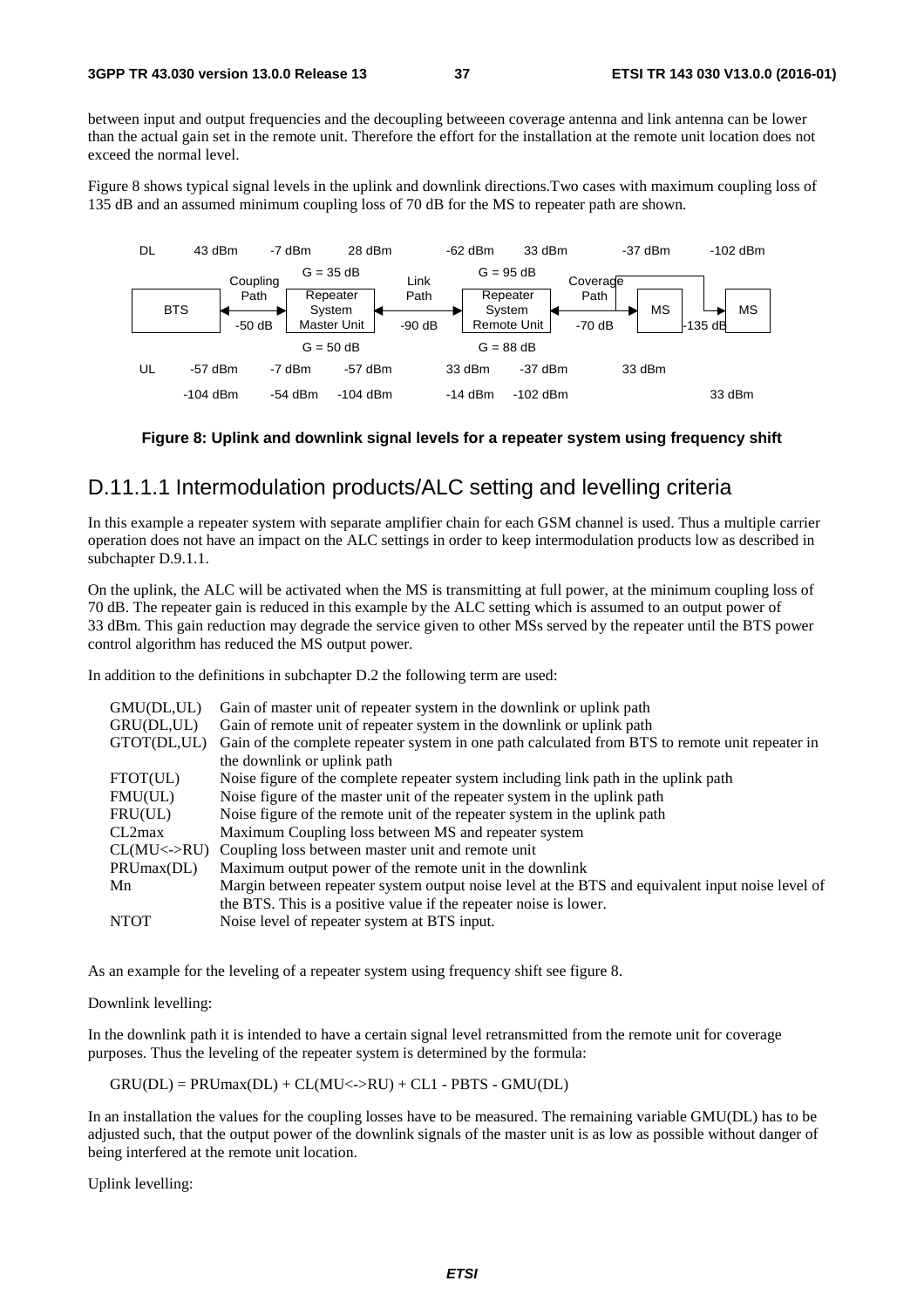The adjustment of the uplink path gain is determined by the two demands: first the downlink and uplink path have to be balanced. Second, the receiver input shall not be desensitised by the repeater noise. The uplink gain between remote unit input and BTS input is

 $GTOT(UL) = SBTS - PMS + CL2max = GRU(UL) + GMU(UL) - CL(MU\leq >RU) - CL1$ ,

which can be transformed to

 $GRU(UL) = SBTS + CL1 + CL(MU\leftarrow > RU) + CL2max - PMS - GMU(UL).$ 

This gives a relation for the gain setting of the remote unit with respect to the gain setting of the master unit when all coupling losses are determined. A further criteria for the leveling of the uplink is the total noise figure of the repeater system. In order to obtain a value close to the remote unit noise figure, the gain setting of the single repeater unit shall not be much lower than the path loss its output signal has to bridge.

A desensitization of the BTS will be prevented by keeping the uplink gain of the single repeater units close to the value of the path loss to be bridged. The noise at the BTS receiver input can be calculated from the total noise figure of the repeater system:

 $FTOT(lin) = FRU(UL,lin) + (FMU(UL,lin) - 1) / (GRU(UL,lin) * CL(MU < ->RU, lin)).$ 

The variables marked by lin are linear and thus not logarithmic values. The noise at the BTS receiver input at room temperature for a given bandwidth of a GSM channel results in:

 $NTOT = FTOT + GTOT(UL) + kT + B = FTOT + GTOT(UL) + (-174) + 53$ 

This noise level has to be smaller than the equivalent noise at the receiver input:

 $NTOT \leq SBTS - C/IC - Mn = SBTS - 9dB - 3dB$ 

A noise margin Mn equal to 3 dB is assumed. With a sensitivity of SBTS = -104 dBm the noise level of NTOT = - 116 dBm should not be exceeded.

#### D.11.1.2 Wideband noise

The repeater system using frequency shift is supposed to operate with dedicated channelised amplifiers. Therefore the uncoordinated scenario does not apply.

#### D.11.1.3 Multipath environment

Regions with strong multipath signals of direct signals from the BTS and delayed signals from the repeater system of nearly equal level should be avoided. One method to achieve this can be a coupling of the master unit of the repeater system to the BTS sector directed to the counterside of the area to be covered by the repeater system. Furthermore the geographic situation may prevent as well the occurrence of such strong multipath areas, so that as well onmidirectional cells as donor cells can be possible.

### D.12 Repeaters and Location Services (LCS)

### D.12.1 Uplink–TOA positioning method

Figure 9 illustrates the potential problem which can occur when a MS near the service area of a wireless repeater should be located with the Uplink−TOA positioning method (see GSM 03.71 for details about the Uplink−TOA positioning method). It is assumed that a TOA Location Measurement Unit (LMU) is deployed at each BTS site. The LMUs colocated at BTS 1 and 2 will report TOA measurements  $\tau_1$  and  $\tau_2$ , which correspond to the propagation path length between the MS and BTS 1 and 2, respectively. An ambiguity will exist, when the RF path between the MS and BTS 3 can either be a direct path ( $\tau_3$ ) or a path via the repeater ( $\tau_R + \tau_d + \tau_{RB}$ ), where  $\tau_d$  is the delay of the repeater.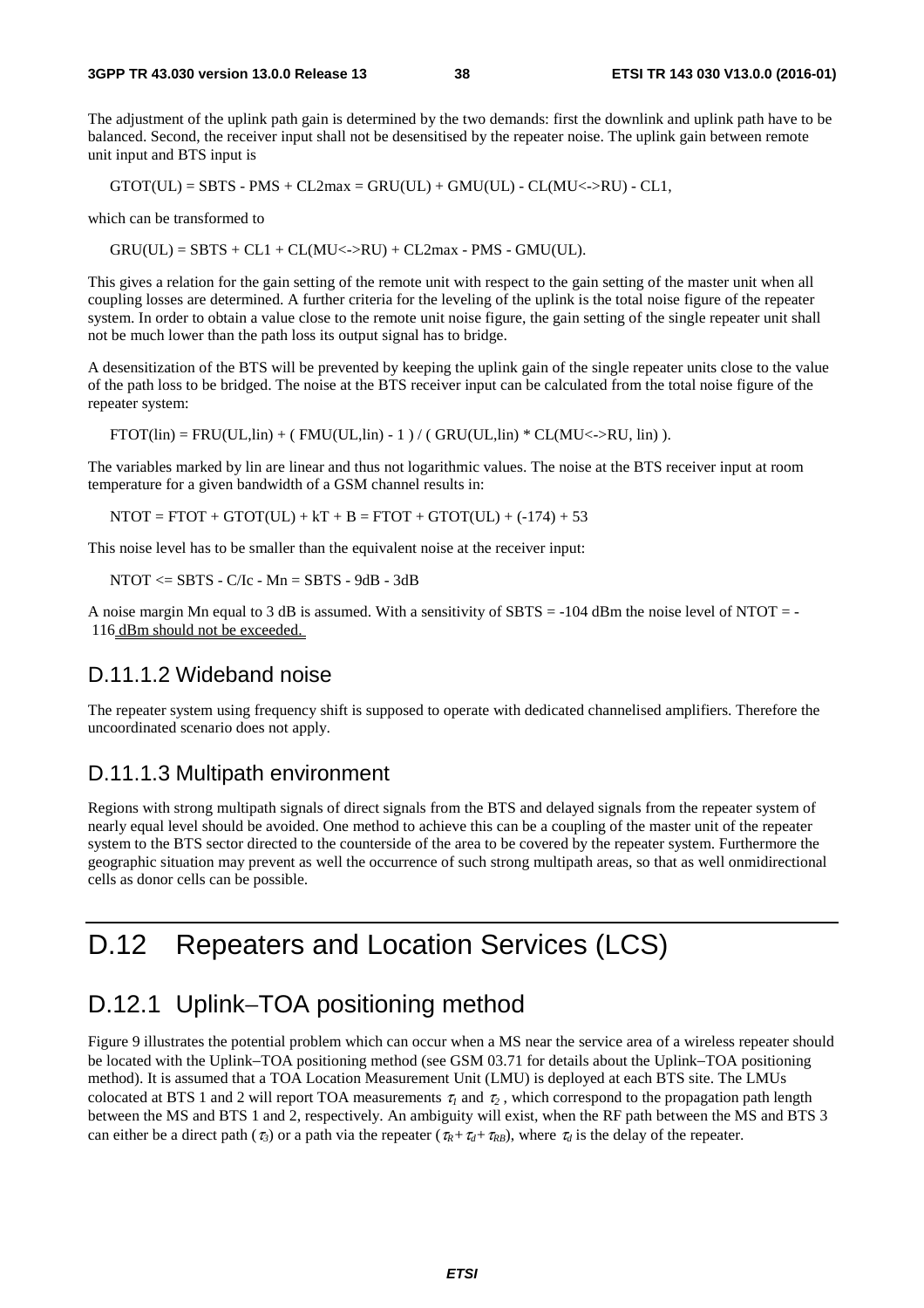

**Figure 9: Repeater Scenario for Uplink-TOA.** 

An ambiguity free location solution can be obtained, if a TOA LMU is deployed at the repeater site. The LMUs which should participate in the position measurement procedure are selected by the Serving Mobile Location Centre (SMLC) (GSM 03.71). If a BTS has an associated repeater, then the SMLC should select the LMU colocated at the BTS site as well as the LMU colocated at its repeater site for TOA measurements. When a RF path exists between the MS and the repeater, the LMU R will report the TOA measurement  $\tau_R$ , which corresponds to the propagation path length between the MS and the repeater. If LMU 3 and LMU R are reporting TOA measurements, then the SMLC should neglect the TOA measurement from LMU 3, since this TOA measurement can be based on  $(\tau_R + \tau_d + \tau_{RB})$  and will therefore result in a wrong location estimate. If the TOA LMU co-located at the repeater will not report a TOA measurement, it is obvious that no RF path between the MS and repeater exists. In that case, the TOA measurement from BTS 3 should be used. Other more intelligent processing can also be performed at the SMLC.

To guarantee, that the Uplink−TOA positioning method works properly in radio environments with repeaters, a TOA LMU needs to be co located at the repeater site.

If no LMU is co located at the repeater site, the SMLC should avoid selecting LMUs co located at a BTS which has an associated repeater. This requires that enough BTSs (LMUs) without repeaters are available in the vicinity of the MS and may therefore depend on the network.

### D.12.2 Enhanced Observed Time Difference positioning method

Figure 10 illustrates the potential problem which can occur when a MS near the service area of a wireless repeater should be located with the Enhanced Observed Time Difference (E-OTD) positioning method (see GSM 03.71 for details about the E-OTD positioning method).

Assuming for simplicity that BTSs transmit at the moment 0, the MS will receive signals from BTSs 1, 2 and 4 at moments  $\tau_1$ ,  $\tau_2$ , and  $\tau_4$ , which correspond to the delays due to propagation paths between the MS and BTSs 1, 2 and 4, respectively. An ambiguity will exist, when the RF path between the BTS 3 and MS can either be a direct path (<sup>τ</sup>*3*) or a path via the repeater ( $\tau_{RB} + \tau_d + \tau_R$ ), where  $\tau_d$  is the delay of the repeater.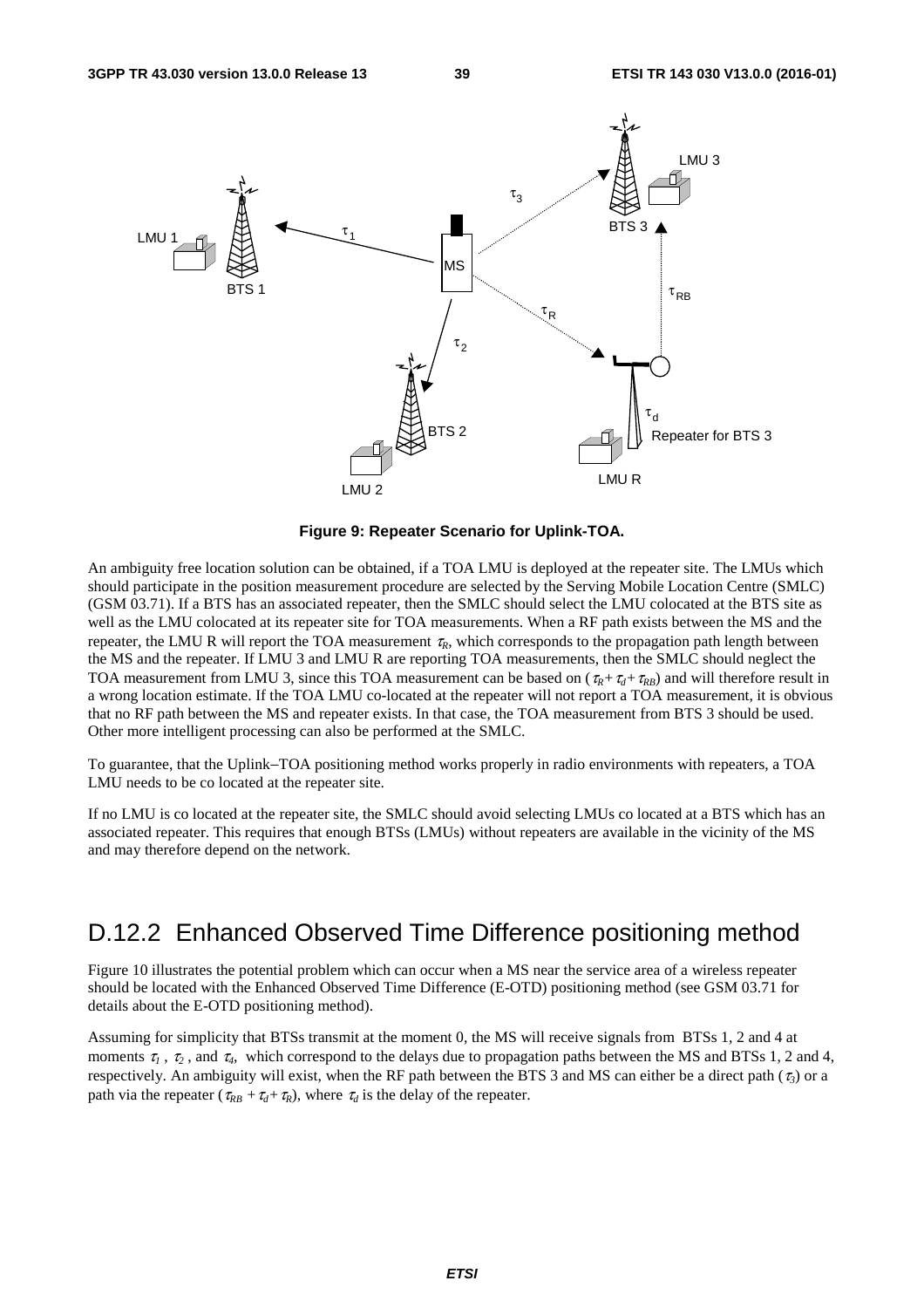

#### **Figure 10: Repeater Scenario for E-OTD.**

An ambiguity free location solution can be obtained, if the MS measures sufficient number of BTSs so that the measurements concerning the BTS 3 (which can be direct measurements or via the repeater) can be dropped off. In the situation in Fig. 10, there are three other BTSs received by the MS, and the measurements from the BTS 3 can be omitted. Another possibility for ambiquity free location solution is to use other avilable information to judge whether the signal from the repeater or the direct signal from the BTS has been measured. For example the initial location estimate based on CI and TA information can be used to estimate whether the BTS or the repeater is more likely to be received by the MS. There can be also other implementation specific solutions in the SMLC.

#### D.12.3 Radio Interface Timing measurements

Figure 11 illustrates the potential problem which can occur when a LMU near the service area of a wireless repeater performs Radio Interface Timing (RIT) measurements (see GSM 03.71 for details about the RIT measurements).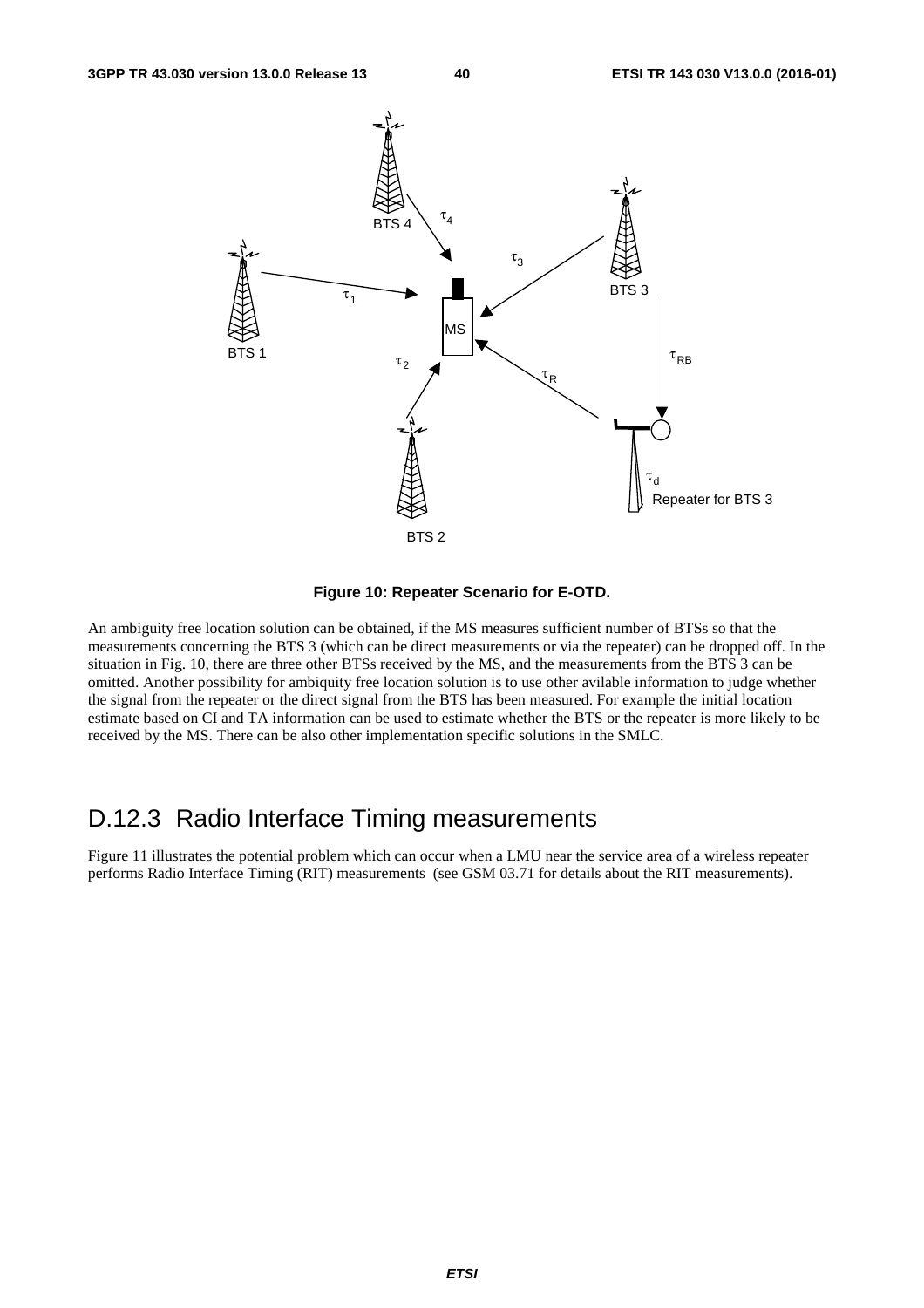

**Figure 11: Repeater Scenario for RIT measurements.** 

The ambiguity problem applies also to LMUs that measure RIT information for E-OTD and Uplink-TOA methods, as well as for certain assisted GPS variants. In Figure 11 the LMU measures directly signals from BTSs 1 and 2 (BTS serving the LMU). However the RF path between the BTS 3 and LMU can either be a direct path (<sup>τ</sup>*3*) or a path via the repeater ( $\tau_{RB} + \tau_d + \tau_R$ ). The solution is that the operator selects such LMU sites that can only hear only the BTS or the repeater (e.g. based on network planning information). This can be enhanced by using directional antenna for the LMU, so that the antenna points towards e.g. the repeater, not the BTS, or vice versa.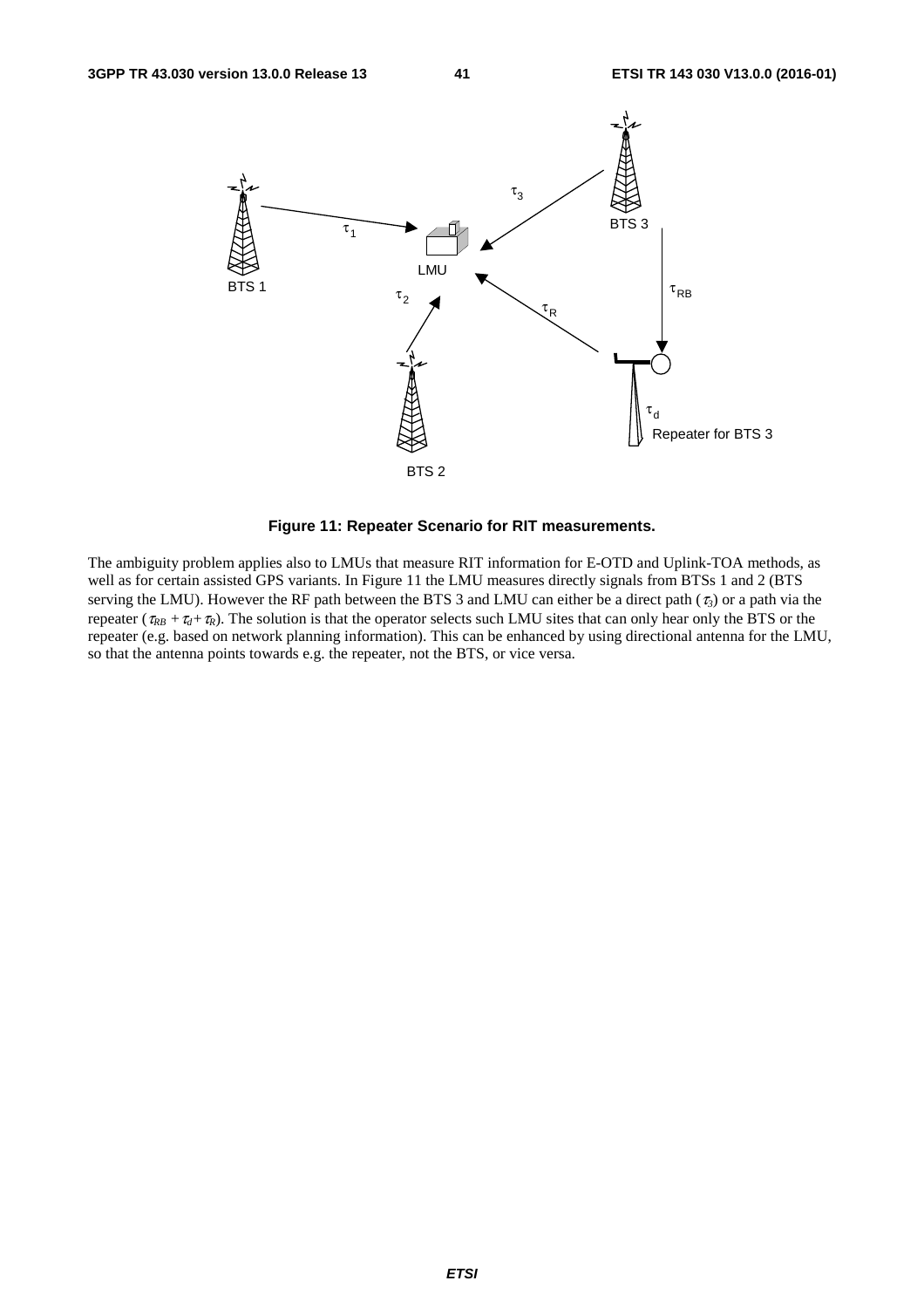## Annex E: Change history

| SMG#                | <b>SPEC</b> | <b>CR</b> |                |               |       | <b>CAT   PHASE   VERS   NEW_VERS</b> | <b>SUBJECT</b>                                                                          |
|---------------------|-------------|-----------|----------------|---------------|-------|--------------------------------------|-----------------------------------------------------------------------------------------|
| s25                 | 03.30       | A003      |                | R97           | 5.0.0 |                                      | Repeater Systems using Frequency Shift                                                  |
| s26                 | 03.30       | A003      |                | R97           | 5.0.0 | 6.0.0                                | Repeater systems using Frequency Shift                                                  |
| s29                 | 03.30       |           |                | <b>R98</b>    | 6.0.1 | 7.0.0                                | Version 7.0.0 for Release "98                                                           |
| s29                 | 03.30       | A005      |                | R99           | 6.0.1 | 8.0.0                                | GSM 400 cell sizes and RF budgets                                                       |
| s30                 | 03.30       | A006      |                | R99           | 8.0.0 | 8.1.0                                | 850 link budgets                                                                        |
| s30b                | 03.30       | A007      |                | R99           | 8.1.0 | 8.2.0                                | GSM RF budgets updated with actual handheld<br>Mean Effective Gain (-antenna/body loss) |
| s30b                | 03.30       | A008      |                | R99           | 8.1.0 | 8.2.0                                | Operation with extended TA IE added in 03.30                                            |
| s31                 | 03.30       | A010      |                | R99           | 8.2.0 | 8.3.0                                | LCS operation with repeaters                                                            |
|                     |             |           |                |               |       |                                      |                                                                                         |
| <b>GERAN#</b>       |             |           |                |               |       |                                      | September 2000 - 3G Release 4                                                           |
| G01                 | 03.30       | A011 B    |                | <b>R00</b>    | 8.3.0 | 4.0.0                                | CR 03.30-A011 GSM 700 cell sizes and RF<br>budgets (Release 4)                          |
| October 2000 43.030 |             |           |                | Rel-4         | 4.0.0 | 4.0.1                                | GSM references revert to pre-Release-4 spec<br>number format.                           |
| <b>June 2002</b>    |             |           |                |               |       |                                      |                                                                                         |
| G10                 | 43.030      |           |                | Rel-5         |       | 5.0.0                                | Version for Release 5                                                                   |
| August 2002         |             |           |                |               |       |                                      |                                                                                         |
| G11                 | 43.030 003  |           |                | Rel-5         | 5.0.0 | 5.1.0                                | Correction of Mean Effective Gain for GSM 400                                           |
| January 2005        |             |           |                |               |       |                                      |                                                                                         |
| G23                 |             |           |                | Rel-6         |       | 6.0.0                                | Version for Release 6                                                                   |
| G25                 | 43.030 004  |           | $\overline{A}$ | Rel-6         |       | 6.1.0                                | Example of RF link budget for DCS 1800 MS 1<br>W Handheld with External LNA             |
| G35                 |             |           |                | Rel-7         |       | 7.0.0                                | Version for Release 7                                                                   |
| G40                 |             |           |                | Rel-8         |       | 8.0.0                                | Version for Release 8                                                                   |
| G44                 |             |           |                | Rel-9         |       | 9.0.0                                | Version for Release 9                                                                   |
| G49                 |             |           |                | <b>Rel-10</b> |       | 10.0.0                               | Version for Release 10                                                                  |
| G55                 |             |           |                | <b>Rel-11</b> |       | 11.0.0                               | Version for Release 11                                                                  |
| G63                 |             |           |                | <b>Rel-12</b> |       | 12.0.0                               | Version for Release 12 (frozen at SP-65)                                                |
| G68                 |             |           |                | <b>Rel-13</b> |       | 13.0.0                               | Version for Release 13 (frozen at SP-70)                                                |